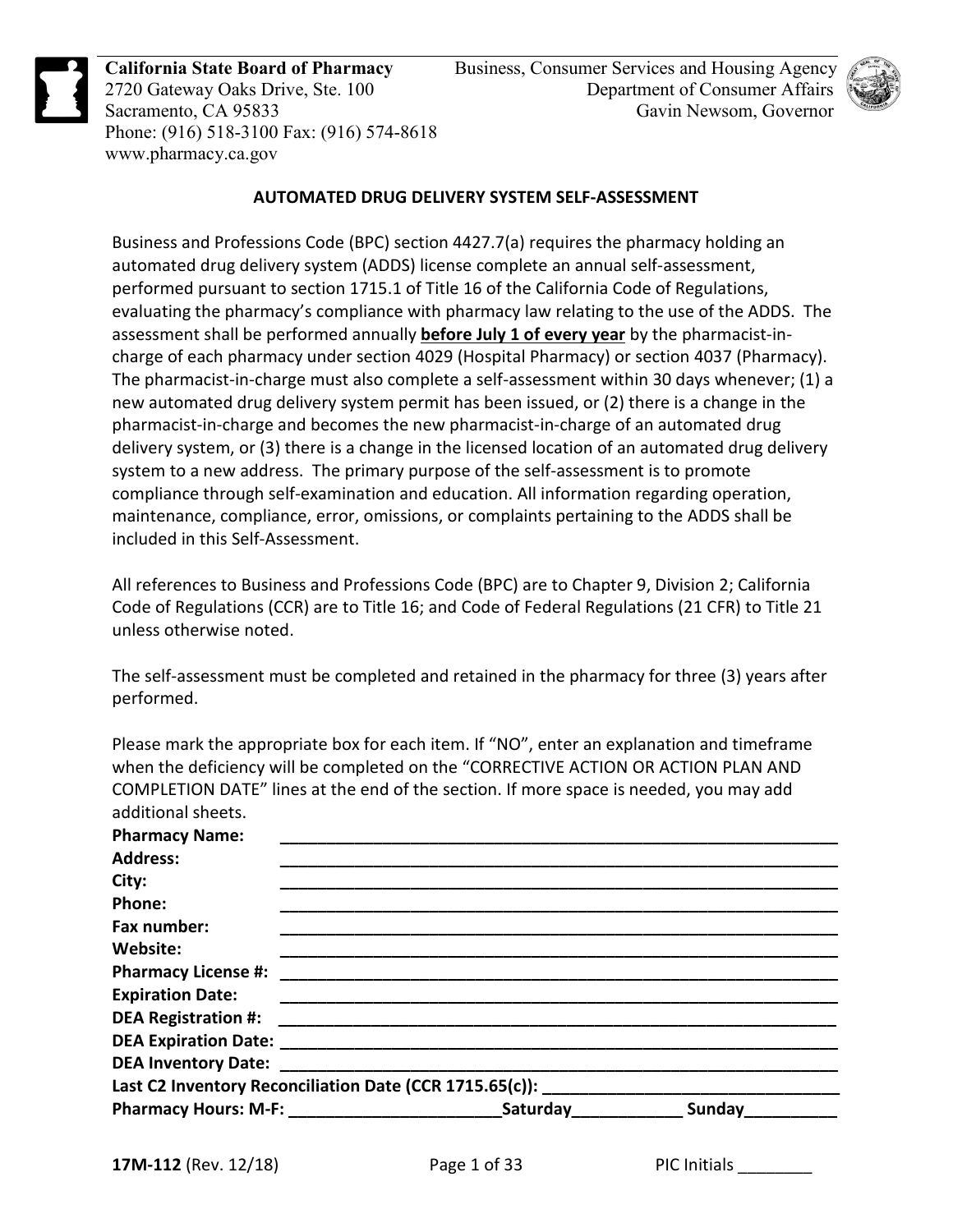| PIC:                         |      |                                                                   | RPH#   |  |
|------------------------------|------|-------------------------------------------------------------------|--------|--|
| <b>ADDS License #:</b>       |      |                                                                   |        |  |
| <b>ADDS Expiration Date:</b> |      |                                                                   |        |  |
| <b>ADDS Address:</b>         |      |                                                                   |        |  |
| City:                        |      |                                                                   |        |  |
| <b>ADDS Hours:</b>           | M-F: | Saturday                                                          | Sunday |  |
|                              |      | Please explain if the ADDS hours are different than the pharmacy: |        |  |

#### **FOR ALL TYPES OF ADDS: COMPLETE SECTIONS 1, 2 AND 3**

#### **SECTION 1: DEFINITIONS/TYPE OF ADDS DEVICE USED**

 An **ADDS – "Automated drug delivery system**," a mechanical system that performs operations or activities other than compounding or administration, relative to storage, dispensing, or distribution of drugs. An ADDS, shall collect, control and maintain all transaction information to accurately track the movement of drugs into and out of the system for security, accuracy, and accountability. [BPC 4119.11(b)(1), 4017.3(a)]

### **IDENTIFY THE TYPE OF ADDS DEVICE USED**

### **Yes No N/A**

 1.1. The pharmacy uses an **APDS – "Automated PATIENT dispensing system**," an ADDS for storage and dispensing of prescribed drugs directly to the patients pursuant to prior authorization by a pharmacist. [BPC  $4119.11(b)(2)$ ,  $4017.3(c)$ ]

 1.2 The pharmacy uses an **AUDS – "Automated UNIT DOSE system**," an ADDS for the storage and retrieval of unit dose drugs for administration to patient by persons authorized to perform these functions. [BPC 4119.11(b)(3), 4017.3(b)]

 1.3 The pharmacy uses an **AUDS – "Automated UNIT DOSE system**," an ADDS for the storage and retrieval of unit dose drugs for administration and dispensing to patients by a physician in a drug room or hospital emergency room when the pharmacy is closed. [BPC 4427.2(i), BPC 4056, BPC 4068]

#### **SECTION 2: LOCATION OF DEVICES**

### **Yes No N/A**

□□□ 2.1 Provides pharmacy services to the patient of **covered entities**, as defined that are eligible for discount drug programs under federal law as specified through the use of an APDS as defined. The APDS need not be at the same location as the underlying operating pharmacy if all the specific conditions are met. "Covered entity" as defined by section 256b of Title 42 of United Sates Code. [BPC 4119.11(a)-(a)(11)]

□□□ 2.2 Provides pharmacy services through an ADDS **adjacent to the secured pharmacy area** of the pharmacy holding the ADDS license. [BPC 4427.3(b)(1)]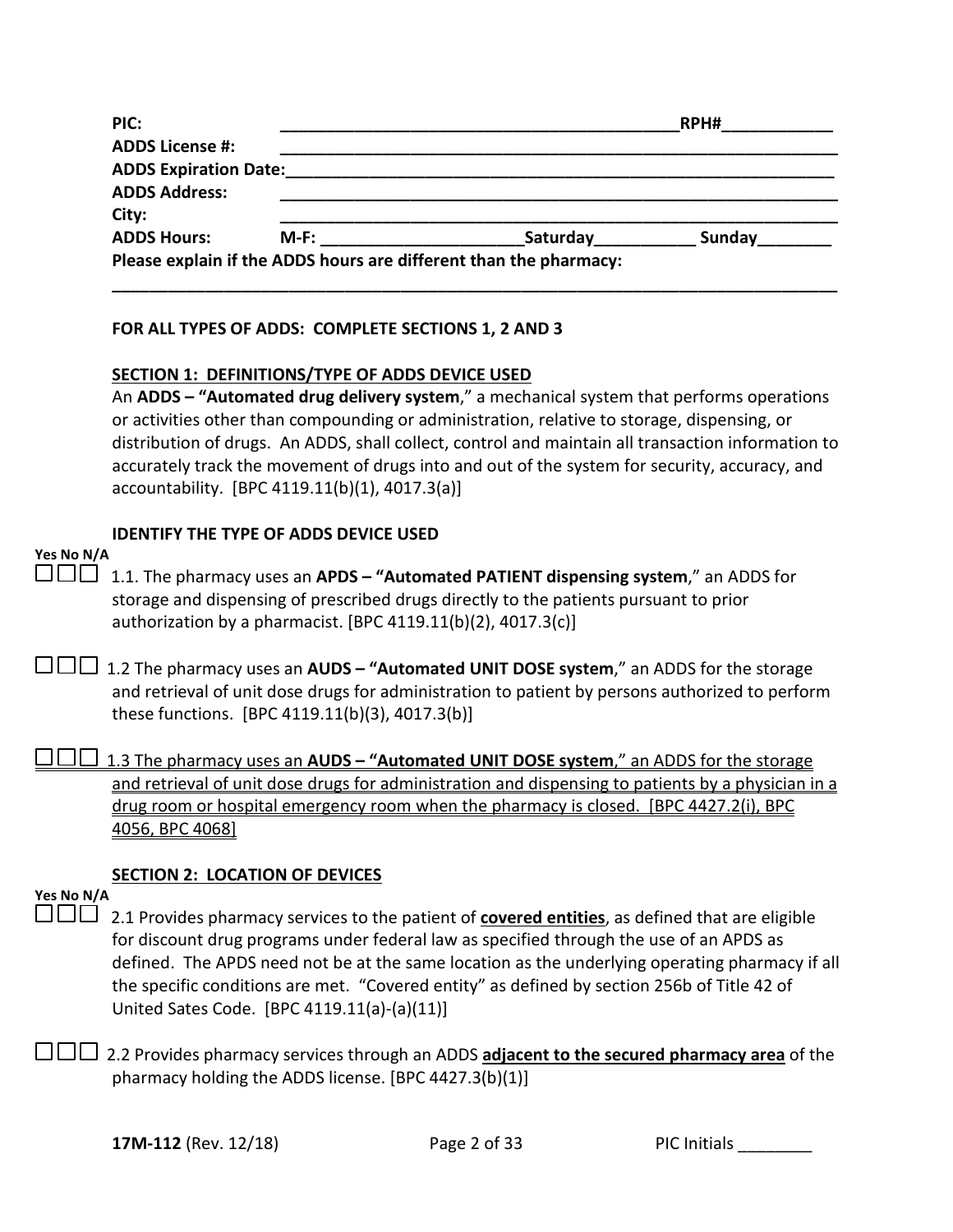| Yes No N/A<br>$\Box$<br>2.3 Provides pharmacy services through an ADDS in a health facility licensed pursuant to section<br>1250 of the Health and Safety Code (Long Term Care (LTC)) that complies with section 1261.6 of<br>the Health and Safety Code. [BPC 4427.3(b)(2)]                                                                                                                                                                                                                                                                                                                                                                                                                                                                                                                                              |
|---------------------------------------------------------------------------------------------------------------------------------------------------------------------------------------------------------------------------------------------------------------------------------------------------------------------------------------------------------------------------------------------------------------------------------------------------------------------------------------------------------------------------------------------------------------------------------------------------------------------------------------------------------------------------------------------------------------------------------------------------------------------------------------------------------------------------|
| 2.4 Provides pharmacy services through a clinic licensed pursuant to section 1204 or 1204.1 of<br>the Health and Safety Code, or section 4180 or 4190 of Business and Professions Code.<br>[BPC 4427.3(b)3]                                                                                                                                                                                                                                                                                                                                                                                                                                                                                                                                                                                                               |
| 2.5 Provides pharmacy services through a <b>correctional clinic</b> . [BPC 4187.1, 4427.3(b)(4)]                                                                                                                                                                                                                                                                                                                                                                                                                                                                                                                                                                                                                                                                                                                          |
| 2.6 Provides pharmacy services through a medical office. [BPC 4427.3(b)(5), 4427.6(j)]                                                                                                                                                                                                                                                                                                                                                                                                                                                                                                                                                                                                                                                                                                                                    |
| 2.7 AUDS operated by a licensed hospital pharmacy, as defined in section 4029, and is used<br>solely to provide doses administered to patients while in a licensed general acute care hospital<br>facility or a licensed acute psychiatric hospital facility, as defined in subdivision (a) and (b) of<br>section 1250 of the Health and Safety Code, shall be exempt from the requirement of obtaining<br>an ADDS license, if the licensed hospital pharmacy owns or leases the AUDS and owns the<br>dangerous drugs and dangerous devices in the AUDS. The AUDS shall comply with all other<br>requirements for an ADDS in Article 25. The licensed hospital pharmacy shall maintain a list of<br>the locations of each AUDS it operates and shall make the list available to the board upon<br>request. [BPC4427.2(i)] |
| Note: An ADDS license is not required for technology, installed within the secured licensed<br>premises area of a pharmacy, used in the selecting, counting, packaging, and labeling of<br>dangerous drugs and dangerous devices. [BPC 4427.2(j)]                                                                                                                                                                                                                                                                                                                                                                                                                                                                                                                                                                         |
| SECTION 3: GENERAL REQUIREMENTS FOR ALL TYPES OF ADDS<br>(Answer N/A if licensure not required)                                                                                                                                                                                                                                                                                                                                                                                                                                                                                                                                                                                                                                                                                                                           |
| Yes No N/A<br>3.1 The ADDS is installed, leased, owned, or operated in California and is licensed by the board.<br>[BPC 4427.2(a), 4427.4(a)]                                                                                                                                                                                                                                                                                                                                                                                                                                                                                                                                                                                                                                                                             |
| 3.2 The ADDS license was issued to a holder of a current, valid, and active pharmacy license of a<br>pharmacy located and licensed in California. [BPC 4427.2(b)]                                                                                                                                                                                                                                                                                                                                                                                                                                                                                                                                                                                                                                                         |
| 3.3 Each ADDS has a separate license. [BPC 4427.2(c)]                                                                                                                                                                                                                                                                                                                                                                                                                                                                                                                                                                                                                                                                                                                                                                     |
| 3.4 The licensed ADDS meets the following conditions: [BPC 4427.2(d)]<br>Use of the ADDS is consistent with legal requirements.<br>The proposed location for installation of the ADDS met the requirements of section<br>4427.3 and the ADDS is secure from access and removal by unauthorized individuals.<br>The pharmacy's policies and procedures related to the ADDS include appropriate<br>security measures and monitoring of the inventory to prevent theft and diversion.                                                                                                                                                                                                                                                                                                                                        |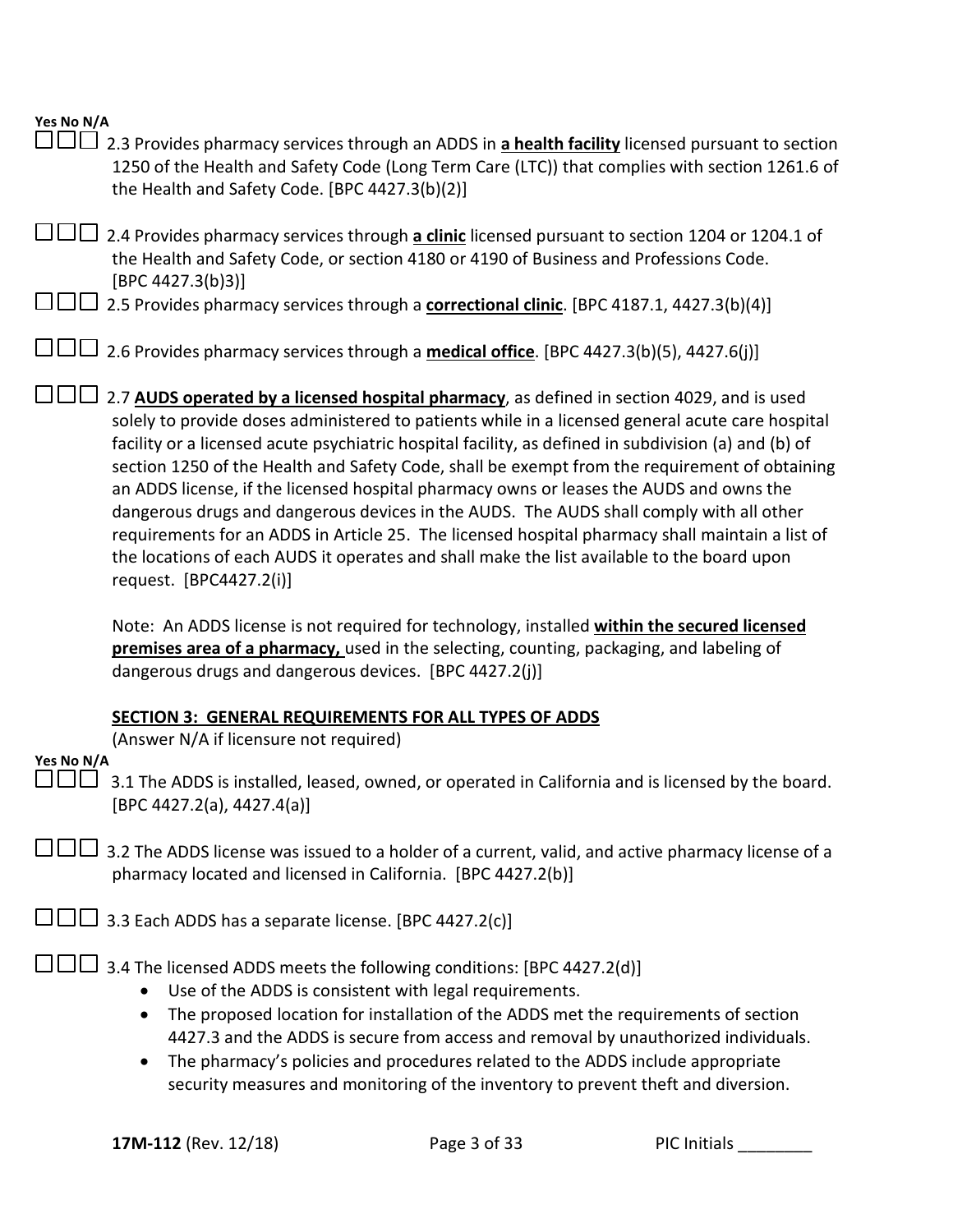| • The pharmacy's policy and procedures included provisions for reporting to the board |
|---------------------------------------------------------------------------------------|
| drug losses from the ADDS inventory, as required by law.                              |

| Yes No N/A<br>$\blacksquare$ | 3.5 A prelicensure inspection was conducted within 30 days of a completed application for the<br>ADDS license at the proposed location(s). [BPC 4427.2(e)]<br>List date(s) of pre-license inspection(s):                                                                                                                                                                                                                                                                                                                                                                                        |
|------------------------------|-------------------------------------------------------------------------------------------------------------------------------------------------------------------------------------------------------------------------------------------------------------------------------------------------------------------------------------------------------------------------------------------------------------------------------------------------------------------------------------------------------------------------------------------------------------------------------------------------|
|                              |                                                                                                                                                                                                                                                                                                                                                                                                                                                                                                                                                                                                 |
|                              | 3.6 The pharmacy is aware a relocation of an ADDS shall require a new application for licensure.<br>[BPC 4427.2(e)]                                                                                                                                                                                                                                                                                                                                                                                                                                                                             |
|                              | 3.7. The pharmacy is aware a replacement of an ADDS shall require notification to the board<br>within 30 days. [BPC 4427.2(e)]                                                                                                                                                                                                                                                                                                                                                                                                                                                                  |
|                              | 3.8 The pharmacy is aware the ADDS license will be canceled by operation of law if the<br>underlying pharmacy license is not current, valid, and active. Upon reissuance or reinstatement<br>of the underlying pharmacy license, a new application for an ADDS license is submitted to the<br>board. [BPC 4427.2(f)]                                                                                                                                                                                                                                                                            |
|                              | 3.9 The pharmacy is aware the holder of an ADDS license will advise the board in writing within<br>30 days if use of an ADDS is discontinued. [BPC 4427.2(g)]                                                                                                                                                                                                                                                                                                                                                                                                                                   |
|                              | 3.10 The ADDS license(s) was/were renewed annually, and the renewal date is the same as the<br>underlying pharmacy license. [BPC 4427.2(h)]                                                                                                                                                                                                                                                                                                                                                                                                                                                     |
|                              | 3.11 The ADDS is placed and operated inside an enclosed building, with a premises address, at a<br>location approved by the board. [BPC 4427.3(a)]                                                                                                                                                                                                                                                                                                                                                                                                                                              |
|                              | 3.12 Prior to installation, the pharmacy holding the ADDS license and the location where the<br>ADDS is placed pursuant to subdivision (b) of Business and Professions Code section 4427.3,<br>jointly developed and implemented written policies and procedures to ensure safety, accuracy,<br>accountability, security, patient confidentiality, and maintenance of the ADDS, as well as<br>quality, potency, and purity of the drugs and devices. The policies and procedures are<br>maintained at the location of the ADDS and at the pharmacy holding the ADDS license.<br>[BPC 4427.3(c)] |
|                              | 3.13 Each ADDS is operated under the supervision of the pharmacy holding the ADDS license.<br>[BPC 4427.4(b)]                                                                                                                                                                                                                                                                                                                                                                                                                                                                                   |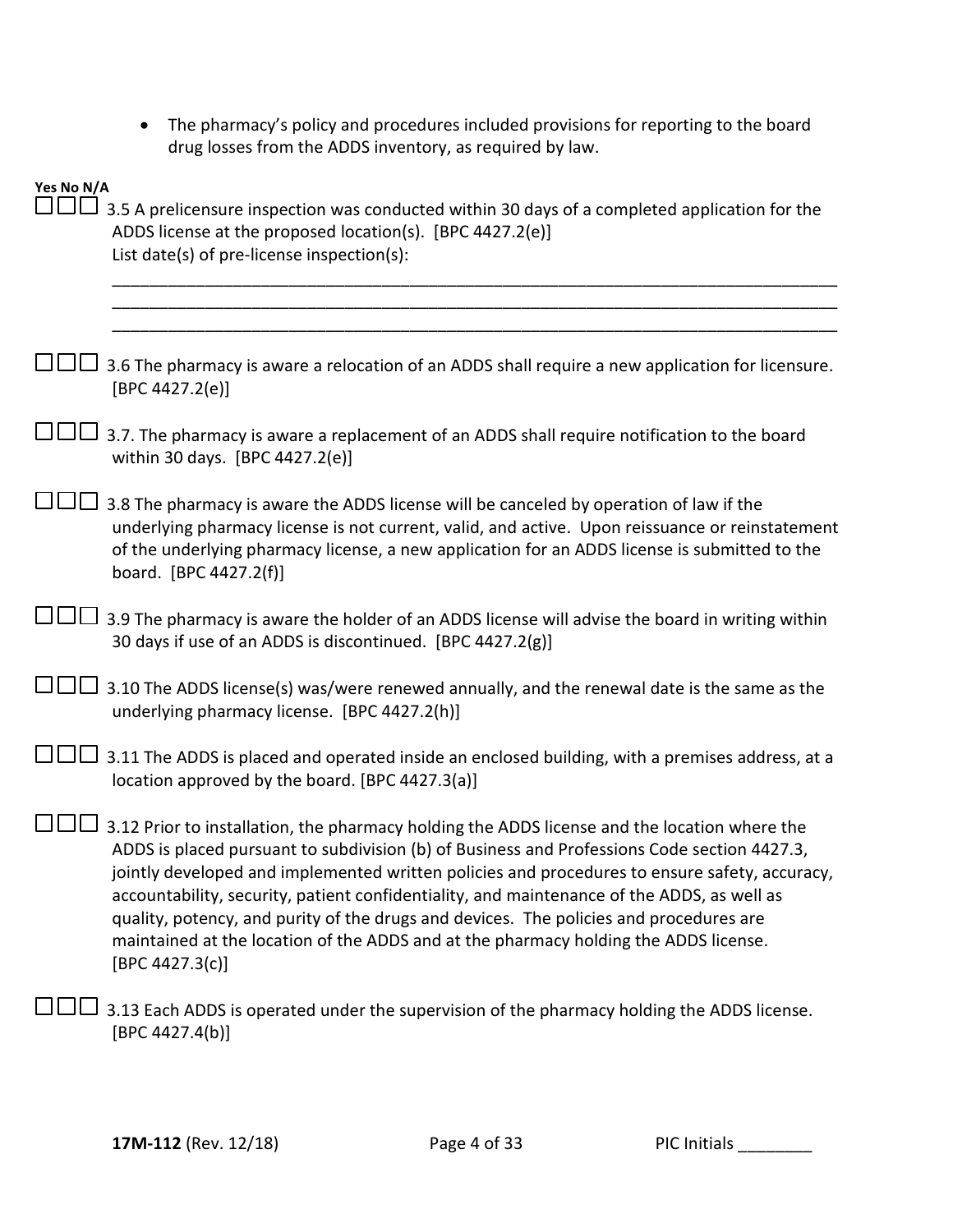| Yes No N/A |                                                                                                                                                                                                                                                                                                                                                                                                   |
|------------|---------------------------------------------------------------------------------------------------------------------------------------------------------------------------------------------------------------------------------------------------------------------------------------------------------------------------------------------------------------------------------------------------|
|            | 3.14 The ADDS is considered an extension and part of the pharmacy holding the ADDS license,<br>regardless of the ADDS location, and is subject to inspection pursuant to BPC 4008.<br>[BPC 4427.4(c)]                                                                                                                                                                                             |
|            | 3.15 Drugs and devices stored in an ADDS will be deemed part of the inventory and the<br>responsibility of the pharmacy holding the ADDS license, and the drugs and devices dispensed<br>from the ADDS shall be considered to have been dispensed by the pharmacy. [BPC 4427.4(d)]                                                                                                                |
|            | 3.16 The stocking and restocking of an ADDS is performed by a pharmacist, or by a pharmacy<br>technician or intern pharmacist under the supervision of a pharmacist, except for an ADDS<br>located in a health facility pursuant to HSC 1250, where the stocking and restocking of the<br>ADDS may be performed in compliance with HSC 1261.6. [BPC 4427.4(e)(1)]                                 |
|            | 3.17 Access to the ADDS is controlled and tracked using an identification or password system or<br>biosensor. [BPC 4427.4(e)(2)]                                                                                                                                                                                                                                                                  |
|            | 3.18 The ADDS makes a complete and accurate record of all transactions including all users<br>accessing the system and all drugs added to, or removed from, the system. [BPC 4427.4(e)(3)]                                                                                                                                                                                                        |
|            | 3.19 Are drugs or devices not immediately transferred into an ADDS upon arrival at the ADDS<br>location, stored for no longer than 48 hours in a secured room within the ADDS location<br>approved by the board under section 4427.3 and upon retrieval of the dangerous drugs and<br>devices from the secured storage is an inventory taken to detect any losses or overages?<br>[BPC 4427.4(f)] |
|            | 3.20 Prior to installation, and annually thereafter, the pharmacy holding the ADDS license<br>provides training on the operation and use of the ADDS to the pharmacy personnel and to<br>personnel using the ADDS at the location where the ADDS is placed pursuant to BPC 4427.3(b).<br>[BPC 4427.5]                                                                                             |
|            | 3.21 The pharmacy complies with all recordkeeping and quality assurance requirements<br>established in pharmacy law and regulations, and maintains records within the licensed<br>pharmacy holding the ADDS license and separate from other pharmacy records.<br>[BPC 4427.7(b)]                                                                                                                  |
|            | CORRECTIVE ACTION OR ACTION PLAN AND COMPLETION DATE                                                                                                                                                                                                                                                                                                                                              |
|            |                                                                                                                                                                                                                                                                                                                                                                                                   |
|            |                                                                                                                                                                                                                                                                                                                                                                                                   |
|            |                                                                                                                                                                                                                                                                                                                                                                                                   |
|            |                                                                                                                                                                                                                                                                                                                                                                                                   |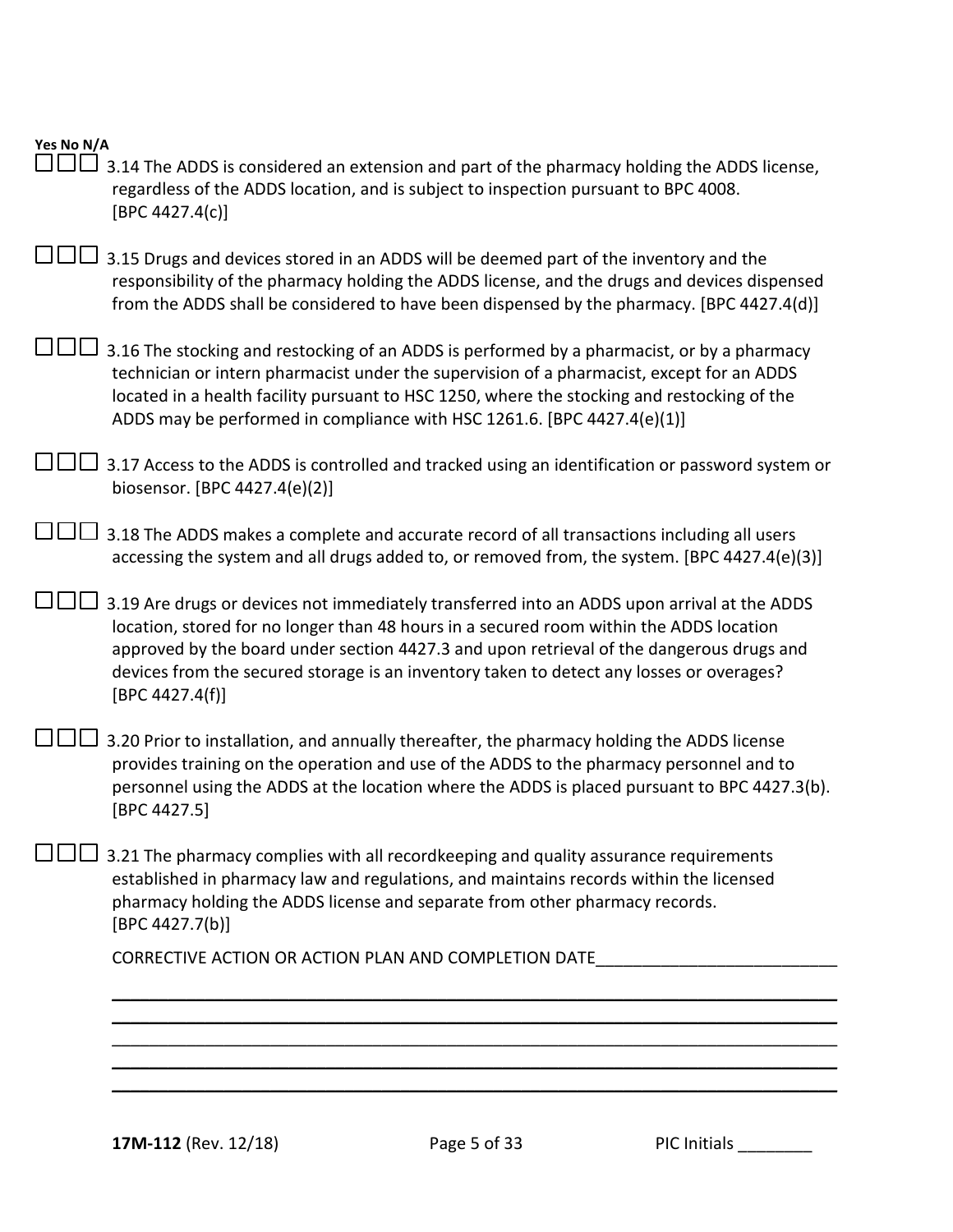**CHECK OFF THE TYPE OF ADDS USED BY THE PHARMACY AND COMPLETE THE FOLLOWING SECTION(S) AS IT APPLIES TO THE TYPE OF ADDS THE PHARMACY IS USING.** 

### **Please Note: The Pharmacist-in-Charge of the pharmacy and the owner of the ADDS shall sign the Certification Acknowledgment on page 33 after completing the assessment.**

- $\Box$  SECTION 4 APDS used to provide pharmacy service to covered entities and medical professionals contracted with a covered entity.
- $\Box$  SECTION 5 ADDS adjacent to the secured pharmacy area and or located in Medical Offices.
- $\Box$  SECTION 6 ADDS in a health facility pursuant to HSC 1250 that complies with HSC  $1261.6 \leftrightarrow$
- $\Box$  SECTION 7 APDS through a clinic pursuant to HSC 1204 or 1204.1 or BPC 4180 or 4190.
- $\Box$  SECTION 8 ADDS operated by a correctional clinic.
- $\Box$  SECTION 9 AUDS used for dispensing pursuant to BPC 4056 (Drug Room) or BPC 4068 (when the hospital pharmacy is closed and no pharmacist is available).

### **SECTION 4: APDS USED TO PROVIDE PHARMACY SERVICES TO COVERED ENTITIES AND MEDICAL PROFESSIONALS CONTRACTED WITH A COVERED ENTITY**

### **A. GENERAL REQUIREMENTS**

### **Yes No N/A**

 4.1 A Covered Entity May Contract with Pharmacy to Provide Services- The operating pharmacy providing pharmacy services to the patients of the covered entity, including, unless prohibited by any other law, patients enrolled in the Medi-Cal program, shall be under contract with the covered entity as described in BPC section 4126 to provide those pharmacy services through the use of the APDS. [BPC 4119.11(a)(2)]

 $\square \square \square$  4.2 Contracts between the covered entities and the pharmacy shall comply with the guidelines published by the Health Resources and Services Administration and are available for inspection by Board during normal business hours. [BPC 4126(a)]

 $\square \square \square$  4.3 Drugs purchased and received pursuant to section 256b of Title 42 USC shall be segregated from the pharmacy's other drug stock by physical or electronic means. [BPC 4126(b)]

 $\Box$  $\Box$  4.4 All records of acquisition and disposition of these drugs shall be readily retrievable in a form separate from the pharmacy's other records. [BPC 4126(b)]

 $\square \square \square$  4.5 The drugs shall be returned to the distributor from which the drugs were obtained if drugs to be dispensed to patient of a covered entity pursuant to section 256b of Title 42USC cannot be distributed because of a change in circumstances of the covered entity or the pharmacy. [BPC 4126(c)]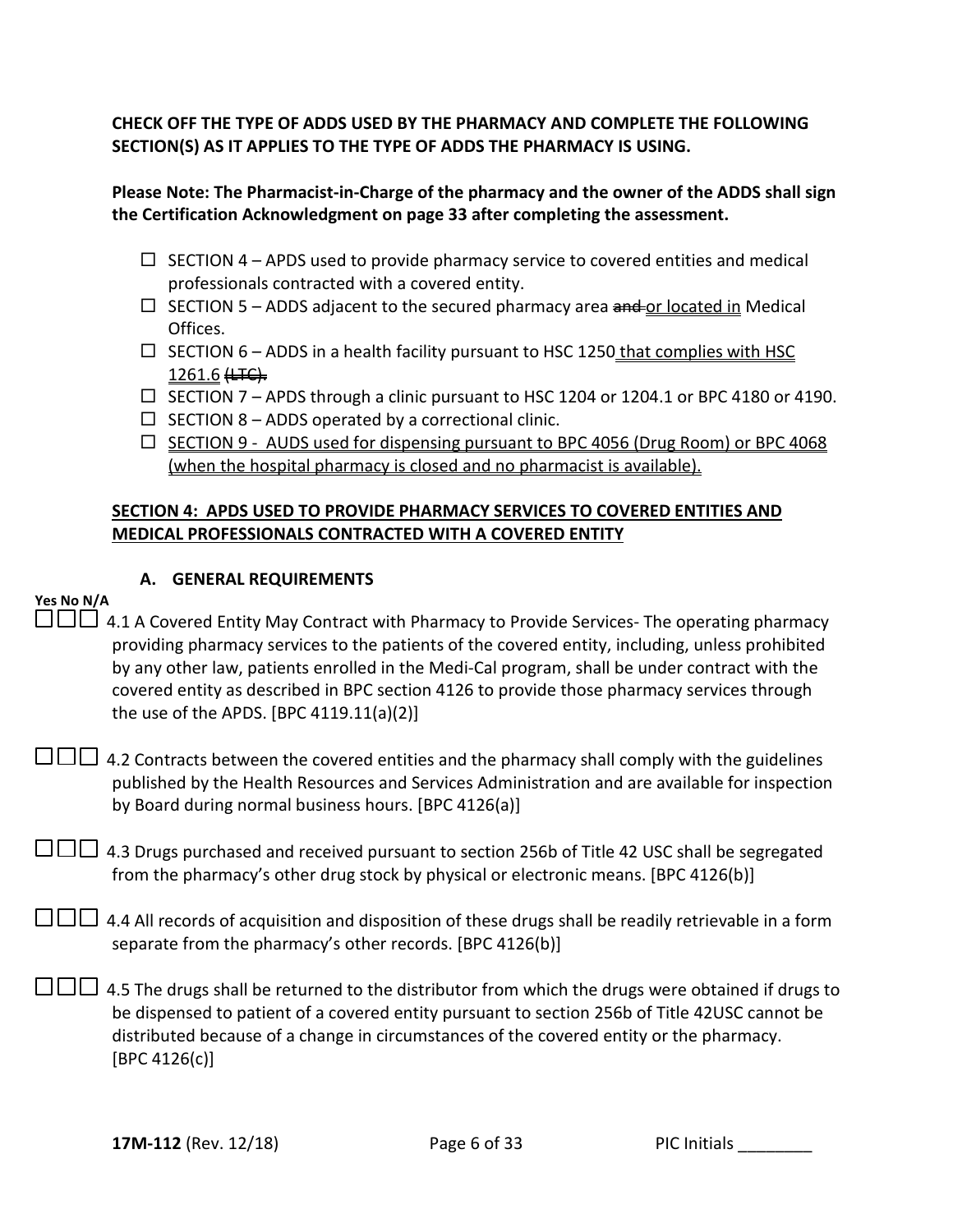|            | 17M-112 (Rev. 12/18)                           | Page 7 of 33                                                                                                                                                                                                                                                                                      | PIC Initials |
|------------|------------------------------------------------|---------------------------------------------------------------------------------------------------------------------------------------------------------------------------------------------------------------------------------------------------------------------------------------------------|--------------|
|            |                                                |                                                                                                                                                                                                                                                                                                   |              |
|            |                                                |                                                                                                                                                                                                                                                                                                   |              |
|            |                                                |                                                                                                                                                                                                                                                                                                   |              |
|            |                                                | 4.13 The pharmacy does not have more than 15 APDS licenses for one underlying operating<br>pharmacy under this section. [BPC 4119.11(d)(10)] List of current APDS licenses:                                                                                                                       |              |
|            | reissued or reinstated.) [BPC 4119.11(a)(10)]  | 4.12 A new APDS licensure application will be submitted if original APDS is cancelled due to the<br>underlying operating pharmacy's permit being cancelled, not current, not valid, or inactive.<br>(Once cancelled, a new APDS license can only be issued if the underlying pharmacy's permit is |              |
|            |                                                | 4.11 The pharmacy will notify the Board within 30 days of replacement of an APDS or<br>discontinuing an APDS. [BPC 4119.11(a)(9), 4119.11(a)(11)]                                                                                                                                                 |              |
|            | current APDS is relocated. [BPC 4119.11(a)(9)] | 4.10 The pharmacy will submit a new APDS licensure application for Board approval if the                                                                                                                                                                                                          |              |
|            | Date of Inspection:                            |                                                                                                                                                                                                                                                                                                   |              |
|            |                                                | 4.9 A prelicensure inspection of the proposed APDS location was conducted by the Board within<br>30 days after Board receipt of the APDS application before Board approval. [BPC 4119.11(a)(9)]                                                                                                   |              |
|            | 4119.11(a)(8), 4107]                           | 4.8 A separate license was obtained for each APDS location and has been renewed annually<br>concurrent with the pharmacy license. (Note: The Board may issue a license for operation of an<br>APDS at an address for which the Board has issued another site license.) [BPC 4119.11(a)(1),        |              |
|            | site. [BPC 4119.11(a)(1)]                      | 4.7 The operating pharmacy has obtained a license from the Board to operate the APDS which<br>includes the address of the APDS location and the identity of the covered entity or affiliated                                                                                                      |              |
| Yes No N/A | <b>B. UNDERLYING OPERATING PHARMACY</b>        |                                                                                                                                                                                                                                                                                                   |              |
|            |                                                |                                                                                                                                                                                                                                                                                                   |              |
|            |                                                |                                                                                                                                                                                                                                                                                                   |              |
|            |                                                | this section shall not have both a pharmacy and a wholesaler license. [BPC 4126(d)]<br>CORRECTIVE ACTION OR ACTION PLAN AND COMPLETION DATE                                                                                                                                                       |              |
|            |                                                | 4.6 A licensee that participates in a contract to dispense preferentially priced drugs pursuant to                                                                                                                                                                                                |              |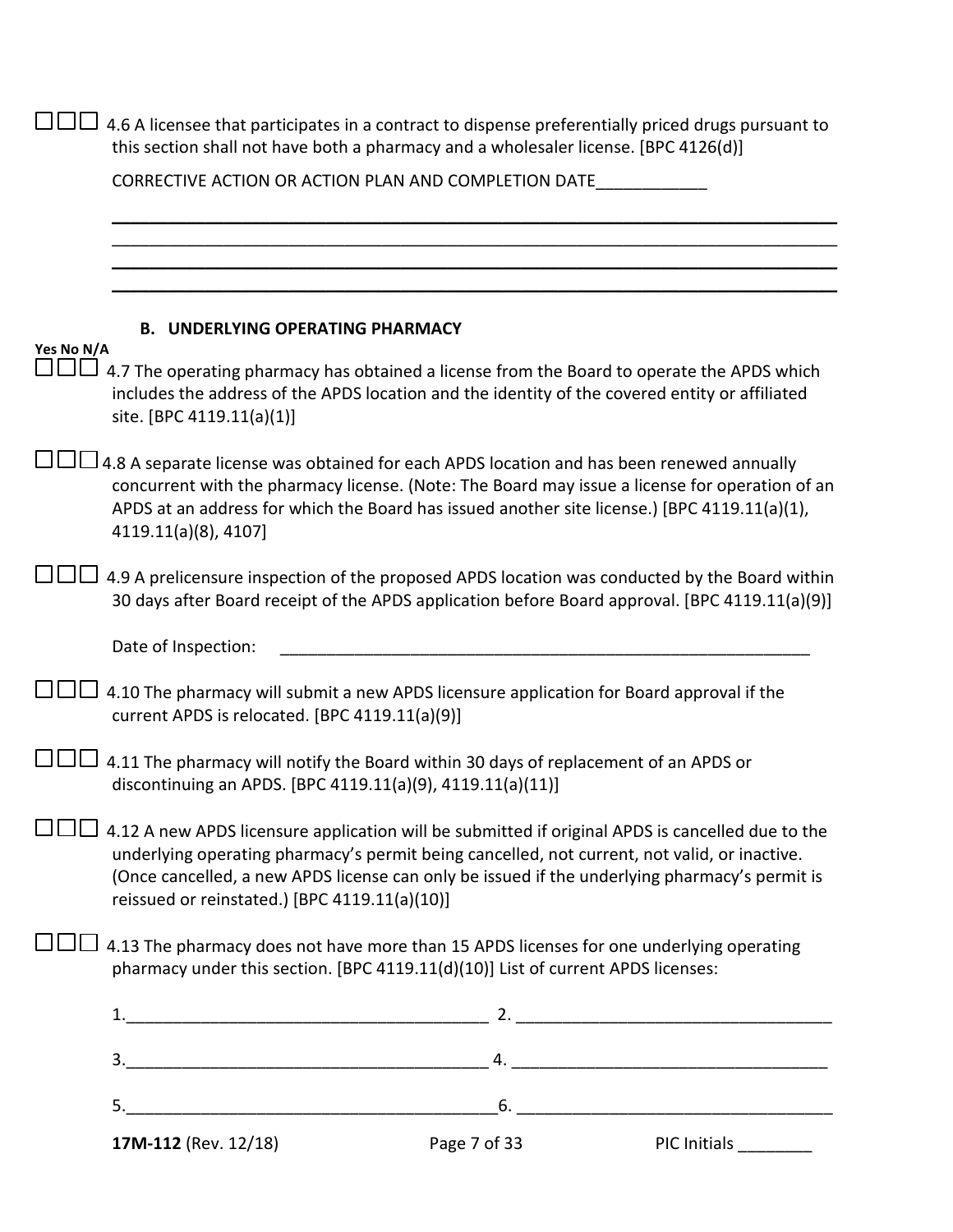|            |                                                                                                                                                                                                                                                                                                                                                                                               | 8.                                                                                                                                                                                                                                                                                                                                                           |
|------------|-----------------------------------------------------------------------------------------------------------------------------------------------------------------------------------------------------------------------------------------------------------------------------------------------------------------------------------------------------------------------------------------------|--------------------------------------------------------------------------------------------------------------------------------------------------------------------------------------------------------------------------------------------------------------------------------------------------------------------------------------------------------------|
|            |                                                                                                                                                                                                                                                                                                                                                                                               | $\begin{tabular}{c} 10. & \hspace{15.5cm} \rule{2.2cm}{0.1cm} \rule{2.2cm}{0.1cm} \rule{2.2cm}{0.1cm} \rule{2.2cm}{0.1cm} \rule{2.2cm}{0.1cm} \rule{2.2cm}{0.1cm} \rule{2.2cm}{0.1cm} \rule{2.2cm}{0.1cm} \rule{2.2cm}{0.1cm} \rule{2.2cm}{0.1cm} \rule{2.2cm}{0.1cm} \rule{2.2cm}{0.1cm} \rule{2.2cm}{0.1cm} \rule{2.2cm}{0.1cm} \rule{2.2cm}{0.1cm} \rule$ |
|            |                                                                                                                                                                                                                                                                                                                                                                                               |                                                                                                                                                                                                                                                                                                                                                              |
|            |                                                                                                                                                                                                                                                                                                                                                                                               |                                                                                                                                                                                                                                                                                                                                                              |
|            |                                                                                                                                                                                                                                                                                                                                                                                               |                                                                                                                                                                                                                                                                                                                                                              |
| Yes No N/A | 4.14 The operating pharmacy will maintain the written APDS policies and procedures for 3 years<br>after the last date of use for that APDS. [BPC 4119.11(d)(11)]                                                                                                                                                                                                                              |                                                                                                                                                                                                                                                                                                                                                              |
|            | 4.15 The operating pharmacy of an APDS has completed an annual Self-Assessment pursuant to<br>CCR 1715 or BPC 4427.7(a) evaluating the pharmacy's compliance with pharmacy law relating<br>to the use of the APDS. [BPC 4119.11(i)]                                                                                                                                                           |                                                                                                                                                                                                                                                                                                                                                              |
|            |                                                                                                                                                                                                                                                                                                                                                                                               |                                                                                                                                                                                                                                                                                                                                                              |
|            | 4.16 The operating pharmacy has complied with all recordkeeping and quality assurance<br>requirements pursuant to BPC 4119.11 and those records will be maintain within the pharmacy<br>holding the APDS and separately from the other pharmacy records. [BPC 4119.11(j)]                                                                                                                     |                                                                                                                                                                                                                                                                                                                                                              |
|            | 4.17 The pharmacy is aware that the drugs stored in an APDS are a part of the operating<br>pharmacy's drug inventory and the drugs dispensed by the APDS shall be considered to have<br>been dispensed by that pharmacy. [BPC 4119.11(a)(3)]                                                                                                                                                  |                                                                                                                                                                                                                                                                                                                                                              |
|            | 4.18 The underlying operating pharmacy is solely responsible for:<br>• The security of the APDS. [BPC 4119.11(a)(5)]<br>• The operation of the APDS. [BPC 4119.11(a)(5)]<br>The maintenance of the APDS. [BPC 4119.11(a)(5)]<br>The training regarding the operation and use of the APDS for both the pharmacy and<br>$\bullet$<br>covered entity personnel using system. [BPC 4119.11(a)(6)] |                                                                                                                                                                                                                                                                                                                                                              |
|            | CORRECTIVE ACTION OR ACTION PLAN AND COMPLETION DATE                                                                                                                                                                                                                                                                                                                                          |                                                                                                                                                                                                                                                                                                                                                              |
|            |                                                                                                                                                                                                                                                                                                                                                                                               |                                                                                                                                                                                                                                                                                                                                                              |
|            |                                                                                                                                                                                                                                                                                                                                                                                               |                                                                                                                                                                                                                                                                                                                                                              |
|            |                                                                                                                                                                                                                                                                                                                                                                                               |                                                                                                                                                                                                                                                                                                                                                              |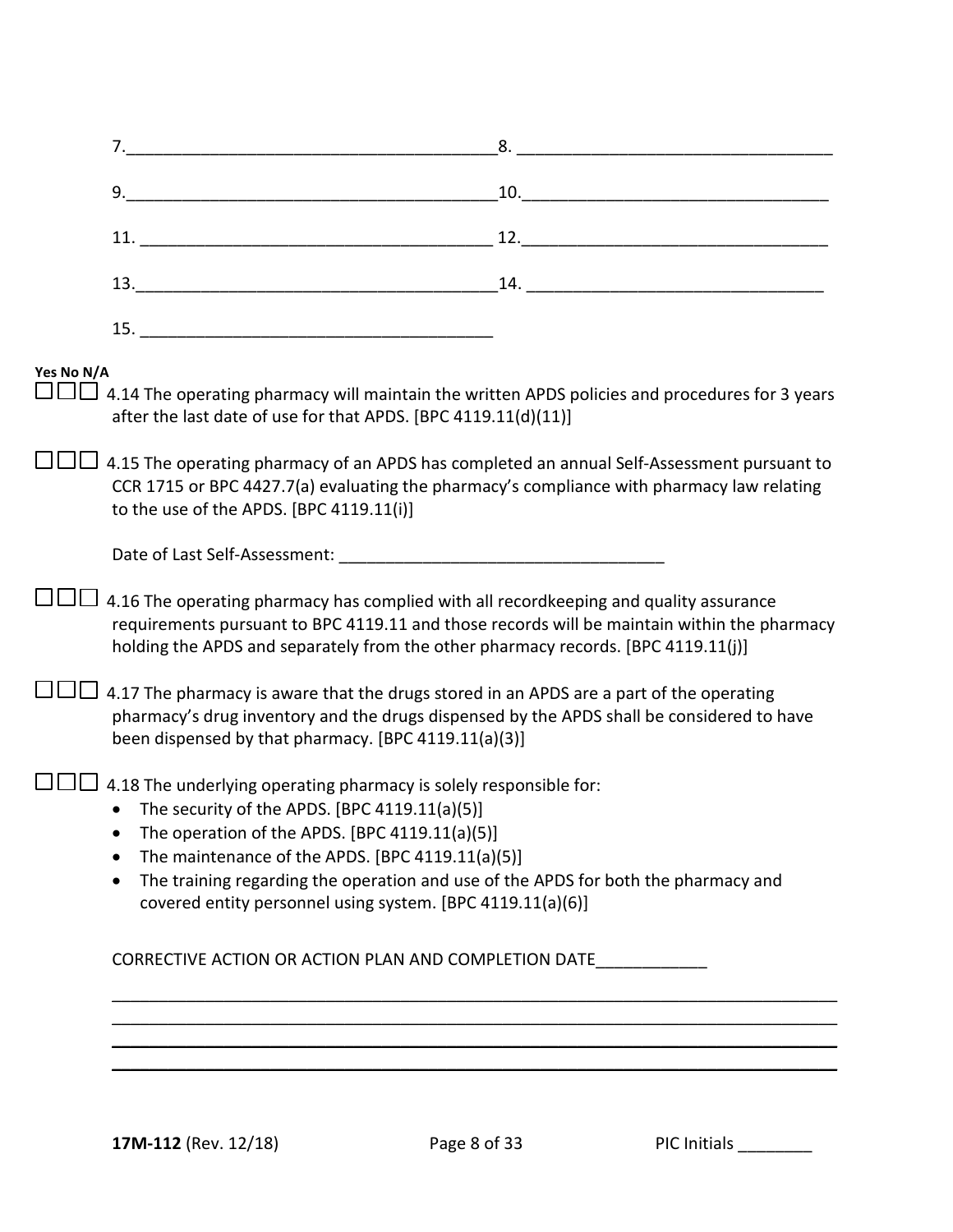|  |  |  | C. PHARMACIST RESPONSIBILITIES |
|--|--|--|--------------------------------|
|--|--|--|--------------------------------|

| Yes No N/A                                                                                                                                                                                                                                                                                                          |
|---------------------------------------------------------------------------------------------------------------------------------------------------------------------------------------------------------------------------------------------------------------------------------------------------------------------|
| a Hal<br>4.19 The operation of the APDS is under the supervision of a licensed pharmacist acting on<br>behalf of the operating pharmacy. [BPC 4119.11(a)(7)]. Note: The pharmacist need not be<br>physically present at the site of the APDS and may supervise the system electronically.                           |
| 4.20 The pharmacist performs the stocking of the APDS or if the APDS utilizes removable<br>pockets, cards, drawers, similar technology, or unit of use or single dose containers are used,<br>the stocking of the APDS may be done outside of the facility if the following conditions are met:<br>[BPC 4119.11(g)] |
| 4.20.1 A pharmacist, intern pharmacist or pharmacy technician working under the supervision of<br>the pharmacist may place drugs into the removeable pockets, cards, drawers, similar<br>technology, or unit of use or single dose containers. [BPC 4119.11(g)(1)]                                                  |
| 4.20.2 Transportation of removeable pockets, cards, drawers or similar technology or unit of use<br>or single dose container between the pharmacy and the facility are in a tamper-evident<br>container. [BPC 4119.11(g)(2]                                                                                         |
| 4.20.3 There are policies and procedures to ensure the removeable pockets, cards, drawers,<br>similar technology, or unit of use or single dose containers are properly placed into the APDS.<br>[BPC 4119.11(g)(3)]                                                                                                |
| 4.21 The pharmacist conducts a monthly review of the APDS including a physical inspection of<br>the drugs contained within, operation, maintenance, and cleanliness of the APDS, and a review<br>of all transaction records in order to verify the security and accountability of the APDS.<br>[BPC 4119.11(h)]     |
| Date of Last Review:                                                                                                                                                                                                                                                                                                |
| 4.22 The Pharmacist-in-charge of the offsite ADDS/APDS has ensured the following:<br>[CCR 1715.65(h)]                                                                                                                                                                                                               |
| All controlled substances added to the ADDS/APDS are accounted for;                                                                                                                                                                                                                                                 |
| Access to ADDS/APDS is limited to authorized facility personnel;<br>An ongoing evaluation of discrepancies or unusual access associated with controlled                                                                                                                                                             |
| substance is performed; and                                                                                                                                                                                                                                                                                         |
| Confirmed losses of controlled substances are reported to the Board.                                                                                                                                                                                                                                                |
| CORRECTIVE ACTION OR ACTION PLAN AND COMPLETION DATE                                                                                                                                                                                                                                                                |
|                                                                                                                                                                                                                                                                                                                     |
|                                                                                                                                                                                                                                                                                                                     |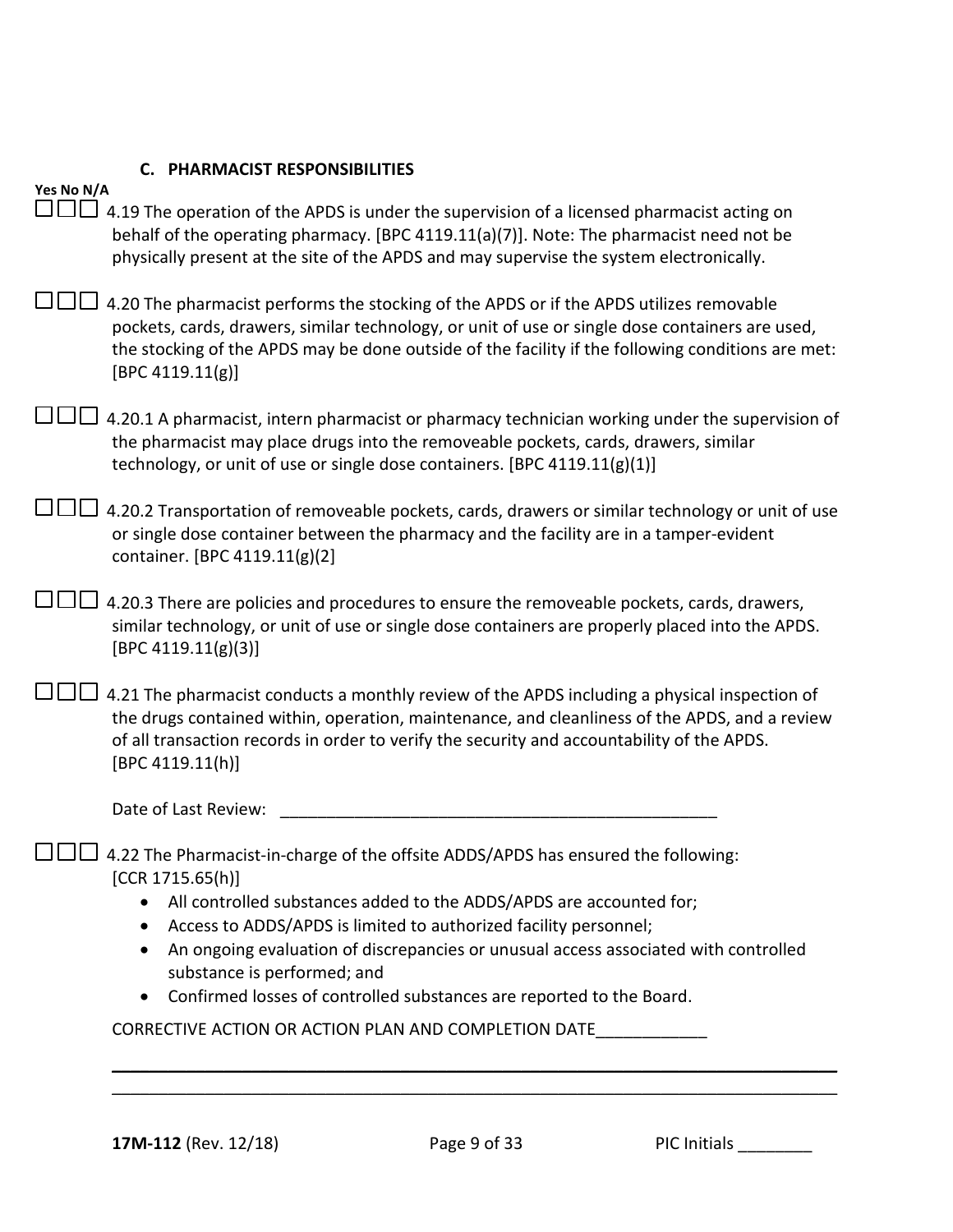| Yes No N/A | <b>D. DEVICE REQUIREMENTS</b>                                                                                                                                                                                                                                                                                                                                                                                                                                                                                                                                                                                                                                                                                                                                                                                                                                                                                                                                                                                                                                                                                                                                                                                                                                                              |
|------------|--------------------------------------------------------------------------------------------------------------------------------------------------------------------------------------------------------------------------------------------------------------------------------------------------------------------------------------------------------------------------------------------------------------------------------------------------------------------------------------------------------------------------------------------------------------------------------------------------------------------------------------------------------------------------------------------------------------------------------------------------------------------------------------------------------------------------------------------------------------------------------------------------------------------------------------------------------------------------------------------------------------------------------------------------------------------------------------------------------------------------------------------------------------------------------------------------------------------------------------------------------------------------------------------|
|            | 4.23 Access to the APDS is controlled and tracked using an identification or password system or<br>biosensor. Systems tracked via password shall include a camera that records a picture of the<br>individual accessing the APDS and the picture must be maintained for a minimum of 180 days.<br>[BPC 4119.11(e)]                                                                                                                                                                                                                                                                                                                                                                                                                                                                                                                                                                                                                                                                                                                                                                                                                                                                                                                                                                         |
|            | 4.24 The APDS makes complete and accurate records of all transactions including users<br>accessing system and drugs added and removed from the APDS. [BPC 4119.11(f)]                                                                                                                                                                                                                                                                                                                                                                                                                                                                                                                                                                                                                                                                                                                                                                                                                                                                                                                                                                                                                                                                                                                      |
|            | 4.25 The APDS will collect, control, and maintain all transaction information to accurately track<br>the movement of drugs into and out of APDS. [BPC 4119.11(c)(1)]                                                                                                                                                                                                                                                                                                                                                                                                                                                                                                                                                                                                                                                                                                                                                                                                                                                                                                                                                                                                                                                                                                                       |
|            | 4.26 The APDS will maintain transaction information in a readily available in downloadable<br>format for review and inspection by authorized individuals for a minimum of 3 years.<br>[BPC 4119.11(c)(2)]                                                                                                                                                                                                                                                                                                                                                                                                                                                                                                                                                                                                                                                                                                                                                                                                                                                                                                                                                                                                                                                                                  |
|            | 4.27 The APDS may dispense medications DIRECTLY to the patient if all the following are met:<br>[BPC 4119.11(d)]                                                                                                                                                                                                                                                                                                                                                                                                                                                                                                                                                                                                                                                                                                                                                                                                                                                                                                                                                                                                                                                                                                                                                                           |
|            | 4.27.1 The pharmacy has developed and implemented written policies and procedures with<br>respect to all the following and the policies are reviewed annually:<br>$[BPC 4119.11(d)(1) - (d)(1)(F)]$<br>Maintaining the security of the APDS and dangerous drug and devices within the APDS<br>$\bullet$<br>Determine and apply inclusion criteria regarding which drugs, devices are appropriate for<br>$\bullet$<br>placement in the APDS and for which patients.<br>Ensuring patients are aware that consultation with a pharmacist is available for any<br>$\bullet$<br>prescription medication including those delivered via APDS<br>Describing assignment of responsibilities and training of pharmacy personnel and other<br>personnel using the APDS at that location regarding maintenance and filling procedures for<br>the APDS.<br>Orienting patients on use of APDS and notifying patients when expected medications are<br>$\bullet$<br>not available in the APDS. The pharmacy must ensure the use of the APDS does not<br>interfere with the delivery of drugs and devices.<br>Ensuring the delivery of drugs and devices to patients expecting medications from the APDS<br>$\bullet$<br>in the event the APDS is disabled or malfunctions.<br>Date of Last Policy Review: |
|            |                                                                                                                                                                                                                                                                                                                                                                                                                                                                                                                                                                                                                                                                                                                                                                                                                                                                                                                                                                                                                                                                                                                                                                                                                                                                                            |

 $\mathcal{L}_\mathcal{L} = \mathcal{L}_\mathcal{L} = \mathcal{L}_\mathcal{L} = \mathcal{L}_\mathcal{L} = \mathcal{L}_\mathcal{L} = \mathcal{L}_\mathcal{L} = \mathcal{L}_\mathcal{L} = \mathcal{L}_\mathcal{L} = \mathcal{L}_\mathcal{L} = \mathcal{L}_\mathcal{L} = \mathcal{L}_\mathcal{L} = \mathcal{L}_\mathcal{L} = \mathcal{L}_\mathcal{L} = \mathcal{L}_\mathcal{L} = \mathcal{L}_\mathcal{L} = \mathcal{L}_\mathcal{L} = \mathcal{L}_\mathcal{L}$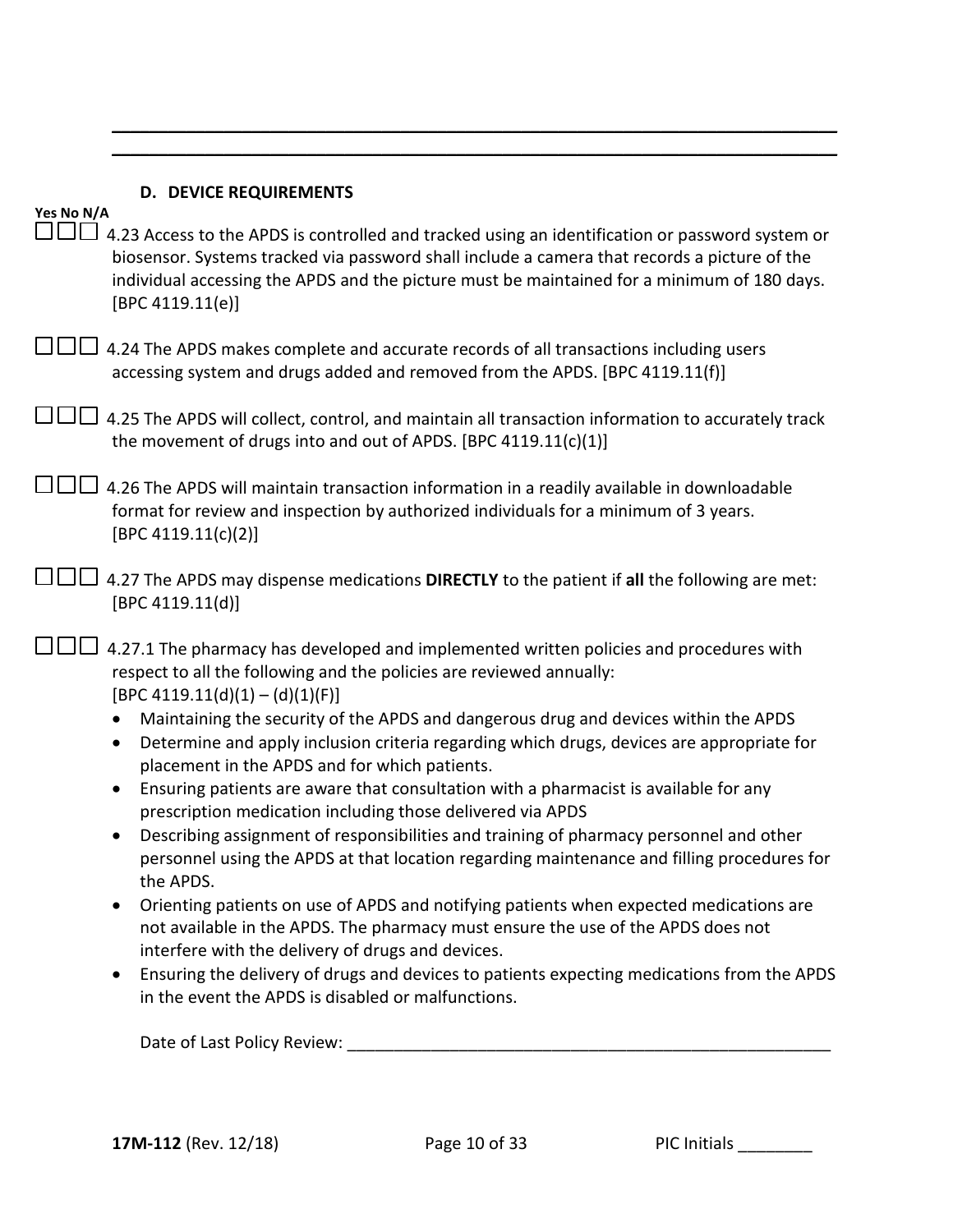|                      | 4.27.2 The APDS may only be used for patients who have signed a written consent<br>demonstrating their informed consent to receive prescribed drug and devices from the APDS.<br>Attach a copy of the consent form to the back of the self-assessment. [BPC 4119.11(d)(2)]                         |
|----------------------|----------------------------------------------------------------------------------------------------------------------------------------------------------------------------------------------------------------------------------------------------------------------------------------------------|
| Yes No N/A<br>$\Box$ | 4.27.3 The device shall have a means to identify each patient and only release the identified<br>patient's drugs and devices to the patient or the patient's agent. [BPC 4119.11(d)(3)]                                                                                                            |
|                      | 4.27.4 The pharmacist has performed all clinical services as part of the dispensing process<br>including but not limited to drug utilization review and consultation. [BPC 4119.11(d)(4)]                                                                                                          |
|                      | 4.27.5 Drugs are dispensed from the APDS only upon authorization from the pharmacist after<br>the pharmacist has reviewed the prescription and the patient's profile for potentials<br>contraindication and adverse drug reactions. [BPC 4119.11(d)(5)]                                            |
|                      | 4.27.6 The pharmacist shall consult patients for the first time on all prescribed drugs and devices<br>dispensed from the APDS. The consultation shall be provided by a Board licensed pharmacist via<br>telecommunication link that has two-way audio and video capabilities. [BPC 4119.11(d)(6)] |
|                      | 4.27.7 The APDS shall prominently post a notice that provides the name, address and telephone<br>number of the pharmacy [BPC 4119.11(d)(7)]                                                                                                                                                        |
|                      | 4.27.8 The prescription labels on all drugs dispensed via APDS shall comply with BPC 4076 and<br>CCR 1707.5. [BPC 4119.11(d)(8)]                                                                                                                                                                   |
|                      | 4.27.9 Any complaint, error or omission involving the APDS shall be reviewed as a part of the<br>pharmacy's quality assurance program pursuant to BPC 4125. [BPC 4119.11(d)(9)]                                                                                                                    |
|                      | 4.28 The federal warning label prohibiting transfer of controlled substances is on the<br>prescription container. [21 CFR 290.5]                                                                                                                                                                   |
|                      | 4.29 Prescriptions are dispensed in a new and child-resistant container, or senior-adult ease-of-<br>opening tested container, or in a non-complying package only pursuant to the prescriber or<br>when requested by the purchaser. [15 USC 1473(b), 16 CFR 1700.15, CCR 1717]                     |
|                      | 4.30 Patient package inserts are dispensed with all estrogen medications. [21 CFR 310.515]                                                                                                                                                                                                         |
|                      | 4.31 The pharmacy provides patients with Black Box Warning Information in conformance with<br>21 CFR 201.57(c).                                                                                                                                                                                    |
|                      | 4.32 Medication guides are provided on required medications. (21 CFR 208.1)                                                                                                                                                                                                                        |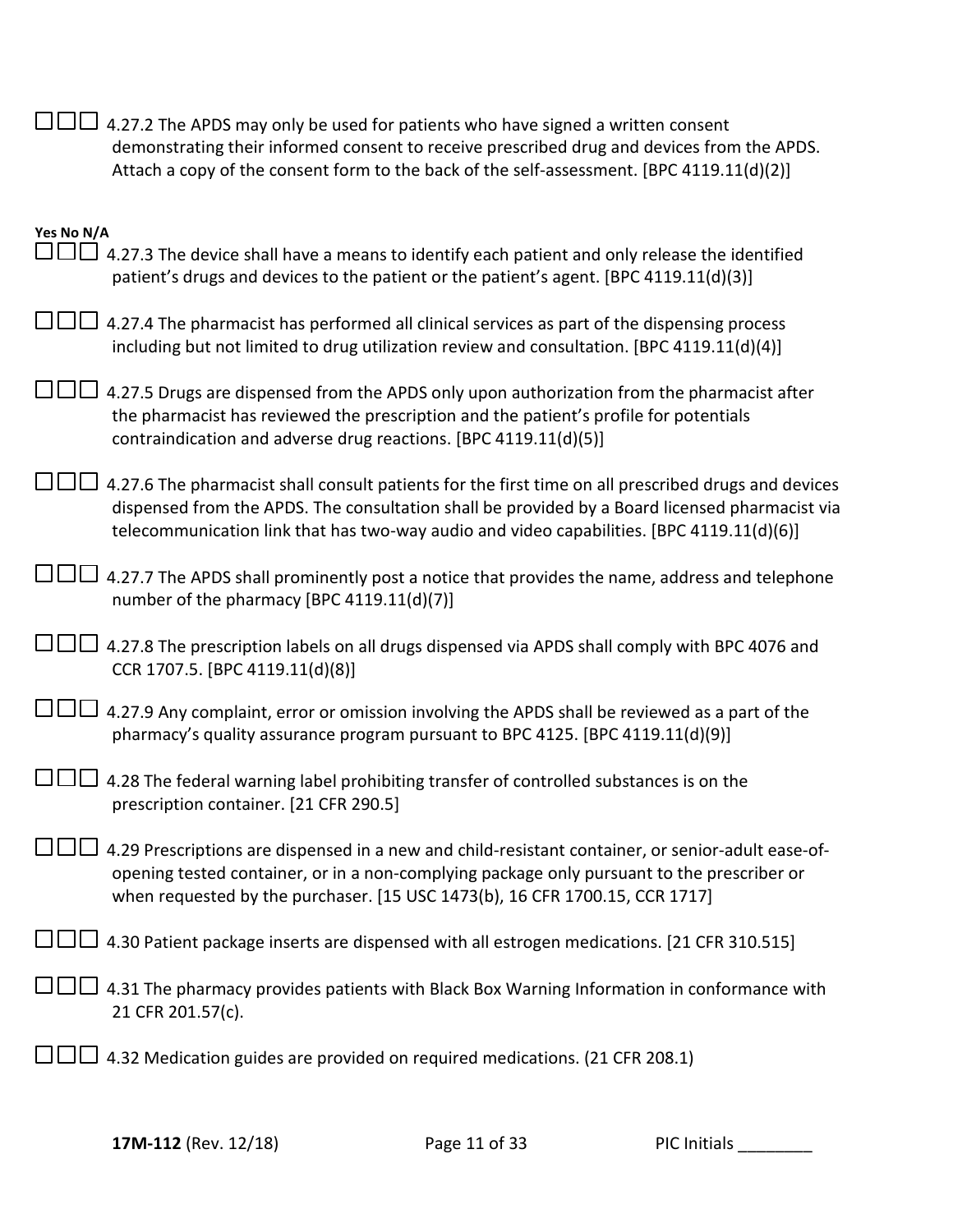# CORRECTIVE ACTION OR ACTION PLAN AND COMPLETION DATE\_\_\_\_\_\_\_\_\_\_\_\_\_

| Yes No N/A | <b>E. RECORD KEEPING REQUIREMENTS</b>                                                                                                                                                                                                                                                                                                                                                                                                                   |
|------------|---------------------------------------------------------------------------------------------------------------------------------------------------------------------------------------------------------------------------------------------------------------------------------------------------------------------------------------------------------------------------------------------------------------------------------------------------------|
|            | 4.33 The operating pharmacy has complied with all recordkeeping and quality assurance<br>requirements pursuant to BPC 4119.11 and those records shall be maintain within the<br>pharmacy holding the APDS and separately from the other pharmacy records. [BPC 4119.11(j)]                                                                                                                                                                              |
|            | 4.34 The operating pharmacy will maintain records of acquisition and disposition of dangerous<br>drugs stored in the APDS separate from other pharmacy records. [BPC 4119.11(a)(4)]                                                                                                                                                                                                                                                                     |
|            | 4.35 Any records maintained electronically must be maintained so that the pharmacist-in-<br>charge, or the pharmacist on duty if the pharmacist-in-charge is not on duty, must, at all times<br>during which the licensed premises are open for business, be able to produce a hardcopy and<br>electronic copy of all records of acquisition and disposition or other drug or dispensing-related<br>records maintained electronically. [BPC 4105(d)(1)] |
|            | CORRECTIVE ACTION OR ACTION PLAN AND COMPLETION DATE                                                                                                                                                                                                                                                                                                                                                                                                    |
|            |                                                                                                                                                                                                                                                                                                                                                                                                                                                         |
|            |                                                                                                                                                                                                                                                                                                                                                                                                                                                         |
|            |                                                                                                                                                                                                                                                                                                                                                                                                                                                         |
|            |                                                                                                                                                                                                                                                                                                                                                                                                                                                         |
|            |                                                                                                                                                                                                                                                                                                                                                                                                                                                         |
|            | F. POLICIES AND PROCEDURES                                                                                                                                                                                                                                                                                                                                                                                                                              |
| Yes No N/A |                                                                                                                                                                                                                                                                                                                                                                                                                                                         |
|            | 4.36 The pharmacy has developed and implemented written policies and procedures with                                                                                                                                                                                                                                                                                                                                                                    |
|            | respect to all the following and the policies are reviewed annually:                                                                                                                                                                                                                                                                                                                                                                                    |
|            | Maintaining the security of the APDS and dangerous drug and devices within the APDS                                                                                                                                                                                                                                                                                                                                                                     |
|            | Determine and apply inclusion criteria regarding which drugs, devices are appropriate for<br>$\bullet$<br>placement in the APDS and for which patients.                                                                                                                                                                                                                                                                                                 |
|            | Ensuring patients are aware that consultation with a pharmacist is available for any<br>$\bullet$                                                                                                                                                                                                                                                                                                                                                       |
|            | prescription medication including those delivered via APDS                                                                                                                                                                                                                                                                                                                                                                                              |
|            |                                                                                                                                                                                                                                                                                                                                                                                                                                                         |
|            | $\bullet$                                                                                                                                                                                                                                                                                                                                                                                                                                               |
|            | Describing assignment of responsibilities and training of pharmacy personnel and other<br>personnel using the APDS at that location regarding maintenance and filling procedures for<br>the APDS.                                                                                                                                                                                                                                                       |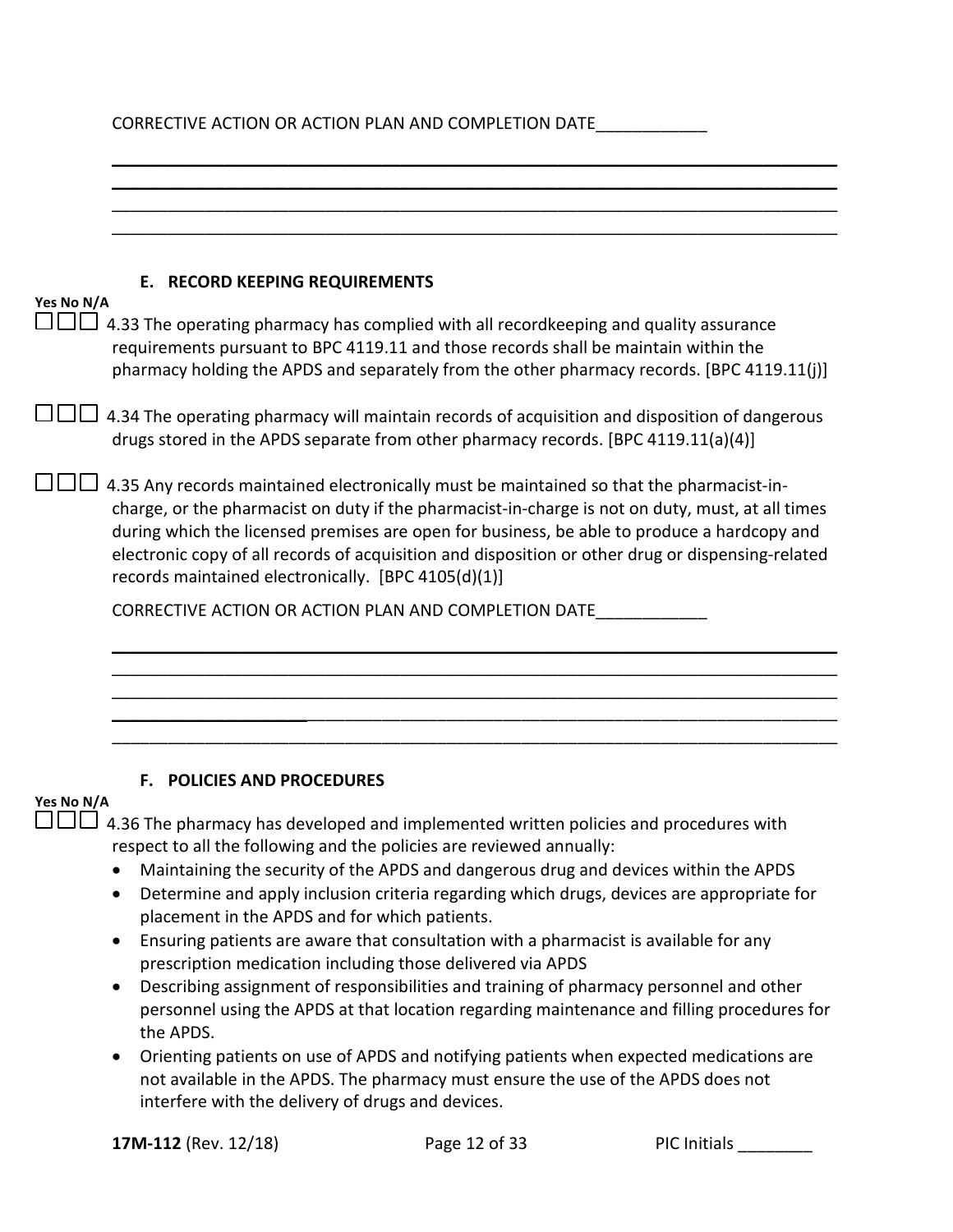• Ensuring the delivery of drugs and devices to patients expecting medications from the APDS in the event the APDS is disabled or malfunctions.

|            | Date of Last Policy Review: North and the control of the control of the control of the control of the control o                                                         |
|------------|-------------------------------------------------------------------------------------------------------------------------------------------------------------------------|
| Yes No N/A | $\Box$ $\Box$ 4.37 The pharmacy has policies and procedures for security measures and monitoring of the<br>inventory to prevent theft and diversion. [BPC 4105.5(c)(2)] |
|            | 4.38 The pharmacy reports drug losses as required by law. [BPC 4104, 4105.5(c), CCR 1715.6,<br>21 CFR 1301.76                                                           |
|            | Last Reported Drug Loss: North and Separate and Separate and Separate and Separate and Separate and Separate a                                                          |
|            | CORRECTIVE ACTION OR ACTION PLAN AND COMPLETION DATE                                                                                                                    |
|            |                                                                                                                                                                         |
|            |                                                                                                                                                                         |
|            |                                                                                                                                                                         |
|            |                                                                                                                                                                         |
|            |                                                                                                                                                                         |
|            | <b>SECTION 5: ADDS ADJACENT TO THE SECURED PHARMACY AREA ANDOR LOCATED IN MEDICAL</b><br>OFFICES.                                                                       |
|            | A. GENERAL REQUIREMENTS                                                                                                                                                 |
| Yes No N/A | 5.1 The pharmacy maintains the APDS policies and procedures for 3 years after the last date of<br>use for that APDS. [BPC 4427.6(I)]                                    |

 $\square \square \square$  5.2 The pharmacy developed and implemented, and reviewed annually the APDS policy and procedures pertaining to the APDS, including: [BPC 4427.6(a)]

- Maintaining the security of the APDS and the dangerous drugs and devices within the APDS.
- Determining and applying inclusion criteria regarding which drugs and devices are appropriate for placement in the APDS and for which patients.
- Ensuring patients are aware consultation with a pharmacist is available for any prescription medications, including those delivered via the APDS.
- Describing assignment of responsibilities to, and training of, pharmacy personnel and other personnel using the APDS at the location where the APDS is placed, regarding maintenance and filing procedures for the APDS.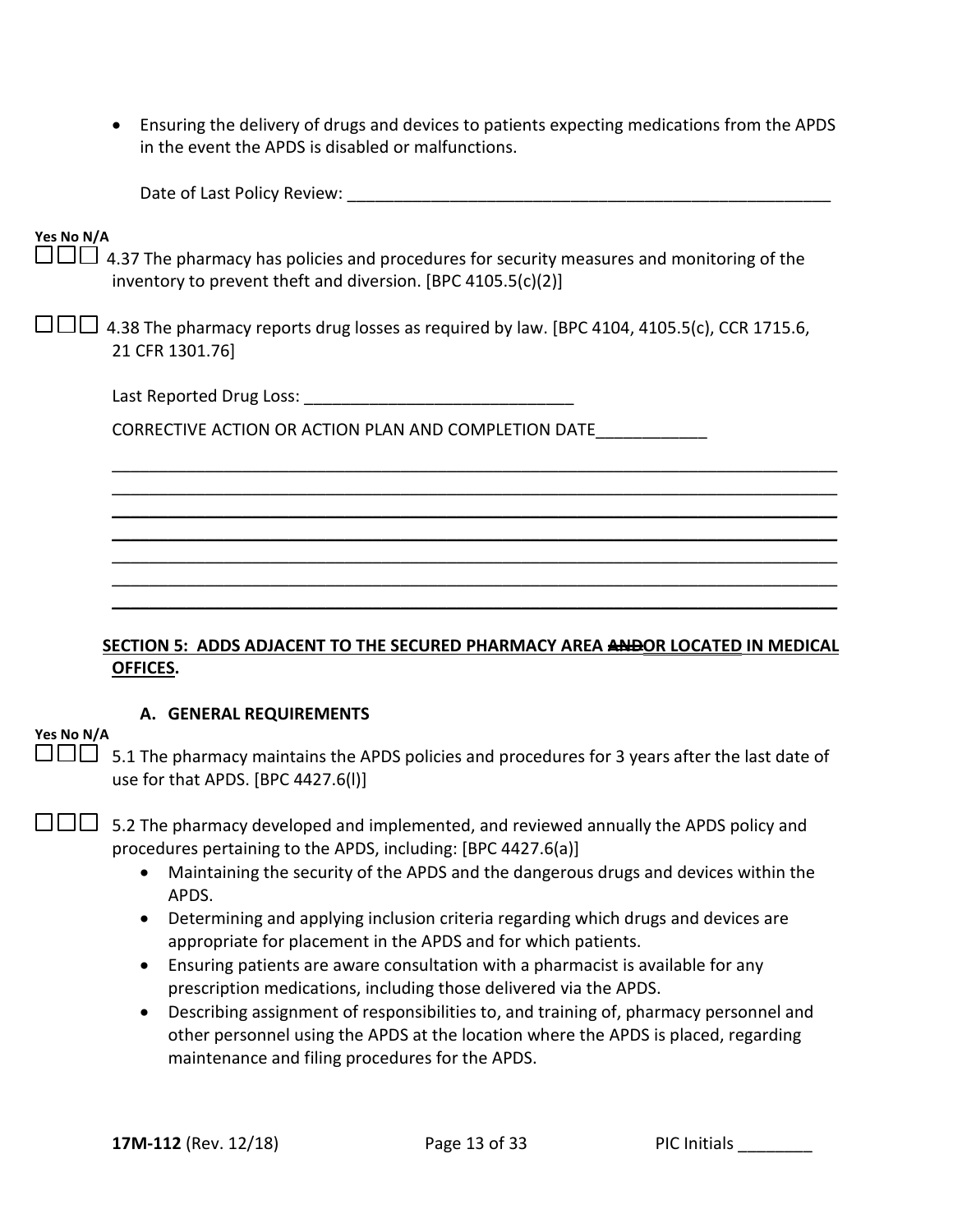- Orienting participating patients on the use of the APDS, notifying patients when expected prescription medications are not available in the APDS, and ensuring patient use of the APDS does not interfere with delivery of drugs and devices.
- Ensuring delivery of drugs and devices to patients expecting to receive them from the APDS in the event the APDS is disabled or malfunctions.

**Yes No N/A**

 $\square \square \square$  5.3 The pharmacy does not have more than 15 APDS licenses for one underlying operating pharmacy under this section. [BPC 4427.6(k)] List of current APDS licenses:

\_\_\_\_\_\_\_\_\_\_\_\_\_\_\_\_\_\_\_\_\_\_\_\_\_\_\_\_\_\_\_\_\_\_\_\_\_\_\_\_\_\_\_\_\_\_\_\_\_\_\_\_\_\_\_\_\_\_\_\_\_\_\_\_\_\_\_\_\_\_\_\_\_\_\_\_\_\_ \_\_\_\_\_\_\_\_\_\_\_\_\_\_\_\_\_\_\_\_\_\_\_\_\_\_\_\_\_\_\_\_\_\_\_\_\_\_\_\_\_\_\_\_\_\_\_\_\_\_\_\_\_\_\_\_\_\_\_\_\_\_\_\_\_\_\_\_\_\_\_\_\_\_\_\_\_\_ \_\_\_\_\_\_\_\_\_\_\_\_\_\_\_\_\_\_\_\_\_\_\_\_\_\_\_\_\_\_\_\_\_\_\_\_\_\_\_\_\_\_\_\_\_\_\_\_\_\_\_\_\_\_\_\_\_\_\_\_\_\_\_\_\_\_\_\_\_\_\_\_\_\_\_\_\_\_  $\mathcal{L}_\mathcal{L} = \mathcal{L}_\mathcal{L} = \mathcal{L}_\mathcal{L} = \mathcal{L}_\mathcal{L} = \mathcal{L}_\mathcal{L} = \mathcal{L}_\mathcal{L} = \mathcal{L}_\mathcal{L} = \mathcal{L}_\mathcal{L} = \mathcal{L}_\mathcal{L} = \mathcal{L}_\mathcal{L} = \mathcal{L}_\mathcal{L} = \mathcal{L}_\mathcal{L} = \mathcal{L}_\mathcal{L} = \mathcal{L}_\mathcal{L} = \mathcal{L}_\mathcal{L} = \mathcal{L}_\mathcal{L} = \mathcal{L}_\mathcal{L}$ 

 $\mathcal{L}_\mathcal{L} = \mathcal{L}_\mathcal{L} = \mathcal{L}_\mathcal{L} = \mathcal{L}_\mathcal{L} = \mathcal{L}_\mathcal{L} = \mathcal{L}_\mathcal{L} = \mathcal{L}_\mathcal{L} = \mathcal{L}_\mathcal{L} = \mathcal{L}_\mathcal{L} = \mathcal{L}_\mathcal{L} = \mathcal{L}_\mathcal{L} = \mathcal{L}_\mathcal{L} = \mathcal{L}_\mathcal{L} = \mathcal{L}_\mathcal{L} = \mathcal{L}_\mathcal{L} = \mathcal{L}_\mathcal{L} = \mathcal{L}_\mathcal{L}$ 

CORRECTIVE ACTION OR ACTION PLAN AND COMPLETION DATE\_\_\_\_\_\_\_\_\_\_\_\_

### **B. PHARMACIST RESPONSIBILITIES:**

 $15.$ 

 $\square \square \square$  5.4 A pharmacist licensed by the board performs all clinical services conducted as part of the dispensing process, including but not limited to, drug utilization review and consultation. [BPC 4427.6(d)]

 $\square \square \square$  5.5 Drugs are dispensed from the APDS only upon authorization from the pharmacist after the pharmacist has reviewed the prescription and the patient's profile for potential contraindications and adverse drug reactions. [BPC 4427.6(e)]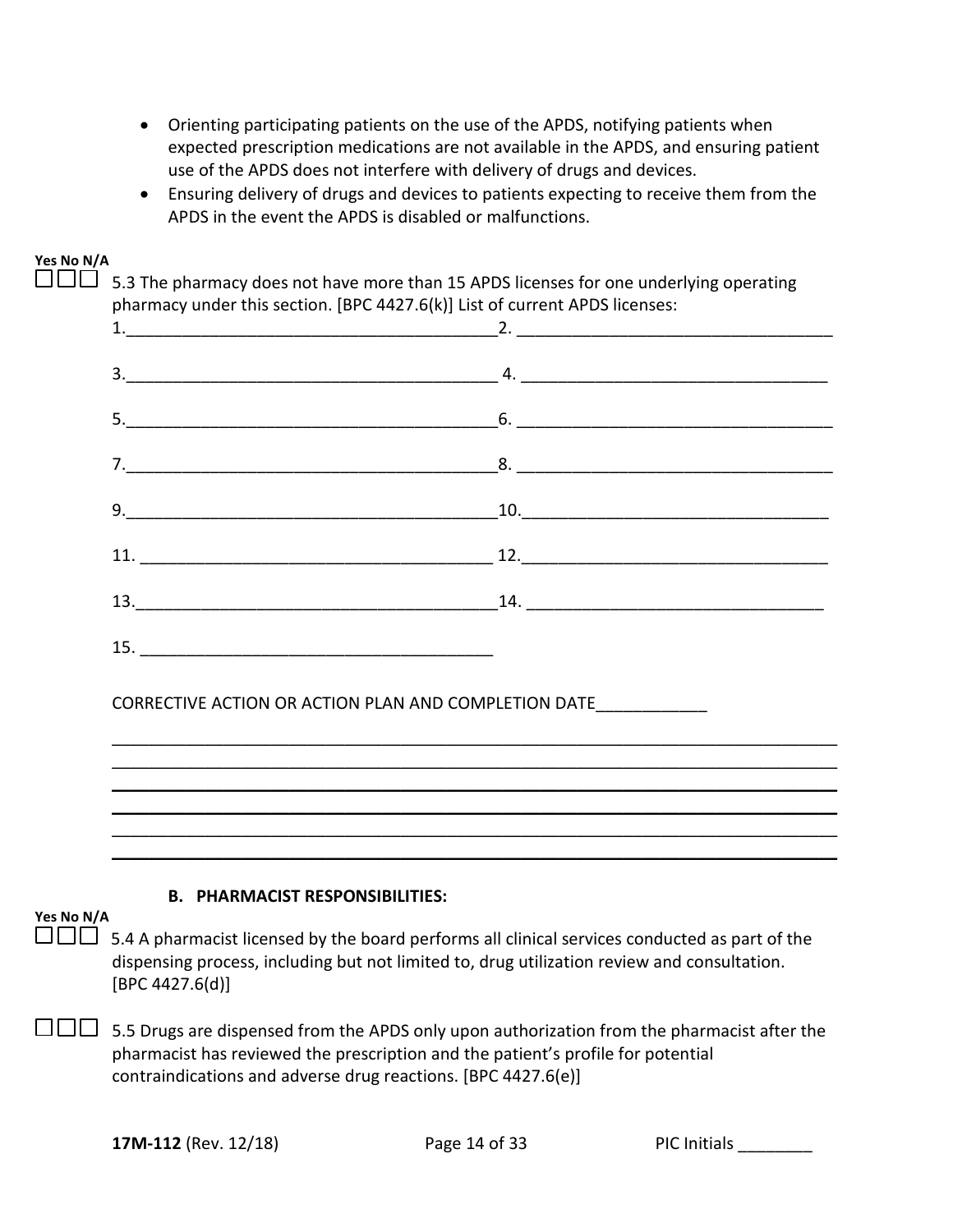$\square \square \square$  5.6 The pharmacist shall consult patients for the first time on all prescribed drugs and devices dispensed from the APDS. The consultation shall be provided by a Board licensed pharmacist via telecommunication link that has two-way audio and video capabilities. [BPC 4427.6(f)]

 $\square \square \square$  5.7 The Pharmacist-in-charge of the offsite ADDS/APDS has ensured the following: [CCR 1715.65(h)]

- All controlled substances added to the ADDS/APDS are accounted for;
- Access to ADDS/APDS is limited to authorized facility personnel;
- An ongoing evaluation of discrepancies or unusual access associated with controlled substance is performed; and
- Confirmed losses of controlled substances are reported to the Board.

 $\square \square \square$  5.8. The pharmacy operating the APDS has completed an **annual** Self-Assessment pursuant to CCR 1715 evaluating the pharmacy's compliance with pharmacy law relating to the use of the APDS. [BPC 4427.7(a)]

Date of Last Self-Assessment: \_\_\_\_\_\_\_\_\_\_\_\_\_\_\_\_\_\_\_\_\_\_\_\_\_\_\_\_\_

CORRECTIVE ACTION OR ACTION PLAN AND COMPLETION DATE\_\_\_\_\_\_\_\_\_\_\_\_\_\_

#### **C. DEVICE REQUIREMENTS:**

|                                                   | Yes No N/A |
|---------------------------------------------------|------------|
| $\overline{\phantom{m}}$ $\overline{\phantom{m}}$ |            |

 $\Box\Box\Box$  5.9 The stocking of the APDS is performed by a pharmacist, or by a pharmacy technician or intern pharmacist under the supervision of a pharmacist, except for an APDS located in a health facility pursuant to HSC 1250, where the stocking and restocking of the APDS may be performed in compliance with HSC 1261.6. [BPC 4427.4(e)(1)]

\_\_\_\_\_\_\_\_\_\_\_\_\_\_\_\_\_\_\_\_\_\_\_\_\_\_\_\_\_\_\_\_\_\_\_\_\_\_\_\_\_\_\_\_\_\_\_\_\_\_\_\_\_\_\_\_\_\_\_\_\_\_\_\_\_\_\_\_\_\_\_\_\_\_\_\_\_\_ \_\_\_\_\_\_\_\_\_\_\_\_\_\_\_\_\_\_\_\_\_\_\_\_\_\_\_\_\_\_\_\_\_\_\_\_\_\_\_\_\_\_\_\_\_\_\_\_\_\_\_\_\_\_\_\_\_\_\_\_\_\_\_\_\_\_\_\_\_\_\_\_\_\_\_\_\_\_ \_\_\_\_\_\_\_\_\_\_\_\_\_\_\_\_\_\_\_\_\_\_\_\_\_\_\_\_\_\_\_\_\_\_\_\_\_\_\_\_\_\_\_\_\_\_\_\_\_\_\_\_\_\_\_\_\_\_\_\_\_\_\_\_\_\_\_\_\_\_\_\_\_\_\_\_\_\_ \_\_\_\_\_\_\_\_\_\_\_\_\_\_\_\_\_\_\_\_\_\_\_\_\_\_\_\_\_\_\_\_\_\_\_\_\_\_\_\_\_\_\_\_\_\_\_\_\_\_\_\_\_\_\_\_\_\_\_\_\_\_\_\_\_\_\_\_\_\_\_\_\_\_\_\_\_\_

 $\square \square \square$  5.10 Access to the APDS is controlled and tracked using an identification or password system or biosensor. [BPC 4427.4(e)(2)]

 $\Box$  $\Box$  5.11 The ADDS makes a complete and accurate record of all transactions including all users accessing the system and all drugs added to, or removed from, the system. [BPC 4427.4(e)(3)]

 $\square \square \square$  5.12 Drugs and devices not immediately transferred into an APDS upon arrival at the APDS location are stored for no longer than 48 hours in a secured room within the APDS location. Upon retrieval of these drugs and devices from secured storage, an inventory is taken to detect any losses or overages. [BPC 4427.4(f)]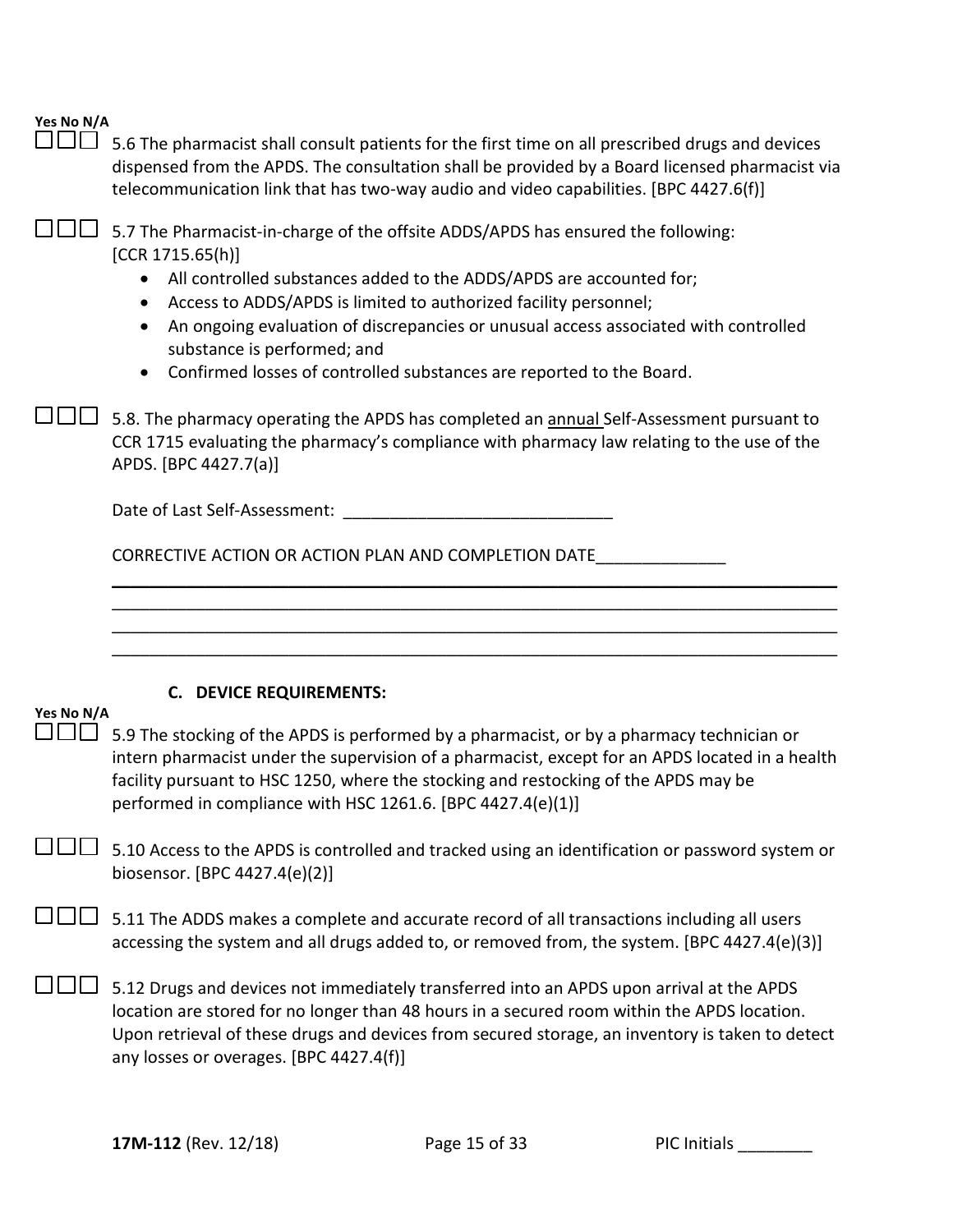| Yes No N/A<br><b>TELESCOPE</b> | 5.13 Drugs stored in the APDS are part of the inventory of the operating pharmacy and drugs<br>dispensed by the APDS shall be considered to have been dispensed by the pharmacy.<br>[BPC 4427.4(d)]                                                                                  |
|--------------------------------|--------------------------------------------------------------------------------------------------------------------------------------------------------------------------------------------------------------------------------------------------------------------------------------|
|                                | 5.14 The APDS may only be used for patients who have signed a written consent demonstrating<br>their informed consent to receive prescribed drug and devices from the APDS. Attach a copy of<br>the consent form to the back of the self-assessment. [BPC 4427.6(b)]                 |
|                                | 5.15 The APDS has a means to identify each patient and only release the identified patient's<br>drugs and devices to the patient or the patient's agent. [BPC 4427.6(c)]                                                                                                             |
|                                | 5.16 The APDS has a notice, prominently posted on the APDS, which provides the name,<br>address, and phone number of the pharmacy. [BPC 4427.6(g)]                                                                                                                                   |
|                                | 5.17 Any incident involving the APDS where a complaint, error, or omission occurred is<br>reviewed as part of the pharmacy's quality assurance program pursuant to BPC 4125.<br>[BPC 4427.6(i)]                                                                                      |
|                                | 5.18 If the APDS is located and operated in a medical office or other location where patients are<br>regularly seen for purposes of diagnosis and treatment, the APDS is only used to dispense<br>dangerous drugs and dangerous devices to patients of the practice. [BPC 4427.6(j)] |
|                                | 5.19 The labels on all drugs and devices dispensed by the APDS comply with section 4076 and<br>with section 1707.5 of Title 16 of the California Code of Regulations. [BPC 4427.6(h)]                                                                                                |
|                                | 5.20 The federal warning label prohibiting transfer of controlled substances is on the<br>prescription container. [21 CFR 290.5]                                                                                                                                                     |
|                                | 5.21 Prescriptions are dispensed in a new and child-resistant container, or senior-adult ease-of-<br>opening tested container, or in a non-complying package only pursuant to the prescriber or<br>when requested by the purchaser. [15 USC 1473[b], 16 CFR 1700.15, CCR 1717]       |
|                                | 5.22 Patient package inserts are dispensed with all estrogen medications. [21 CFR 310.515]                                                                                                                                                                                           |
|                                | 5.23 The pharmacy provides patients with Black Box Warning Information in conformance with<br>21 CFR 201.57(c).                                                                                                                                                                      |
|                                | 5.24 Medication guides are provided on required medications. [21 CFR 208.1]                                                                                                                                                                                                          |
|                                | CORRECTIVE ACTION OR ACTION PLAN AND COMPLETION DATE                                                                                                                                                                                                                                 |
|                                |                                                                                                                                                                                                                                                                                      |

 $\mathcal{L}_\mathcal{L} = \mathcal{L}_\mathcal{L} = \mathcal{L}_\mathcal{L} = \mathcal{L}_\mathcal{L} = \mathcal{L}_\mathcal{L} = \mathcal{L}_\mathcal{L} = \mathcal{L}_\mathcal{L} = \mathcal{L}_\mathcal{L} = \mathcal{L}_\mathcal{L} = \mathcal{L}_\mathcal{L} = \mathcal{L}_\mathcal{L} = \mathcal{L}_\mathcal{L} = \mathcal{L}_\mathcal{L} = \mathcal{L}_\mathcal{L} = \mathcal{L}_\mathcal{L} = \mathcal{L}_\mathcal{L} = \mathcal{L}_\mathcal{L}$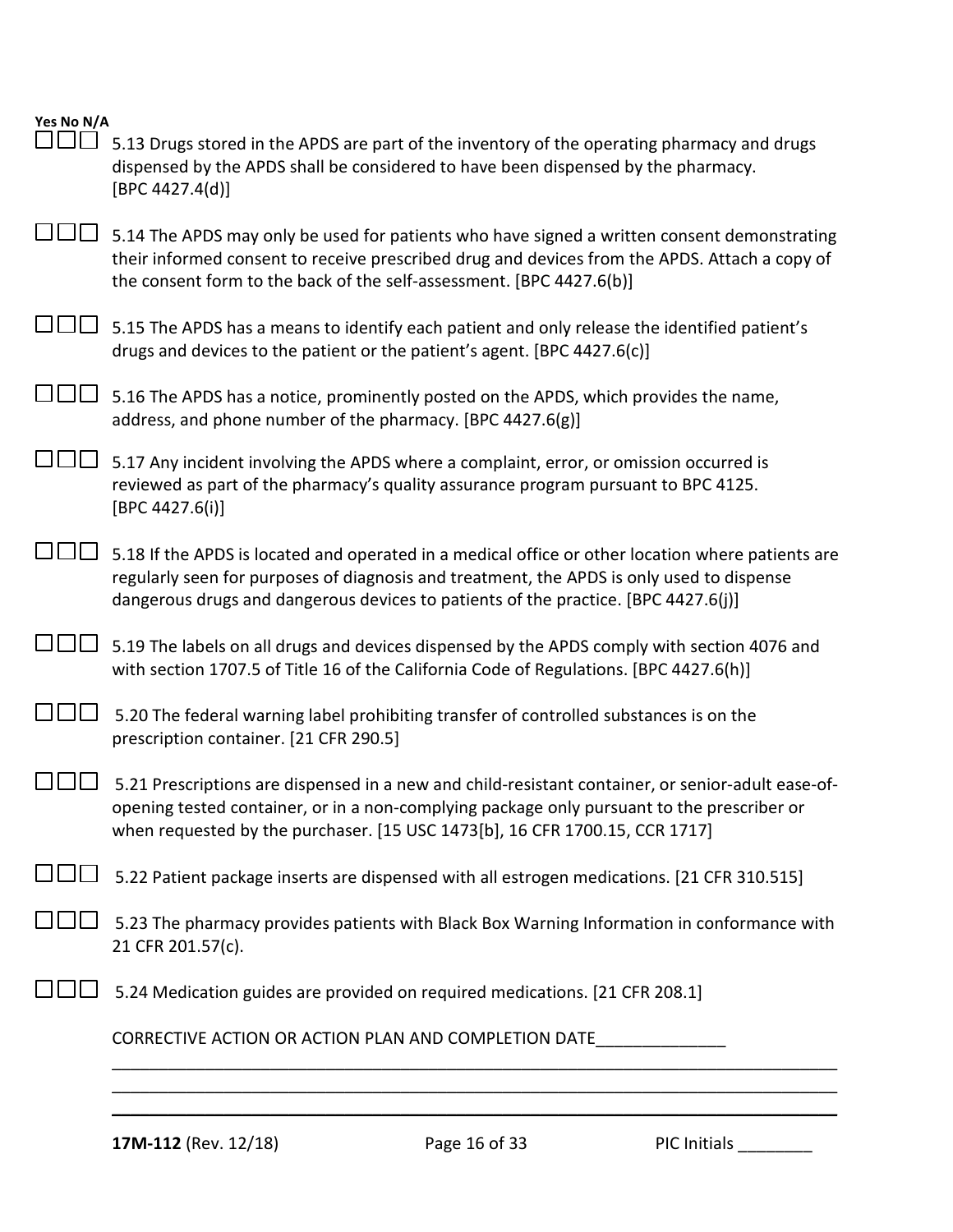#### **D. RECORD KEEPING REQUIREMENTS**

| Yes No N/A<br>5.25 The operating pharmacy has complied with all recordkeeping and quality assurance<br>requirements pursuant to BPC 4427.6 and those records shall be maintain within the pharmacy<br>holding the APDS and separately from the other pharmacy records. [BPC 4427.7(b)]                                                                                                                                                                  |
|---------------------------------------------------------------------------------------------------------------------------------------------------------------------------------------------------------------------------------------------------------------------------------------------------------------------------------------------------------------------------------------------------------------------------------------------------------|
| 5.26 The operating pharmacy will maintain records of acquisition and disposition of dangerous<br>drugs stored in the APDS separate from other pharmacy records. [BPC 4119.11(a)(4)]                                                                                                                                                                                                                                                                     |
| 5.27 Any records maintained electronically must be maintained so that the pharmacist-in-<br>charge, or the pharmacist on duty if the pharmacist-in-charge is not on duty, must, at all times<br>during which the licensed premises are open for business, be able to produce a hardcopy and<br>electronic copy of all records of acquisition and disposition or other drug or dispensing-related<br>records maintained electronically. [BPC 4105(d)(1)] |
| CORRECTIVE ACTION OR ACTION PLAN AND COMPLETION DATE                                                                                                                                                                                                                                                                                                                                                                                                    |
|                                                                                                                                                                                                                                                                                                                                                                                                                                                         |
|                                                                                                                                                                                                                                                                                                                                                                                                                                                         |
|                                                                                                                                                                                                                                                                                                                                                                                                                                                         |
| <b>POLICIES AND PROCEDURES</b><br>Е.                                                                                                                                                                                                                                                                                                                                                                                                                    |

### **Yes No N/A**

 $\Box\Box\Box$  5.28 The pharmacy has developed and implemented written policies and procedures with respect to all the following and the policies are reviewed annually: [4427.6(a) – 4427.6(a)(6)]

- Maintaining the security of the APDS and dangerous drug and devices within the APDS
- Determine and apply inclusion criteria regarding which drugs, devices are appropriate for placement in the APDS and for which patients.
- Ensuring patients are aware that consultation with a pharmacist is available for any prescription medication including those delivered via APDS
- Describing assignment of responsibilities and training of pharmacy personnel and other personnel using the APDS at that location regarding maintenance and filling procedures for the APDS.
- Orienting patients on use of APDS and notifying patients when expected medications are not available in the APDS. The pharmacy must ensure the use of the APDS does not interfere with the delivery of drugs and devices.
- Ensuring the delivery of drugs and devices to patients expecting medications from the APDS in the event the APDS is disabled or malfunctions.

Date of Last Policy Review:  $\Box$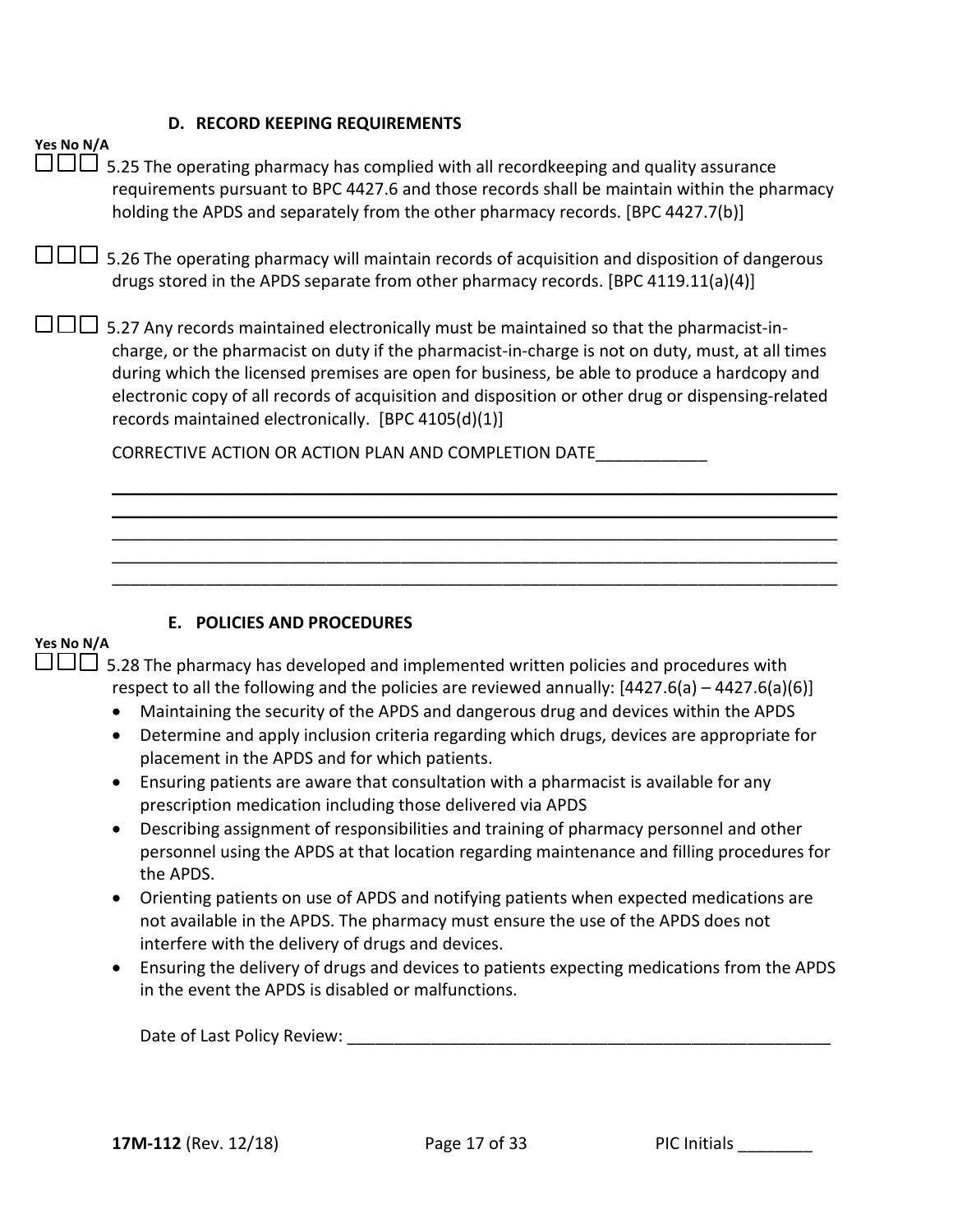$\Box\Box\Box$  5.29 The pharmacy reports drug losses as required by law. [BPC 4104, 4105.5(c), CCR 1715.6, 21 CFR 1301.76]

> \_\_\_\_\_\_\_\_\_\_\_\_\_\_\_\_\_\_\_\_\_\_\_\_\_\_\_\_\_\_\_\_\_\_\_\_\_\_\_\_\_\_\_\_\_\_\_\_\_\_\_\_\_\_\_\_\_\_\_\_\_\_\_\_\_\_\_\_\_\_\_\_\_\_\_\_\_\_  $\mathcal{L}_\mathcal{L} = \mathcal{L}_\mathcal{L} = \mathcal{L}_\mathcal{L} = \mathcal{L}_\mathcal{L} = \mathcal{L}_\mathcal{L} = \mathcal{L}_\mathcal{L} = \mathcal{L}_\mathcal{L} = \mathcal{L}_\mathcal{L} = \mathcal{L}_\mathcal{L} = \mathcal{L}_\mathcal{L} = \mathcal{L}_\mathcal{L} = \mathcal{L}_\mathcal{L} = \mathcal{L}_\mathcal{L} = \mathcal{L}_\mathcal{L} = \mathcal{L}_\mathcal{L} = \mathcal{L}_\mathcal{L} = \mathcal{L}_\mathcal{L}$  $\mathcal{L}_\mathcal{L} = \mathcal{L}_\mathcal{L} = \mathcal{L}_\mathcal{L} = \mathcal{L}_\mathcal{L} = \mathcal{L}_\mathcal{L} = \mathcal{L}_\mathcal{L} = \mathcal{L}_\mathcal{L} = \mathcal{L}_\mathcal{L} = \mathcal{L}_\mathcal{L} = \mathcal{L}_\mathcal{L} = \mathcal{L}_\mathcal{L} = \mathcal{L}_\mathcal{L} = \mathcal{L}_\mathcal{L} = \mathcal{L}_\mathcal{L} = \mathcal{L}_\mathcal{L} = \mathcal{L}_\mathcal{L} = \mathcal{L}_\mathcal{L}$

Last Reported Drug Loss: \_\_\_\_\_\_\_\_\_\_\_\_\_\_\_\_\_\_\_\_\_\_\_\_\_\_\_\_\_

CORRECTIVE ACTION OR ACTION PLAN AND COMPLETION DATE\_\_\_\_\_\_\_\_\_\_\_\_\_\_

#### **SECTION 6: ADDS IN A HEALTH FACILITY PURSUANT TO HSC 1250 – LONG TERM CARE FACILITIES**

#### **A. GENERAL REQUIREMENTS**

For purposes of this section, "FACILITY" means a health facility licensed pursuant to subdivision (c), (d), or (k) of section 1250 of the Health and Safety Code that has an ADDS provided by a pharmacy. [HSC 1261.6(a)(2)]

For purposes of this section, "PHARMACY SERVICES" means the provision of both routine and emergency drugs and biologicals to meet the needs of the patient, as prescribed by a physician. [HSC 1261.6 (a)(3)]

### **Yes No N/A**

 $\square \square \square$  6.1 The facility and the pharmacy has developed and implemented written policies and procedures to ensure safety, accuracy, accountability, security, patient confidentiality, and maintenance of the ADDS as well as quality, potency, and purity of the stored drugs and devices. [BPC 4427.3(c), HSC 1261.6 (d)(1)]

 $\Box$  $\Box$  6.2 The ADDS policies and procedures define access to the ADDS and limits to access to equipment and drugs. [HSC 1261.6 (d)(1)]

 $\Box$  6.3 All ADDS policies and procedures are maintained at the pharmacy and the location where the ADDS is being used. [HSC 1261.6(d)(2), BPC 4427.3(c)]

 $\square \square \square$  6.4 The pharmacy is responsible for review of drugs contained within the ADDS and the operation and maintenance of the ADDS. [HSC 1261.6(h)]

CORRECTIVE ACTION OR ACTION PLAN AND COMPLETION DATE\_\_\_\_\_\_\_\_\_\_\_\_\_\_

\_\_\_\_\_\_\_\_\_\_\_\_\_\_\_\_\_\_\_\_\_\_\_\_\_\_\_\_\_\_\_\_\_\_\_\_\_\_\_\_\_\_\_\_\_\_\_\_\_\_\_\_\_\_\_\_\_\_\_\_\_\_\_\_\_\_\_\_\_\_\_\_\_\_\_\_\_\_ \_\_\_\_\_\_\_\_\_\_\_\_\_\_\_\_\_\_\_\_\_\_\_\_\_\_\_\_\_\_\_\_\_\_\_\_\_\_\_\_\_\_\_\_\_\_\_\_\_\_\_\_\_\_\_\_\_\_\_\_\_\_\_\_\_\_\_\_\_\_\_\_\_\_\_\_\_\_ \_\_\_\_\_\_\_\_\_\_\_\_\_\_\_\_\_\_\_\_\_\_\_\_\_\_\_\_\_\_\_\_\_\_\_\_\_\_\_\_\_\_\_\_\_\_\_\_\_\_\_\_\_\_\_\_\_\_\_\_\_\_\_\_\_\_\_\_\_\_\_\_\_\_\_\_\_\_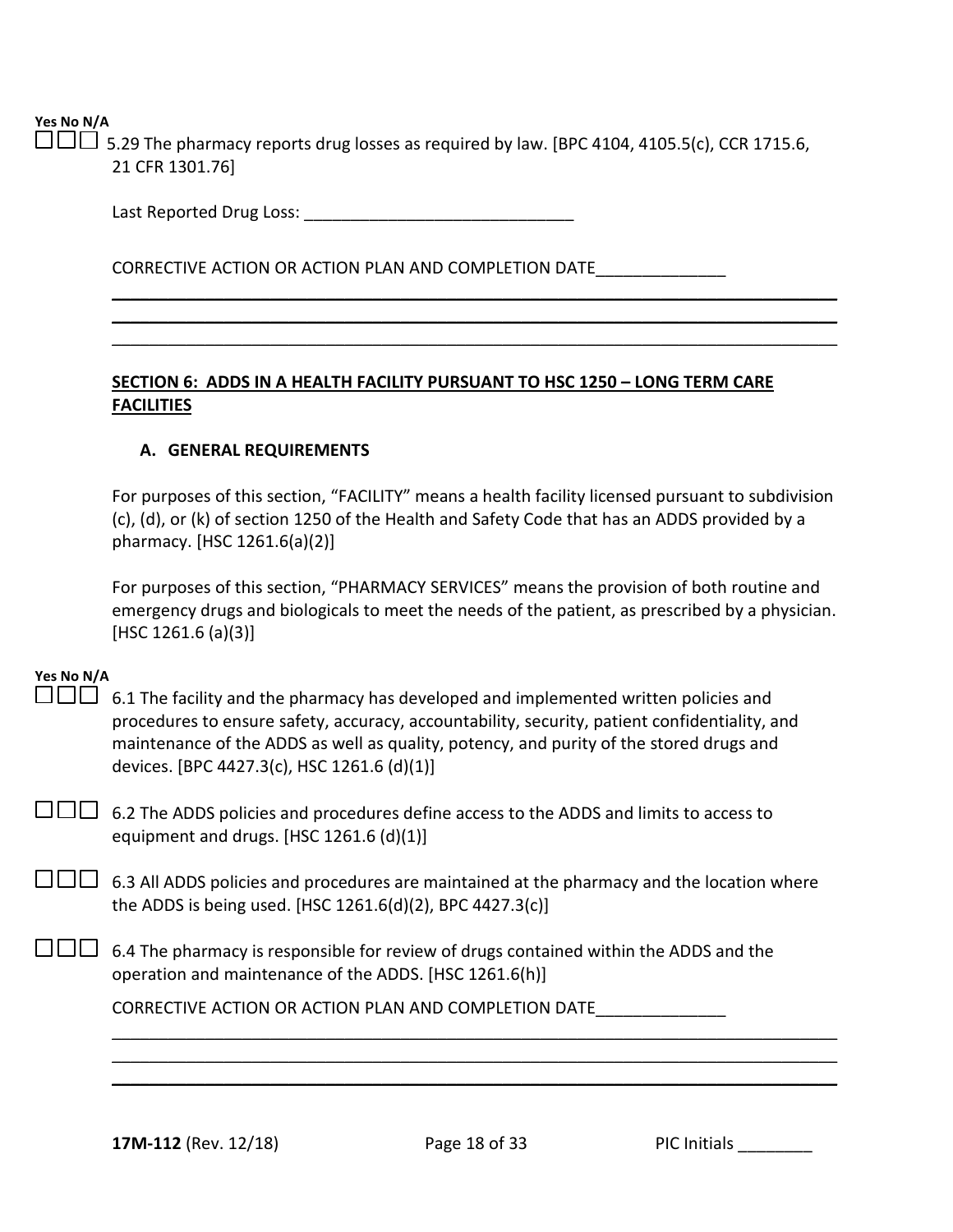### **B. PHARMACIST RESPONSIBILITIES:**

| Yes No N/A | 6.5 The stocking of the ADDS is performed by a pharmacist or if the ADDS utilizes removable                                                                                                                                                                                                                                                                                                                                                      |
|------------|--------------------------------------------------------------------------------------------------------------------------------------------------------------------------------------------------------------------------------------------------------------------------------------------------------------------------------------------------------------------------------------------------------------------------------------------------|
|            | pockets, cards, drawers, similar technology, or unit of use or single dose containers are used,<br>the stocking system may be done outside the facility and be delivered to the facility if the<br>following conditions are met: [HSC 1261.6 (g)]                                                                                                                                                                                                |
|            | 6.5.1 The task of placing drugs into the removeable pockets, cards, drawers, or unit or use or<br>single dose containers is performed by a pharmacist, or by an intern pharmacist or a pharmacy<br>technician under the direct supervision of a pharmacist. [HSC 1261.6 (g)(1)]                                                                                                                                                                  |
|            | 6.5.2 The removable pockets, cards, drawers, or unit of use or single dose containers are<br>transported between the pharmacy and the facility in a secure tamper-evident container.<br>[HSC 1261.6 $(g)(2)$ ]                                                                                                                                                                                                                                   |
|            | 6.5.3 The facility, in conjunction with the pharmacy, has developed policies and procedures to<br>ensure that the removable pockets, cards, drawers, or unit of use or single dose containers are<br>properly placed into the ADDS. [HSC 1261.6(g)(3)]                                                                                                                                                                                           |
|            | 6.6 Individualized and specific access to the ADDS is limited to facility and contract personnel<br>authorized by law to administer drugs. [HSC 1261.6 (c)]                                                                                                                                                                                                                                                                                      |
|            | 6.7 A pharmacist reviews and approves all orders prior to a drug being removed from the ADDS<br>for administration to a patient. The pharmacist reviews the prescriber's orders and the<br>patient's profile for potential contraindications and adverse drug reactions. [HSC 1261.6 (f)(2)]                                                                                                                                                     |
|            | 6.8 The review of the drugs contained within the ADDS and the operation and maintenance of<br>the ADDS is conducted, on a monthly basis, by a pharmacist. The review includes a physical<br>inspection of the ADDS for cleanliness, and a review of all transaction records in order to verify<br>the security and accountability of the system. [HSC 1261.6 (h)]                                                                                |
|            | Date of Last Review:                                                                                                                                                                                                                                                                                                                                                                                                                             |
|            | 6.9 The Pharmacist-in-charge of the offsite ADDS has ensured the following:<br>[CCR 1715.65(h)]<br>All controlled substances added to the ADDS are accounted for;<br>$\bullet$<br>Access to ADDS is limited to authorized facility personnel;<br>An ongoing evaluation of discrepancies or unusual access associated with controlled<br>٠<br>substance is performed; and<br>Confirmed losses of controlled substances are reported to the Board. |
|            |                                                                                                                                                                                                                                                                                                                                                                                                                                                  |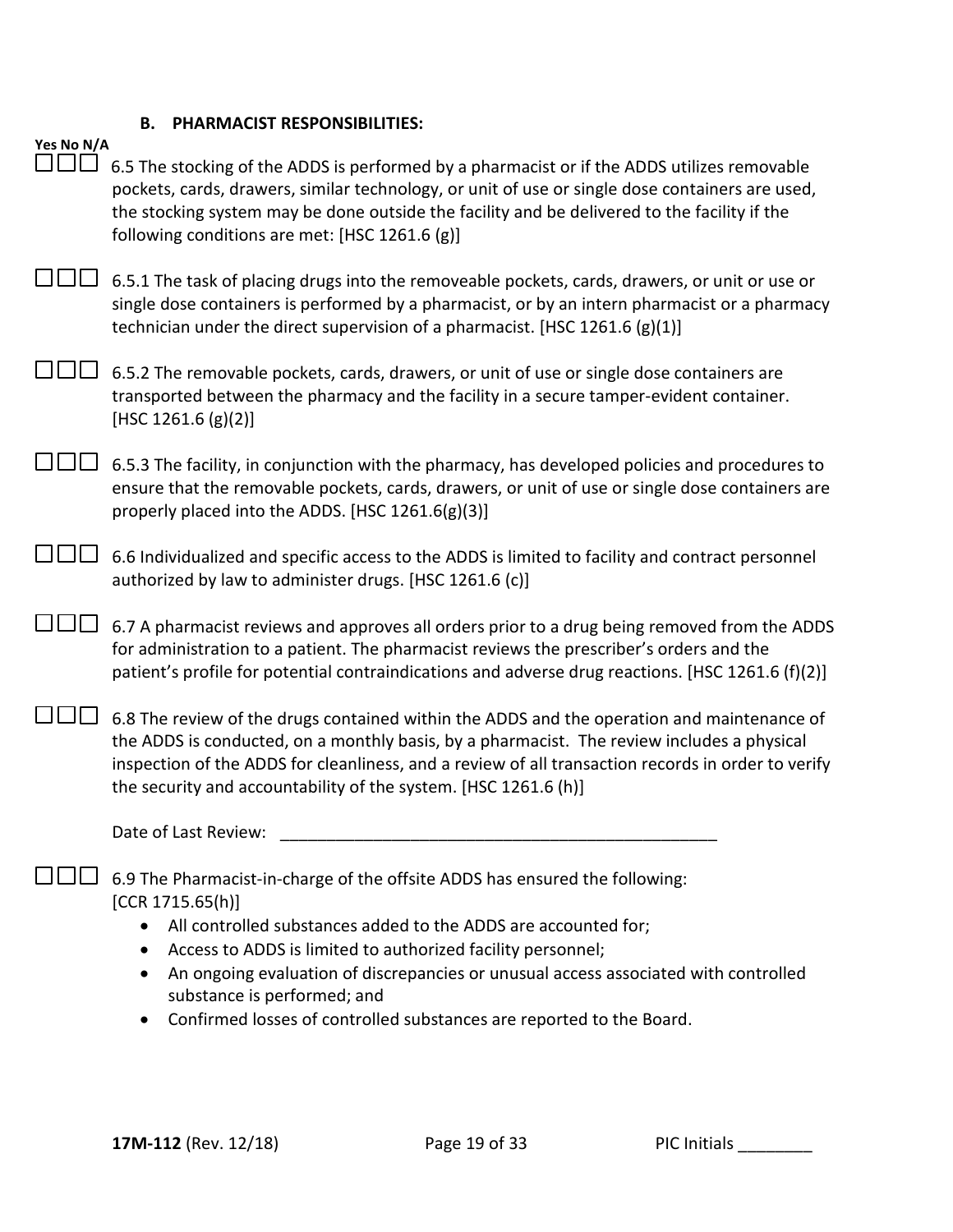|  | Yes No N/A |
|--|------------|
|  |            |

6.10 The pharmacy operating the ADDS has completed an annual Self-Assessment pursuant to BPC4427.7(a) evaluating the pharmacy's compliance with pharmacy law relating to the use of the APDS (BPC 4427.7(a)).

\_\_\_\_\_\_\_\_\_\_\_\_\_\_\_\_\_\_\_\_\_\_\_\_\_\_\_\_\_\_\_\_\_\_\_\_\_\_\_\_\_\_\_\_\_\_\_\_\_\_\_\_\_\_\_\_\_\_\_\_\_\_\_\_\_\_\_\_\_\_\_\_\_\_\_\_\_\_ \_\_\_\_\_\_\_\_\_\_\_\_\_\_\_\_\_\_\_\_\_\_\_\_\_\_\_\_\_\_\_\_\_\_\_\_\_\_\_\_\_\_\_\_\_\_\_\_\_\_\_\_\_\_\_\_\_\_\_\_\_\_\_\_\_\_\_\_\_\_\_\_\_\_\_\_\_\_ \_\_\_\_\_\_\_\_\_\_\_\_\_\_\_\_\_\_\_\_\_\_\_\_\_\_\_\_\_\_\_\_\_\_\_\_\_\_\_\_\_\_\_\_\_\_\_\_\_\_\_\_\_\_\_\_\_\_\_\_\_\_\_\_\_\_\_\_\_\_\_\_\_\_\_\_\_\_

Date of Last Self-Assessment: \_\_\_\_\_\_\_\_\_\_\_\_\_\_\_\_\_\_\_\_\_\_\_\_\_\_\_\_\_

CORRECTIVE ACTION OR ACTION PLAN AND COMPLETION DATE\_\_\_\_\_\_\_\_\_\_\_\_\_\_\_\_\_\_\_\_\_\_\_\_\_\_\_\_

### **C. DEVICE REQUIREMENTS:**

### **Yes No N/A**

 $\Box$  $\Box$  6.11 The stocking and restocking of the ADDS is performed in compliance with section 1261.6 of the Health and Safety Code. [BPC 4427.4(e)(1)]

 $\square \square \square$  6.12 Drugs and devices not immediately transferred into an ADDS upon arrival at the ADDS location are stored for no longer than 48 hours in a secured room within the ADDS location. Upon retrieval of these drugs and devices from secured storage, an inventory is taken to detect any losses or overages. [BPC 4427.4(f)]

 $\square \square \square$  6.13 Transaction information from the ADDS will be made readily available in a written format for review and inspection by individuals authorized by law and maintained in the facility for a minimum of three years. [HSC 1261.6(b)]

 $\Box$  $\Box$  6.14 The information required by BPC section 4076 and HSC 111480 is readily available at the time of drug administration if unit dose packaging or unit of use packaging is used. Unit dose packaging, for purposes of this section, includes blister pack cards. [HSC 1261.6(i)]

**When the ADDS is used as an emergency pharmaceutical supplies container, drugs removed from the ADDS are limited to the following [HSC 1261.6(e)]:** 

### **Yes No N/A**

- $\Box$  $\Box$  6.15 A new drug order given by a prescriber for a patient of the facility for administration prior to the next scheduled delivery from the pharmacy, or 72 hours, whichever is less. The drug is retrieved only upon the authorization of a pharmacist and after the pharmacist has reviewed the prescriber's order and the patient's profile for potential contraindications and adverse drug reactions. [HSC 1261.6(e)(1)]
- 6.16 Drugs that a prescriber has ordered for a patient on an as-needed basis, if the utilization and retrieval of those drugs are subject to ongoing review by a pharmacist. [HSC 1261.6(e)(2)]
- $\square \square \square$  6.17 Drugs designed by the patient care policy committee or pharmaceutical service committee of the facility as emergency drugs or acute onset drugs. These drugs are retrieved from the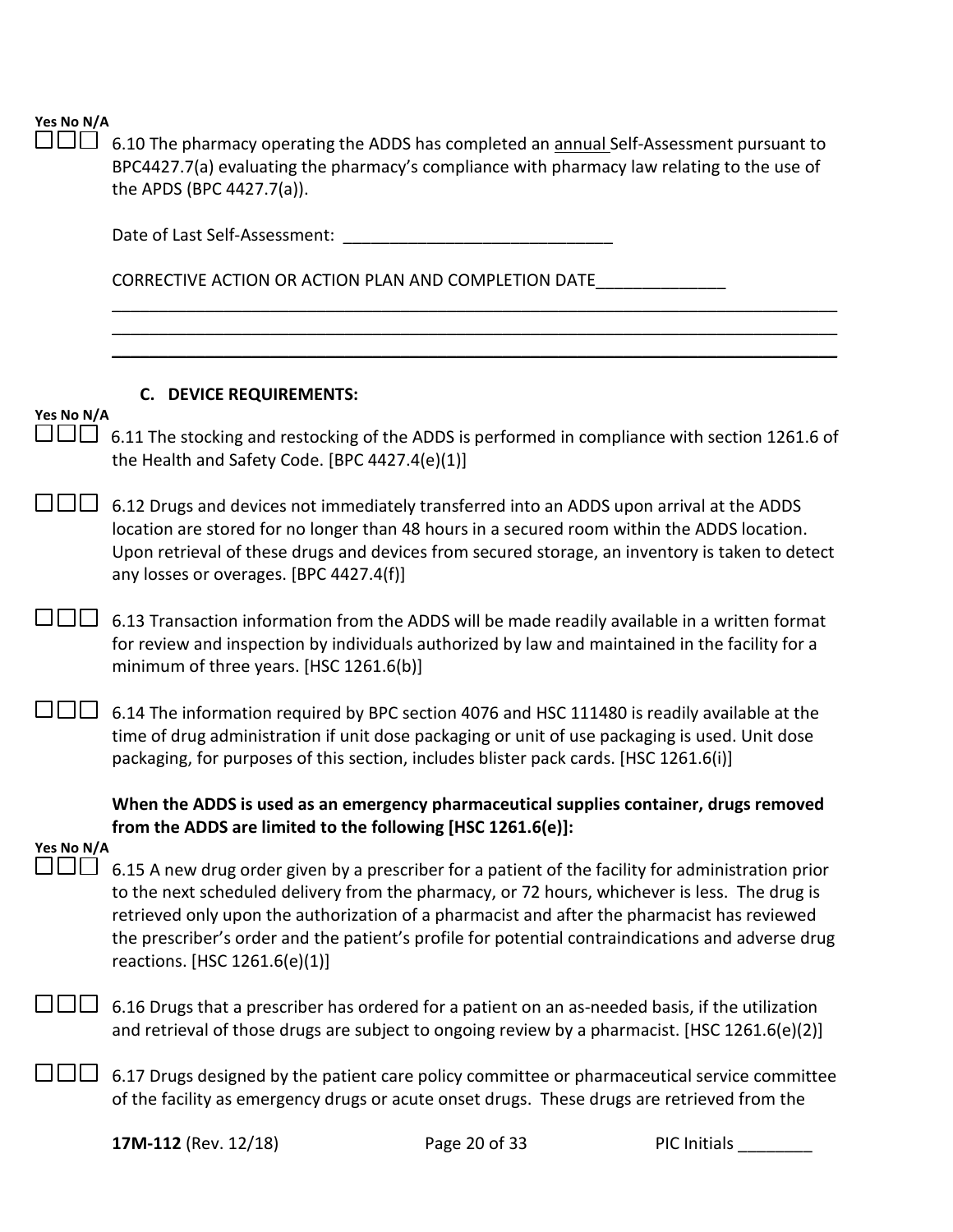ADDS pursuant to the order of a prescriber for emergency or immediate administration to a patient of the facility and reviewed by a pharmacist within 48 hours. [HSC 1261.6(e)(3)]

|            | When the ADDS is used to provide pharmacy services pursuant to BPC 4017.3, the ADDS is<br>subject to the following requirements [HSC 1261.6 (f)]:                                                                                                                                                |
|------------|--------------------------------------------------------------------------------------------------------------------------------------------------------------------------------------------------------------------------------------------------------------------------------------------------|
| Yes No N/A |                                                                                                                                                                                                                                                                                                  |
| ו זרור     | 6.18 Drugs removed from the ADDS for administration to a patient are in properly labeled units<br>of administration containers or packages. [HSC 1261.6(f)(1)]                                                                                                                                   |
|            | 6.19 A pharmacist reviews and approves all orders prior to a drug being removed from the<br>ADDS for administration to a patient. The pharmacist reviews the prescriber's orders and the<br>patient's profile for potential contraindications and adverse drug reactions. [HSC 1261.6 (f)(2)]    |
|            | 6.20 The pharmacy controls access to the drugs stored in the ADDS. [HSC 1261.6 (f)(3)]                                                                                                                                                                                                           |
|            | 6.21 Access to the ADDS is controlled and tracked using an identification or password system or<br>biosensor. [BPC 4427.4(e)(2), HSC 1261.6(f)(4)]                                                                                                                                               |
|            | 6.22 The ADDS makes a complete and accurate record of all transactions that includes all users<br>accessing the system and all drugs added to, or removed from, the system. [BPC 4427.4(e)(3),<br>HSC $1261.6(f)(5)$ ]                                                                           |
|            | 6.23 After the pharmacist reviews the prescriber's order, access by licensed personnel to the<br>ADDS is limited only to drugs ordered by the prescriber and reviewed by the pharmacist and<br>that are specific to the patient. [HSC 1261.6(f)(6)]                                              |
|            | 6.24 When the prescriber's order requires a dosage variation of the same drug, licensed<br>personnel only have access to the drug ordered for that scheduled time of administration.<br>[HSC 1261.6 $(f)(6)$ ]                                                                                   |
|            | 6.25 If the ADDS allow licensed personnel to have access to multiple drugs and are not<br>patient specific in their design, the ADDS has electronic and mechanical safeguards in<br>place to ensure that the drugs delivered to the patient are specific to that patient<br>(HSC 1261.6 (f)(7)). |
|            | CORRECTIVE ACTION OR ACTION PLAN AND COMPLETION DATE                                                                                                                                                                                                                                             |
|            |                                                                                                                                                                                                                                                                                                  |
|            |                                                                                                                                                                                                                                                                                                  |
|            |                                                                                                                                                                                                                                                                                                  |
|            |                                                                                                                                                                                                                                                                                                  |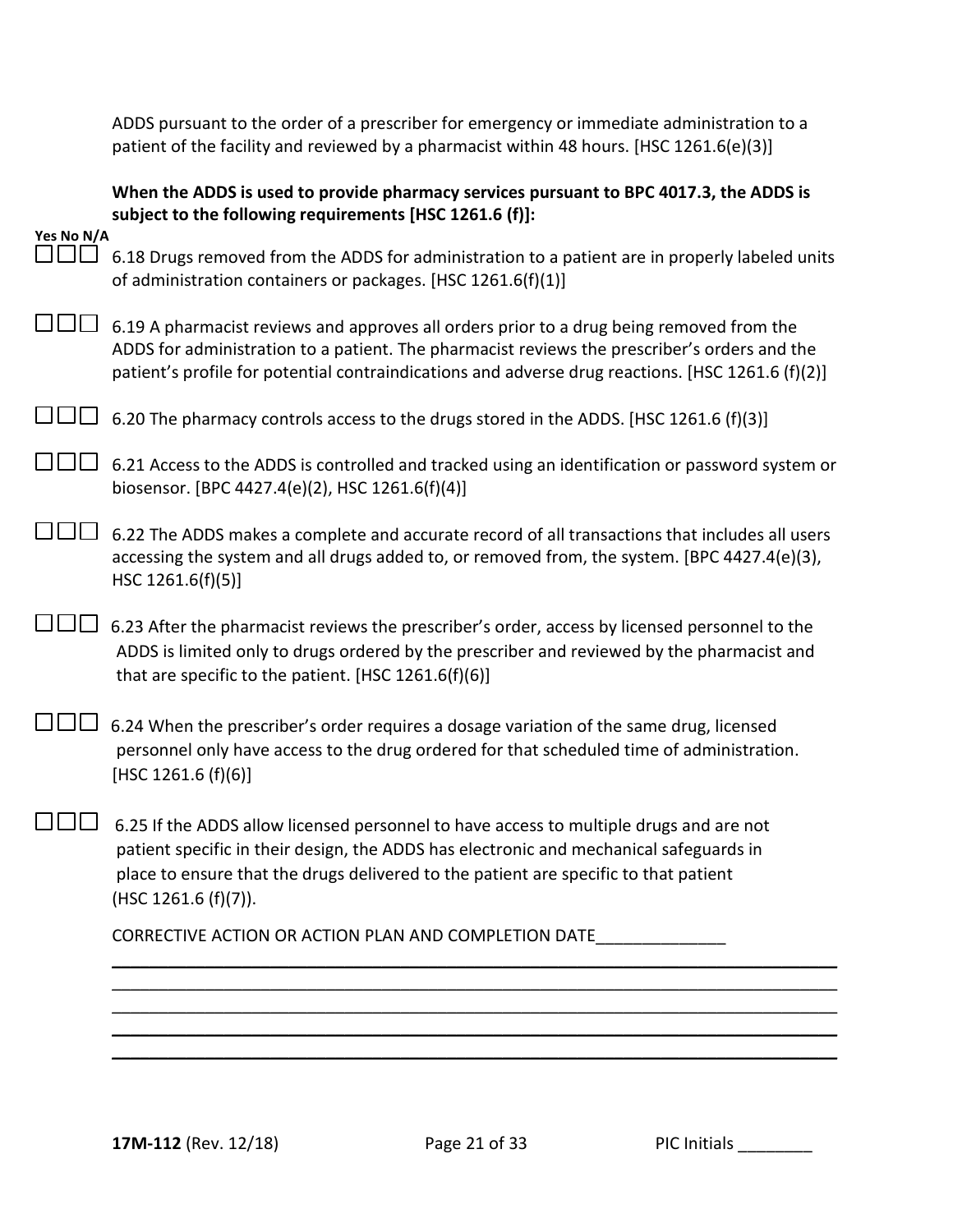#### **D. RECORD KEEPING REQUIREMENTS**

| Yes No N/A |  |  |
|------------|--|--|
|            |  |  |

 $\Box\Box\Box$  6.26 The pharmacy complies with all recordkeeping and quality assurance requirements, established in pharmacy law and regulation, and maintains those records within the licensed pharmacy holding the ADDS license and separate from the other pharmacy records. [BPC 4427.7 (b)]  $\square \square \square$  6.27 Transaction information from the ADDS will be made readily available in a written format for review and inspection by individuals authorized by law and maintained in the facility for a minimum of three years. [HSC 1261.6(b)] CORRECTIVE ACTION OR ACTION PLAN AND COMPLETION DATE\_\_\_\_\_\_\_\_\_\_\_\_\_\_ \_\_\_\_\_\_\_\_\_\_\_\_\_\_\_\_\_\_\_\_\_\_\_\_\_\_\_\_\_\_\_\_\_\_\_\_\_\_\_\_\_\_\_\_\_\_\_\_\_\_\_\_\_\_\_\_\_\_\_\_\_\_\_\_\_\_\_\_\_\_\_\_\_\_\_\_\_\_ \_\_\_\_\_\_\_\_\_\_\_\_\_\_\_\_\_\_\_\_\_\_\_\_\_\_\_\_\_\_\_\_\_\_\_\_\_\_\_\_\_\_\_\_\_\_\_\_\_\_\_\_\_\_\_\_\_\_\_\_\_\_\_\_\_\_\_\_\_\_\_\_\_\_\_\_\_\_ \_\_\_\_\_\_\_\_\_\_\_\_\_\_\_\_\_\_\_\_\_\_\_\_\_\_\_\_\_\_\_\_\_\_\_\_\_\_\_\_\_\_\_\_\_\_\_\_\_\_\_\_\_\_\_\_\_\_\_\_\_\_\_\_\_\_\_\_\_\_\_\_\_\_\_\_\_\_ \_\_\_\_\_\_\_\_\_\_\_\_\_\_\_\_\_\_\_\_\_\_\_\_\_\_\_\_\_\_\_\_\_\_\_\_\_\_\_\_\_\_\_\_\_\_\_\_\_\_\_\_\_\_\_\_\_\_\_\_\_\_\_\_\_\_\_\_\_\_\_\_\_\_\_\_\_\_ **E. POLICIES AND PROCEDURES Yes No N/A**  $\square \square \square$  6.28 The facility and the pharmacy has developed and implemented written policies and procedures to ensure safety, accuracy, accountability, security, patient confidentiality, and maintenance of the ADDS as well as quality, potency, and purity of the stored drugs and devices. [BPC 4427.3(c), HSC 1261.6(d)(1)]  $\square \square \square$  6.29 The ADDS policies and procedures define access to the ADDS and limits to access to equipment and drugs. [HSC 1261.6(d)(1)]  $\square \square \square$  6.30 All ADDS policies and procedures are maintained at the pharmacy and the location where

 $\square \square \square$  6.31 The facility, in conjunction with the pharmacy, has developed policies and procedures to ensure that the removable pockets, cards, drawers, or unit of use or single dose containers are properly placed into the ADDS. [HSC 1261.6(g)(3)]

 $\square \square \square$  6.32 The pharmacy has policies and procedures that include appropriate security measures and monitoring of the inventory to prevent theft and diversion. [BPC 4427.2(d)(3)]

 $\square \square \square$  6.33 The pharmacy's policies and procedures include provisions for reporting to the board drug losses from the ADDS inventory, as required by law. [BPC 4104, 4427.2(d)(4), CCR 1715.6, 21 CFR 1301.76]

Last Reported Drug Loss: \_\_\_\_\_\_\_\_\_\_\_\_\_\_\_\_\_\_\_\_\_\_\_\_\_\_\_\_\_

the ADDS is being used. [HSC 1261.6(d)(2), BPC 4427.3(c)]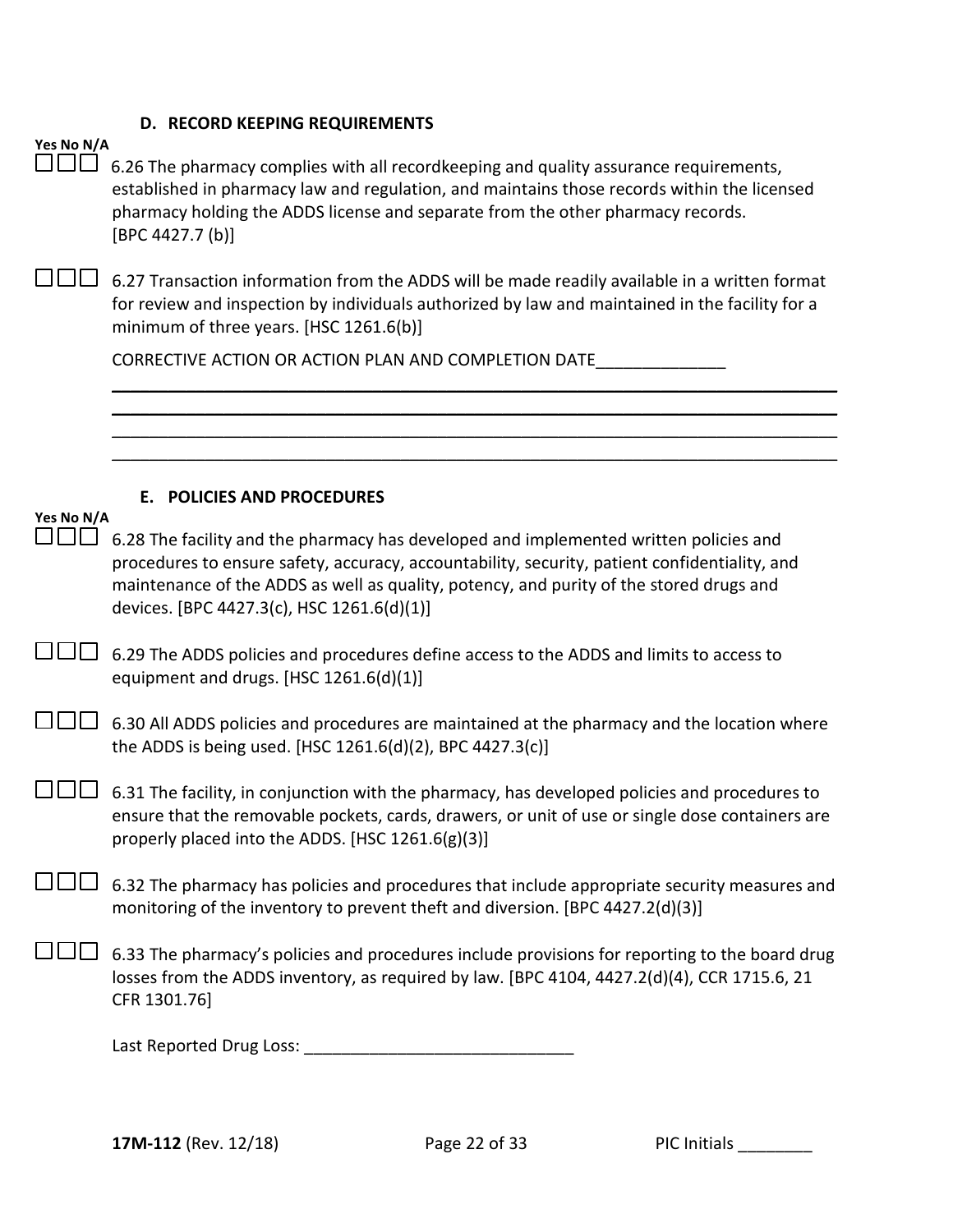# CORRECTIVE ACTION OR ACTION PLAN AND COMPLETION DATE\_\_\_\_\_\_\_\_\_\_\_\_\_\_\_\_\_\_\_\_\_\_\_\_\_\_\_\_

 $\mathcal{L}_\mathcal{L} = \mathcal{L}_\mathcal{L} = \mathcal{L}_\mathcal{L} = \mathcal{L}_\mathcal{L} = \mathcal{L}_\mathcal{L} = \mathcal{L}_\mathcal{L} = \mathcal{L}_\mathcal{L} = \mathcal{L}_\mathcal{L} = \mathcal{L}_\mathcal{L} = \mathcal{L}_\mathcal{L} = \mathcal{L}_\mathcal{L} = \mathcal{L}_\mathcal{L} = \mathcal{L}_\mathcal{L} = \mathcal{L}_\mathcal{L} = \mathcal{L}_\mathcal{L} = \mathcal{L}_\mathcal{L} = \mathcal{L}_\mathcal{L}$ 

|            | SECTION 7: APDS THROUGH A CLINIC PURSUANT TO HSC 1204 OR 1204.1 OR BPC 4180 OR<br>4190                                                                                                                                                                                                                                                                                                                                         |
|------------|--------------------------------------------------------------------------------------------------------------------------------------------------------------------------------------------------------------------------------------------------------------------------------------------------------------------------------------------------------------------------------------------------------------------------------|
| Yes No N/A | A. GENERAL REQUIREMENTS<br>7.1 The ADDS is located inside an enclosed building with a premises address, at a location                                                                                                                                                                                                                                                                                                          |
|            | approved by the Board [BPC 4427.3 (a)]. The clinic has a current Board of Pharmacy Clinic<br>license pursuant to BPC 4180 or BPC 4190? or the clinic is licensed pursuant to HSC 1204 or<br>1204.1. [BPC 4427.3(b)(3)]                                                                                                                                                                                                         |
|            |                                                                                                                                                                                                                                                                                                                                                                                                                                |
|            | 7.2 The clinic has developed and implemented written policies and procedures that ensure the<br>safety, accuracy, accountability, security and patient confidentiality. Additionally, the policies<br>and procedures shall ensure the maintenance of the quality, potency and purity of the drugs.<br>The policies and procedures shall be maintained at the location where the ADDS is being<br><b>used.</b> [BPC $4186(a)$ ] |
|            | 7.3 Drugs removed from the ADDS shall be provided to the patient by a health professional<br>licensed pursuant to BPC 4186(b).                                                                                                                                                                                                                                                                                                 |
|            | 7.4 The clinic is responsible for the review of the drugs contained within, and the operation and<br>maintenance of, the ADDS. [BPC 4186(d)]                                                                                                                                                                                                                                                                                   |
|            | 7.5 Drugs dispensed from the clinic ADDS shall comply with labeling requirements in BPC 4076<br>with CCR 1707.5. [BPC 4186(g), 4426.7(h)]                                                                                                                                                                                                                                                                                      |
|            | 7.6 The clinic shall keep records of the kind and amounts of drugs purchased, administered, and<br>dispensed and the records shall be available and maintained for a minimum of three years for<br>inspection by all authorized personnel. [BPC 4180(a)(2)]                                                                                                                                                                    |
|            | 7.7 The proposed ADDS installation location meets the requirement of BPC 4427.3 and the ADDS<br>is secure from access and removal by unauthorized individuals. [BPC 4427.2(d)(2)]                                                                                                                                                                                                                                              |
|            | 7.8 The clinics licensed under BPC 4180 or BPC 4190 perform periodic inventory and inventory<br>reconciliation functions to detect and prevent the loss of controlled substances.<br>[CCR 1715.65(a)]                                                                                                                                                                                                                          |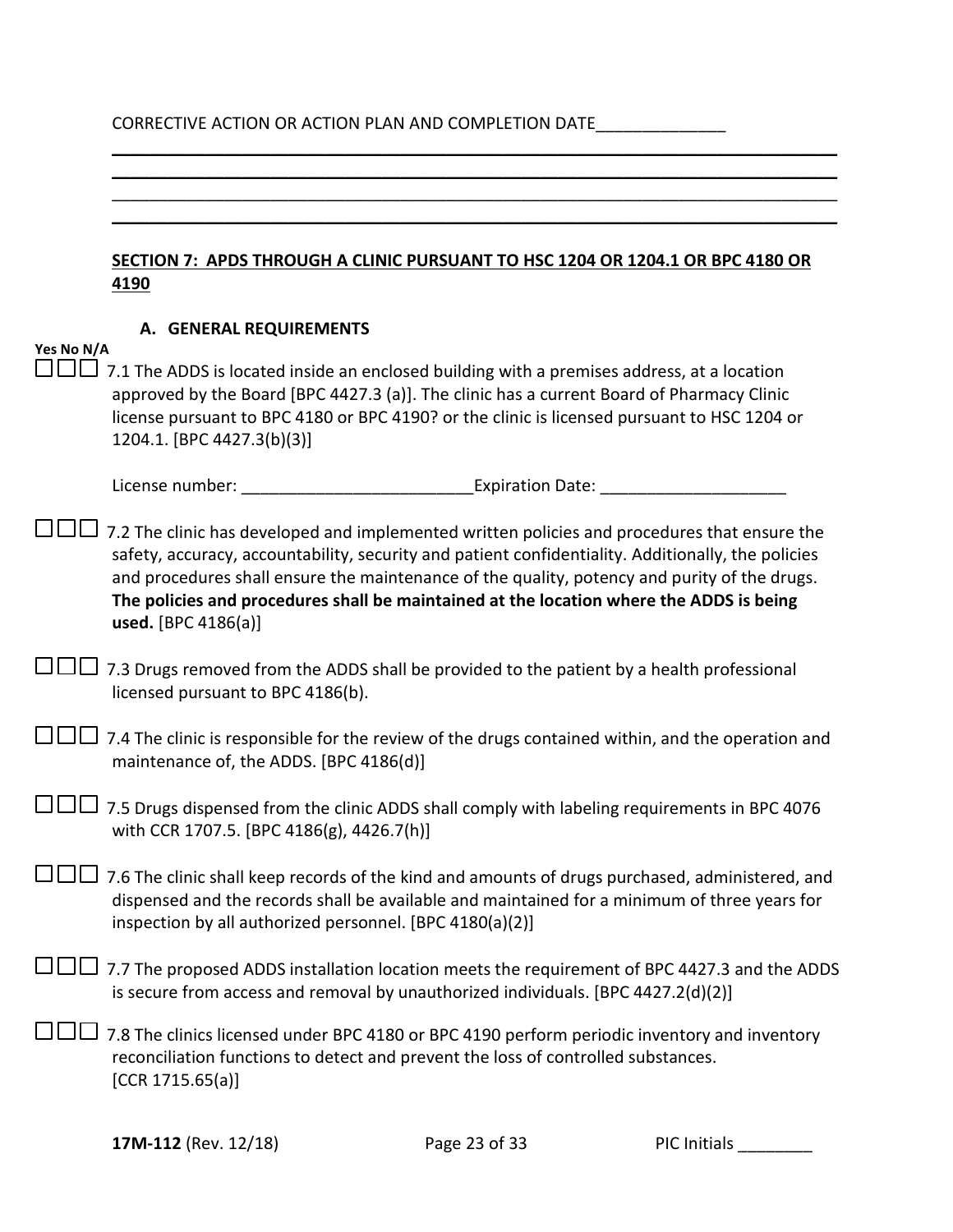□□□ 7.9 The clinic shall compile an inventory reconciliation report of all federal Schedule II **controlled substance** at least every three months. [CCR 1715.65(c)] The compilation requires:

- A physical count (not estimate) of all quantities of all **federal Schedule ll controlled substances.**
- A review of all acquisition and disposition records of **federal Schedule ll controlled substances** since that last inventory reconciliation report:

Date of last inventory

- A comparison of (1) and (2) to determine if there are any variances.
- All records used to compile each inventory reconciliation report shall be maintained at clinic for 3 years in a readily retrievable form.
- Possible causes of overages shall be identified in writing and incorporated into the inventory reconciliation report.

 $\Box$  $\Box$  7.10 The clinic shall report in writing identified drug losses and known cause to the Board within 30 days of discovery. Cases of the loss is due to theft, diversion or self-use shall be reported to the Board within 14 days of discovery. If the clinic is unable to identify the cause of loss, further investigation shall be undertaken to identify the cause and actions necessary to prevent additional losses of controlled substances. [CCR 1715.65(d)]

 $\square \square \square$  7.11 The individuals performing the inventory AND the clinic professional director shall date and sign the inventory reconciliation reports. The reports shall be readily retrievable at the clinic for 3 years. [CCR 1715.65(e)]

| $\Box$ $\Box$ 7.12 Any incident involving the APDS where a complaint, error, or omission has occurred is |
|----------------------------------------------------------------------------------------------------------|
| reviewed as part of the pharmacy's quality assurance program pursuant to BPC 4125.                       |
| [BPC 4427.6(i)]                                                                                          |

| $\square \square \square$ 7.13 The federal warning label prohibiting transfer of controlled substances is on the |
|------------------------------------------------------------------------------------------------------------------|
| prescription container. [21 CFR 290.5]                                                                           |

 $\square \square \square$  7.14 Prescriptions are dispensed in a new and child-resistant container, or senior-adult ease-ofopening tested container, or in a non-complying package only pursuant to the prescriber or when requested by the purchaser. [15 USC 1473(b), 16 CFR 1700.15, CCR 1717]

 $\square \square \square$  7.15 Patient package inserts are dispensed with all estrogen medications. [21 CFR 310.515]

- $\square\square\square$  7.16 The pharmacy provides patients with Black Box Warning Information in conformance with 21 CFR 201.57(c).
- $\square \square \square$  7.17 Medication guides are provided on required medications. [21 CFR 208.1]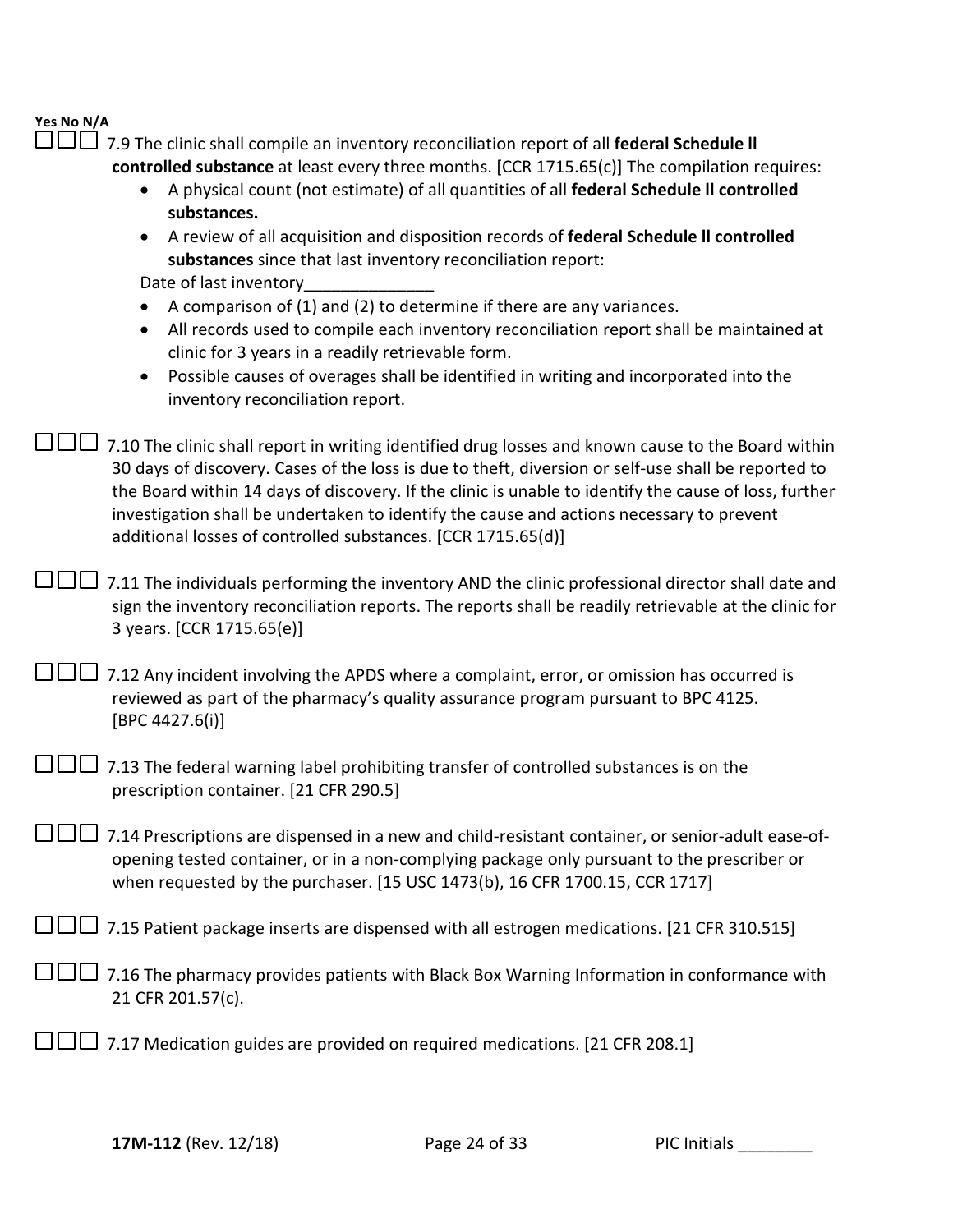$\Box$  $\Box$  7.18 Is the APDS located and operated only used to dispense dangerous drugs and dangerous devices to patients of the clinic? [BPC 4427.6j)]

 $\square \square \square$  7.19 Does the pharmacy have no more than 15 ADDS licensed as APDS units? [BPC 4427.6(k)] List of current APDS licenses:

| 1.                                  |                                                                                                                                                                                                                                                                                                                                                                         |
|-------------------------------------|-------------------------------------------------------------------------------------------------------------------------------------------------------------------------------------------------------------------------------------------------------------------------------------------------------------------------------------------------------------------------|
|                                     |                                                                                                                                                                                                                                                                                                                                                                         |
|                                     |                                                                                                                                                                                                                                                                                                                                                                         |
|                                     |                                                                                                                                                                                                                                                                                                                                                                         |
|                                     |                                                                                                                                                                                                                                                                                                                                                                         |
|                                     |                                                                                                                                                                                                                                                                                                                                                                         |
|                                     |                                                                                                                                                                                                                                                                                                                                                                         |
|                                     |                                                                                                                                                                                                                                                                                                                                                                         |
|                                     | CORRECTIVE ACTION OR ACTION PLAN AND COMPLETION DATE                                                                                                                                                                                                                                                                                                                    |
| <b>B. PHARMACIST RESPONSIBILITY</b> |                                                                                                                                                                                                                                                                                                                                                                         |
| Yes No N/A                          | $\Box\Box$ 7.20 The pharmacist performs the stocking of the ADDS. [BPC 4186(c)]                                                                                                                                                                                                                                                                                         |
|                                     | after the pharmacist has reviewed the prescription and patient profile for potential<br>contraindications and adverse drug reactions. [BPC 4186(b)]                                                                                                                                                                                                                     |
|                                     | $\perp$ 7.21 Drugs are removed from the ADDS system only upon the authorization of the pharmacist<br>7.22 The pharmacist shall conduct a review on a monthly basis including a physical inspection of<br>the drugs in the ADDS for cleanliness and a review of all transaction records in order to verify<br>the security and accountability of the ADDS. [BPC 4186(d)] |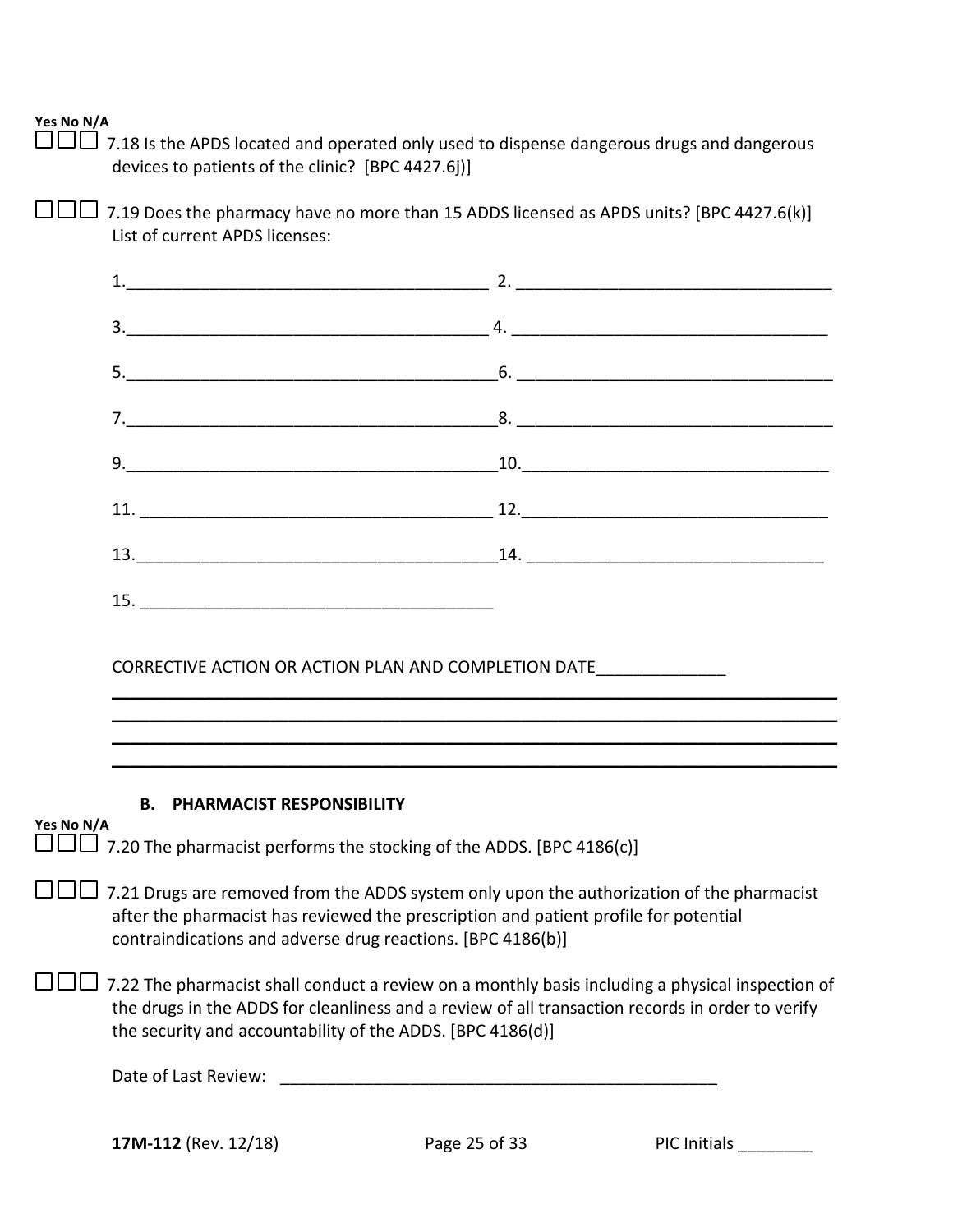|     | Yes No N/A |
|-----|------------|
| ——— |            |

| 7.23 The pharmacist licensed by the board performs all clinical services conducted as part of the<br>dispensing process, including, but not limited to, drug utilization review and consultation.<br>[BPC 4427.6(d)]                                                                                                                      |
|-------------------------------------------------------------------------------------------------------------------------------------------------------------------------------------------------------------------------------------------------------------------------------------------------------------------------------------------|
| 7.24 Drugs are dispensed from the APDS after the pharmacist has reviewed the prescription and<br>the patient's profile for potential contraindications and adverse drug reactions. [BPC 4427.6(e)]                                                                                                                                        |
| 7.25 All prescribed drugs and devices dispensed to the patient from an APDS for the first time<br>shall be accompanied by a consultation conducted by a pharmacist licensed by the board via<br>telecommunication link with a two-way audio and video. [BPC 4427.6(f)]                                                                    |
| 7.26 The APDS has a notice, prominently posted on the APDS, with the name, address, and<br>phone number of the pharmacy holding the ADDS license for the APDS. [BPC 4427.6(g)]                                                                                                                                                            |
| 7.27 The pharmacist shall provide patient consultation pursuant to CCR 1707.2 via a two-way<br>audio and video telecommunication link for drugs dispensed by the clinic ADDS. [BPC 4186(e)]                                                                                                                                               |
| 7.28 The pharmacist operating the ADDS shall be located in California. [BPC 4186(f)]                                                                                                                                                                                                                                                      |
| 7.29 The clinic consultant pharmacist shall review all inventory and inventory reconciliation<br>reports taken and establish and maintain secure methods to prevent losses of controlled<br>substances. The clinic shall develop written policies and procedures for performing the<br>inventory reconciliation reports. (CCR 1715.65(b)) |
| CORRECTIVE ACTION OR ACTION PLAN AND COMPLETION DATE                                                                                                                                                                                                                                                                                      |

#### **C. POLICIES AND PROCEDURES**

#### **Yes No N/A**

 $\square \square \square$  7.32 The pharmacy has developed and implemented, and reviewed annually, written policies and procedures pertaining to the APDS, including all the following: [BPC 4427.6(a)]

\_\_\_\_\_\_\_\_\_\_\_\_\_\_\_\_\_\_\_\_\_\_\_\_\_\_\_\_\_\_\_\_\_\_\_\_\_\_\_\_\_\_\_\_\_\_\_\_\_\_\_\_\_\_\_\_\_\_\_\_\_\_\_\_\_\_\_\_\_\_\_\_\_\_\_\_\_\_ \_\_\_\_\_\_\_\_\_\_\_\_\_\_\_\_\_\_\_\_\_\_\_\_\_\_\_\_\_\_\_\_\_\_\_\_\_\_\_\_\_\_\_\_\_\_\_\_\_\_\_\_\_\_\_\_\_\_\_\_\_\_\_\_\_\_\_\_\_\_\_\_\_\_\_\_\_\_ \_\_\_\_\_\_\_\_\_\_\_\_\_\_\_\_\_\_\_\_\_\_\_\_\_\_\_\_\_\_\_\_\_\_\_\_\_\_\_\_\_\_\_\_\_\_\_\_\_\_\_\_\_\_\_\_\_\_\_\_\_\_\_\_\_\_\_\_\_\_\_\_\_\_\_\_\_\_

- Maintaining the security of the APDS and dangerous drugs and dangerous devices within the APDS.
- Determining and applying inclusion criteria regarding which drugs and devices are appropriate for placement in the APDS and for which patients.
- Ensuring patients are aware consultation with a pharmacist is available for any prescription medication, including those delivered via the APDS.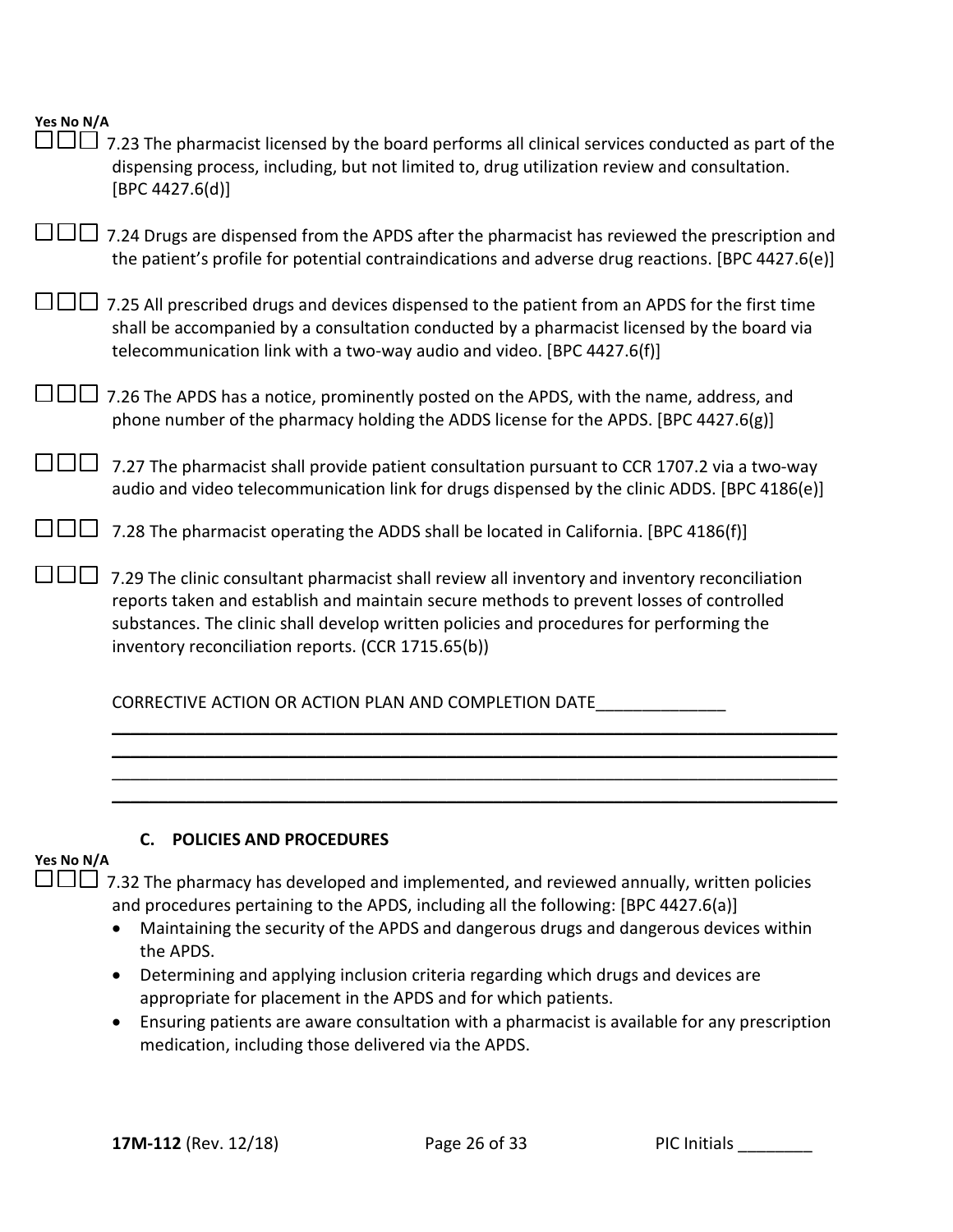- Describing assignments of responsibilities to, and training of, pharmacy personnel, and other personnel using the APDS at the location where the APDS is placed pursuant to subdivision (b) of section 4427.3, regarding maintenance and filing procedures for the APDS.
- Orienting participating patients on the use of the APDS, notifying patient when expected prescription medications are not available in the APDS, and ensuring the patient use of the APDS does not interfere with delivery of drugs and devices.
- Ensuring delivery of drugs and devices to patients expecting to receive them from the APDS in the event the APDS is disabled or malfunctions.

Date of Last Policy Review:

| Yes No N/A<br>7.33 Is the APDS only used for patients who have signed a written consent form demonstrating<br>their informed consent to receive prescribed drugs and devices from an APDS, and whose use<br>of the APDS meets inclusion criteria established by policies and procedures. [BPC 4427.6(b)] |
|----------------------------------------------------------------------------------------------------------------------------------------------------------------------------------------------------------------------------------------------------------------------------------------------------------|
| 7.34 The APDS shall have a means of identifying each patient and only release the identified<br>patient's drugs and devices to the patient or patient's agent. [BPC 4427.6(c)]                                                                                                                           |
| 7.35 The pharmacy holding the ADDS license for an APDS maintains its policies and procedures<br>for three (3) years after the last date of use of an APDS. [BPC 4427.6(I)]                                                                                                                               |
| 7.36 Does the pharmacy maintain all recordkeeping and quality assurance requirements<br>established in pharmacy law and regulations, and maintain these records within the licensed<br>pharmacy holding the ADDS license and separate from other pharmacy records.<br>[BPC 4427.7(b)]                    |
| SECTION 8: ADDS OPERATED BY A CORRECTIONAL CLINIC                                                                                                                                                                                                                                                        |
| A. GENERAL REQUIREMENTS                                                                                                                                                                                                                                                                                  |

### **Yes No N/A**

 $\square \square \square$  8.1 The pharmacy uses an "automated drug delivery system" used in a correctional clinic, meaning a mechanical system controlled remotely by a pharmacist that performs operations or activities, other than compounding or administration, relative to the storage, dispensing, or distribution of prepackaged dangerous drugs or dangerous devices. An automated drug delivery system shall collect, control, and maintain all transaction information to accurately track the movement of drugs into and out of the system for security, accuracy, and accountability. [BPC 4187.5(h)]

 $\square \square \square$  8.2 The ADDS is located in a "correctional clinic," a primary care clinic, as referred to in subdivision (b) of section 1206 of the Health and Safety Conde, conducted, maintained, or operated by the state to provide health care eligible patients of the Department of Corrections and Rehabilitation (BPC 4187).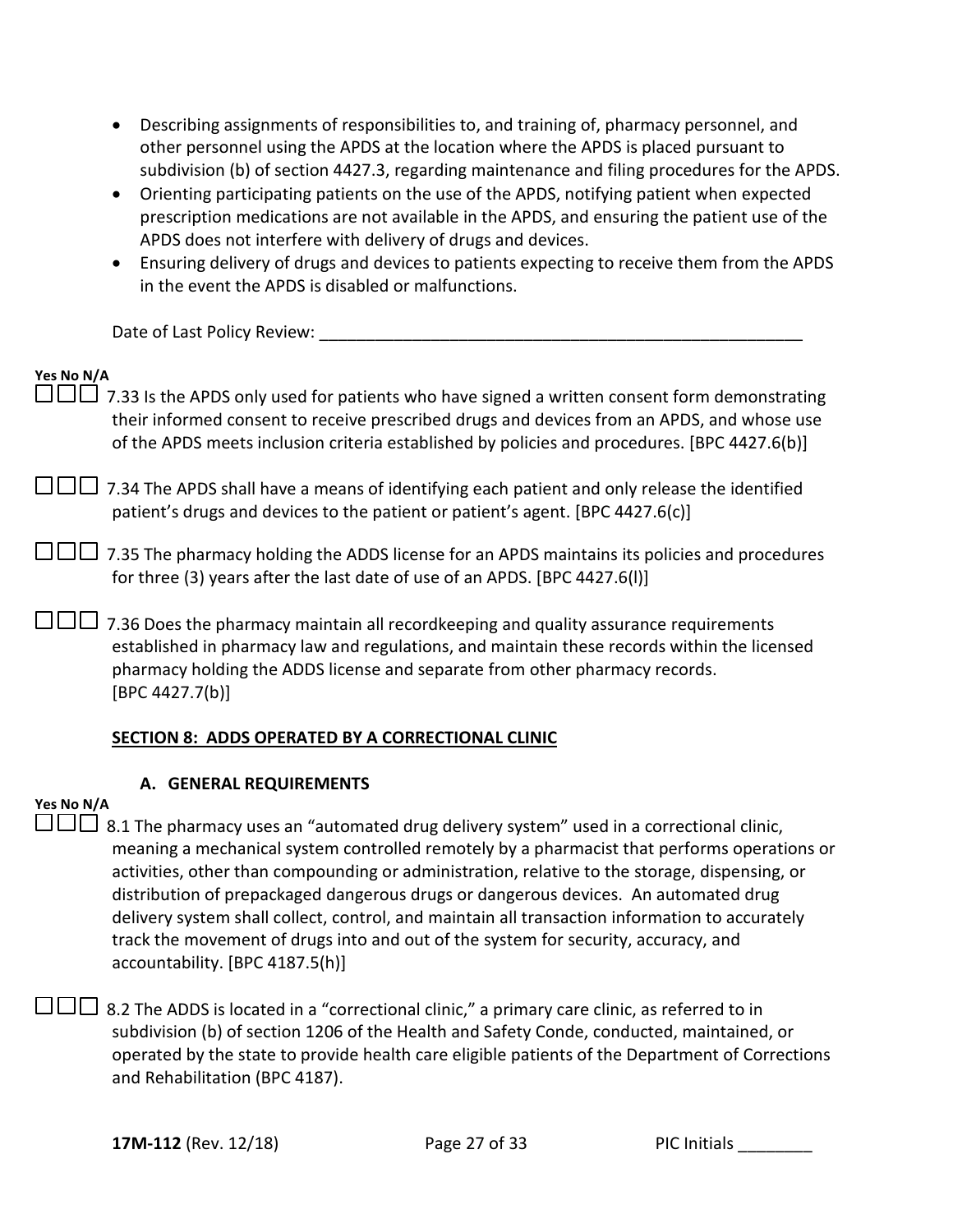### **Yes No N/A**  $\Box$  $\Box$  8.3 The correctional clinic licensed by the board obtains the drugs from a licensed correctional

| another correctional clinic licensed by the board within the same institution for the<br>administration or dispensing of drugs or devices to patients eligible for care at the correctional<br>facility if under either: [BPC 4187.1(a)]<br>The directions of a physician and surgeon, dentist, or other person lawfully<br>$\bullet$                                                        |
|----------------------------------------------------------------------------------------------------------------------------------------------------------------------------------------------------------------------------------------------------------------------------------------------------------------------------------------------------------------------------------------------|
| authorized to prescribe.<br>An approved protocol as identified within the statewide Inmate Medical Services<br>Policies and Procedures.                                                                                                                                                                                                                                                      |
| B.4 The dispensing or administering of drugs in the correctional clinic is performed pursuant to a<br>chart order, as defined in section 4019, a valid prescription consistent with chapter 9 division 2<br>of the Business and Professions Code, or pursuant to an approved protocol as identified within<br>the statewide Inmate Medical Services Policies and Procedures. [BPC 4187.1(b)] |
| 8.5 Medications dispensed to patients that are kept on the patient's person for use shall meet<br>the labeling requirements of section 4076 and all record keeping requirements of chapter 9<br>division 2 of the Business and Professions Code. [BPC 4187.1(b)]                                                                                                                             |
| 8.6 The correctional clinic keeps records of the kind and amounts of drugs acquired,<br>administered, transferred, and dispensed. The records must be readily available and<br>maintained for a minimum of three years for inspection by all properly authorized personnel.<br>[BPC 4187.1(c)]                                                                                               |
| $\perp$ 8.7 The correctional clinic has obtained a license from the board. [BPC 4187.1(d)(1)]                                                                                                                                                                                                                                                                                                |
| 8.8 A separate license was obtained for each correctional clinic location where an APDS is<br>located and is not to be transferrable. [BPC 4187.1(d)(2)]                                                                                                                                                                                                                                     |
| 8.9 The correctional clinic's location and address is identified by the correctional institution and<br>building within the correctional institution. [BPC 4187.1(d)(3)]                                                                                                                                                                                                                     |
| 8.10 The correctional clinic will notify the board in advance of any change in the clinic's address لسالسال<br>on a form furnished by the board. [BPC 4187.1(d)(4)]                                                                                                                                                                                                                          |
| 8.11 The ADDS is secured from access and removal by unauthorized individuals.<br>[BPC 4427.2(d)(2)]                                                                                                                                                                                                                                                                                          |
| CORRECTIVE ACTION OR ACTION PLAN AND COMPLETION DATE                                                                                                                                                                                                                                                                                                                                         |
|                                                                                                                                                                                                                                                                                                                                                                                              |

pharmacy, the Department of Correction and Rehabilitation's Central Fill Pharmacy, or from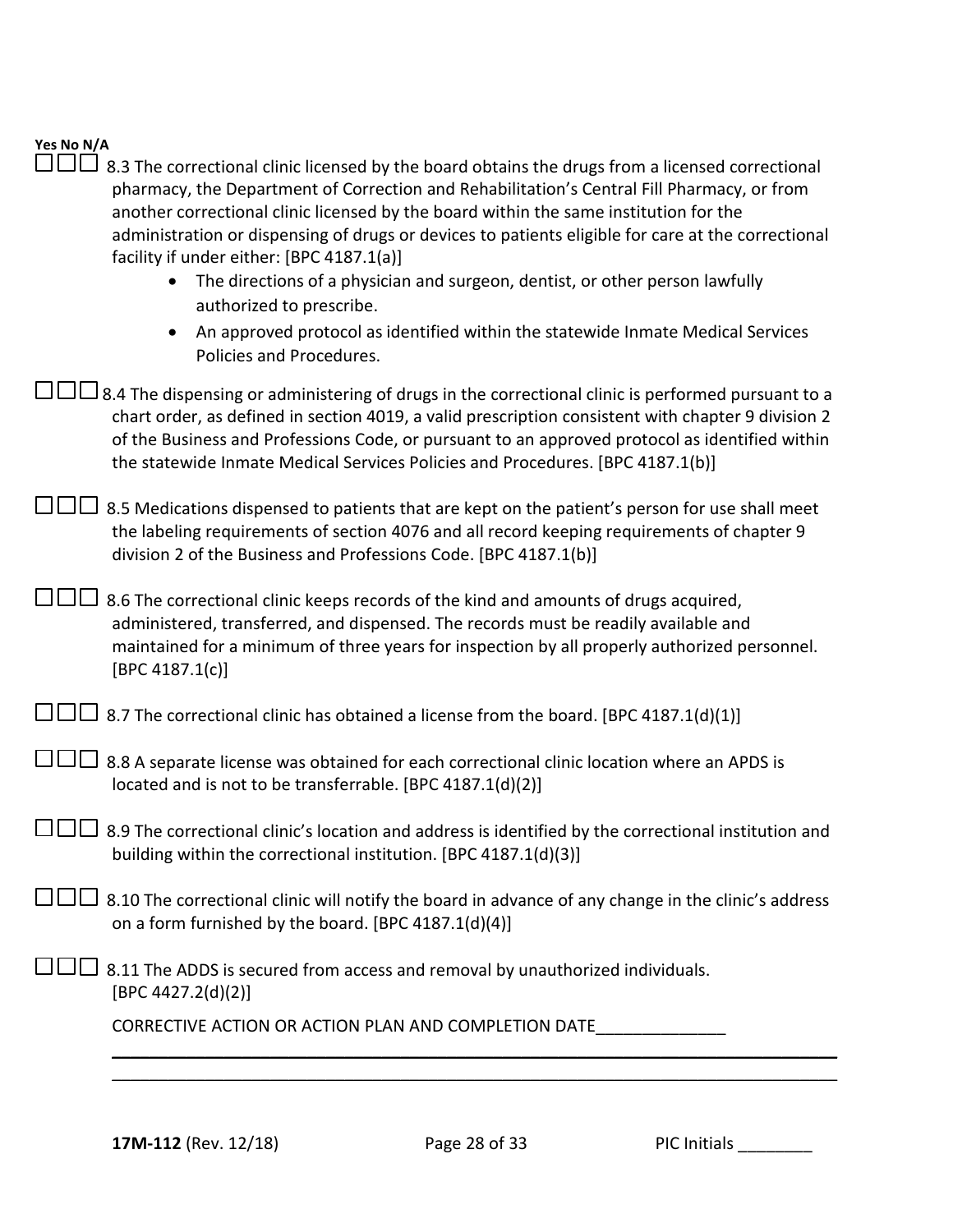| Yes No N/A | <b>B. POLICIES AND PROCEDURES</b>                                                                                                                                                                                                                                                                                                                                                                                                                                                                 |
|------------|---------------------------------------------------------------------------------------------------------------------------------------------------------------------------------------------------------------------------------------------------------------------------------------------------------------------------------------------------------------------------------------------------------------------------------------------------------------------------------------------------|
|            | 8.12 The policies and procedures to implement the laws and regulations of this article within the<br>correctional clinic was developed and approved by the statewide Correctional Pharmacy and<br>Therapeutics Committee referenced in section 5024.2 of the Penal Code. [BPC 4187.2(a)]                                                                                                                                                                                                          |
|            | 8.13 Prior to the issuance of the correctional clinic license by the board, an acknowledgment of<br>the policies and procedures was signed by the correctional facility pharmacist-in-charge<br>servicing the institution, the pharmacist-in-charge for the California Department of Correction<br>and Rehabilitation's Central Fill Pharmacy, and the correctional clinic's chief medical executive,<br>supervising dentist, chief nurse executive, and chief executive officer. [BPC 4187.2(a)] |
|            | 8.14 The chief executive officer is responsible for the safe, orderly and lawful provision of<br>pharmacy services. [BPC 4187.2(b)(1)]                                                                                                                                                                                                                                                                                                                                                            |
|            | 8.15 The pharmacist-in-charge of the correctional facility shall implement the policies and<br>procedures developed and approved by the statewide Correctional Pharmacy and Therapeutics<br>Committee referenced in section 5042.2 of the Penal Code and the statewide Inmate Medical<br>Services Policies and Procedures in conjunction with the chief executive officer, the chief<br>medical executive, the supervising dentist, and the chief nurse executive. [BPC 4187.2(b)(1)]             |
|            | 8.16 The licensed correctional clinic will notify the board within 30 days of any change in the<br>chief executive officer on a form furnished by the board. [BPC 4187.2(b)(2)]                                                                                                                                                                                                                                                                                                                   |
|            | 8.17 Schedule II, III, IV or V controlled substances may be administered by health care staff of<br>the licensed correctional clinic lawfully authorized to administer pursuant to a chart order, as<br>defined in section 4019, a valid prescription consistent with chapter 9 division 2 of the Business<br>and Professions Code, or pursuant to an approved protocol as identified within the statewide<br>Inmate Medical Services Policies and Procedures. [BPC 4187.3]                       |
|            | 8.18 The ADDS located in a licensed correctional clinic has implemented the statewide<br>Correctional Pharmacy and Therapeutics Committee's policies and procedures and the<br>statewide Inmate Medical Services Policies and Procedures to ensure safety, accuracy,<br>accountability, security, patient confidentiality, and maintenance of the quality, potency, and<br>purity of drugs. [BPC 4187.5(a)]                                                                                       |
|            | 8.19 All policies and procedures are maintained either in an electronic form or paper form at the<br>location where the automated drug system is being used. [BPC 4187.5(a)]                                                                                                                                                                                                                                                                                                                      |
|            | CORRECTIVE ACTION OR ACTION PLAN AND COMPLETION DATE                                                                                                                                                                                                                                                                                                                                                                                                                                              |

 $\mathcal{L}_\mathcal{L} = \mathcal{L}_\mathcal{L} = \mathcal{L}_\mathcal{L} = \mathcal{L}_\mathcal{L} = \mathcal{L}_\mathcal{L} = \mathcal{L}_\mathcal{L} = \mathcal{L}_\mathcal{L} = \mathcal{L}_\mathcal{L} = \mathcal{L}_\mathcal{L} = \mathcal{L}_\mathcal{L} = \mathcal{L}_\mathcal{L} = \mathcal{L}_\mathcal{L} = \mathcal{L}_\mathcal{L} = \mathcal{L}_\mathcal{L} = \mathcal{L}_\mathcal{L} = \mathcal{L}_\mathcal{L} = \mathcal{L}_\mathcal{L}$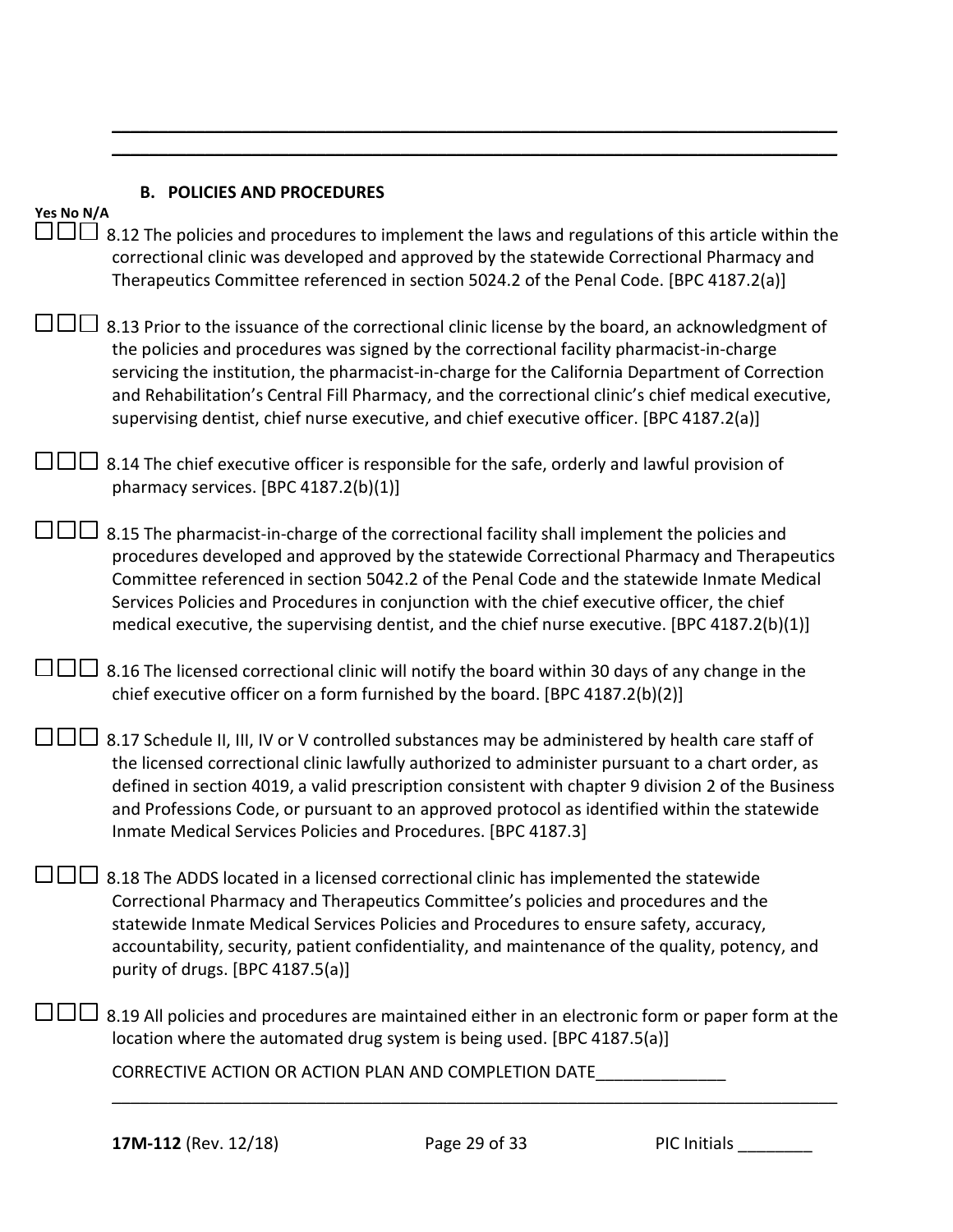#### **C. PHARMACIST RESPONSIBILITIES**

| 153 190 197 A |                                                                                                                                                                                                                                                                                                                                                                                                                                                                                                                                                                                                                                                                                                                                                                                                                                                                                                                                                                                 |
|---------------|---------------------------------------------------------------------------------------------------------------------------------------------------------------------------------------------------------------------------------------------------------------------------------------------------------------------------------------------------------------------------------------------------------------------------------------------------------------------------------------------------------------------------------------------------------------------------------------------------------------------------------------------------------------------------------------------------------------------------------------------------------------------------------------------------------------------------------------------------------------------------------------------------------------------------------------------------------------------------------|
|               | 8.20 A correctional facility pharmacist inspects the clinic at least quarterly. [BPC 4187.2(c)]                                                                                                                                                                                                                                                                                                                                                                                                                                                                                                                                                                                                                                                                                                                                                                                                                                                                                 |
|               | 8.21 Drugs removed from the automated drug delivery system is removed upon authorization<br>by a pharmacist after the pharmacist has reviewed the prescription and the patient profile for<br>potential contraindications and adverse drug reactions. If the correctional pharmacy is closed,<br>and if, the prescriber's professional judgment, a delay in therapy may cause patient harm, the<br>medication may be removed from the automated drug delivery system and administered or<br>furnished to the patient under the direction of the prescriber. Where the drug is otherwise<br>unavailable, a medication may be removed and administered or furnished to the patient<br>pursuant to an approved protocol as identified within the statewide Inmate Medical Services<br>Policies and Procedures. Any removal of the medication from an automated drug delivery<br>system is documented and provided to the correctional pharmacy when it reopens.<br>[BPC 4187.5(b)] |

 $\mathcal{L}_\mathcal{L} = \mathcal{L}_\mathcal{L} = \mathcal{L}_\mathcal{L} = \mathcal{L}_\mathcal{L} = \mathcal{L}_\mathcal{L} = \mathcal{L}_\mathcal{L} = \mathcal{L}_\mathcal{L} = \mathcal{L}_\mathcal{L} = \mathcal{L}_\mathcal{L} = \mathcal{L}_\mathcal{L} = \mathcal{L}_\mathcal{L} = \mathcal{L}_\mathcal{L} = \mathcal{L}_\mathcal{L} = \mathcal{L}_\mathcal{L} = \mathcal{L}_\mathcal{L} = \mathcal{L}_\mathcal{L} = \mathcal{L}_\mathcal{L}$  $\mathcal{L}_\mathcal{L} = \mathcal{L}_\mathcal{L} = \mathcal{L}_\mathcal{L} = \mathcal{L}_\mathcal{L} = \mathcal{L}_\mathcal{L} = \mathcal{L}_\mathcal{L} = \mathcal{L}_\mathcal{L} = \mathcal{L}_\mathcal{L} = \mathcal{L}_\mathcal{L} = \mathcal{L}_\mathcal{L} = \mathcal{L}_\mathcal{L} = \mathcal{L}_\mathcal{L} = \mathcal{L}_\mathcal{L} = \mathcal{L}_\mathcal{L} = \mathcal{L}_\mathcal{L} = \mathcal{L}_\mathcal{L} = \mathcal{L}_\mathcal{L}$  $\mathcal{L}_\mathcal{L} = \mathcal{L}_\mathcal{L} = \mathcal{L}_\mathcal{L} = \mathcal{L}_\mathcal{L} = \mathcal{L}_\mathcal{L} = \mathcal{L}_\mathcal{L} = \mathcal{L}_\mathcal{L} = \mathcal{L}_\mathcal{L} = \mathcal{L}_\mathcal{L} = \mathcal{L}_\mathcal{L} = \mathcal{L}_\mathcal{L} = \mathcal{L}_\mathcal{L} = \mathcal{L}_\mathcal{L} = \mathcal{L}_\mathcal{L} = \mathcal{L}_\mathcal{L} = \mathcal{L}_\mathcal{L} = \mathcal{L}_\mathcal{L}$ 

| $\Box$ 8.22 The review is conducted on a monthly basis by a pharmacist and shall include a physical |
|-----------------------------------------------------------------------------------------------------|
| inspection of the drugs in the automated drug delivery system, an inspection of the automated       |
| drug delivery system machine for cleanliness, and a review of all transaction records in order to   |
| verify the security and accountability of the system. [BPC 4187.5(e)]                               |

| Date of Last Review: |  |
|----------------------|--|
|                      |  |

CORRECTIVE ACTION OR ACTION PLAN AND COMPLETION DATE\_\_\_\_\_\_\_\_\_\_\_\_\_\_\_\_

### **D. DEVICE REQUIREMENT**

### **Yes No N/A**

**Yes No N/A**

 8.23 Drugs rem oved from the ADDS is provided to the patient by a health professional licensed pursuant to division 2 of the Business and Professions Code who is lawfully authorized to perform the task. [BPC 4187.5(c)]

\_\_\_\_\_\_\_\_\_\_\_\_\_\_\_\_\_\_\_\_\_\_\_\_\_\_\_\_\_\_\_\_\_\_\_\_\_\_\_\_\_\_\_\_\_\_\_\_\_\_\_\_\_\_\_\_\_\_\_\_\_\_\_\_\_\_\_\_\_\_\_\_\_\_\_\_\_\_ \_\_\_\_\_\_\_\_\_\_\_\_\_\_\_\_\_\_\_\_\_\_\_\_\_\_\_\_\_\_\_\_\_\_\_\_\_\_\_\_\_\_\_\_\_\_\_\_\_\_\_\_\_\_\_\_\_\_\_\_\_\_\_\_\_\_\_\_\_\_\_\_\_\_\_\_\_\_ \_\_\_\_\_\_\_\_\_\_\_\_\_\_\_\_\_\_\_\_\_\_\_\_\_\_\_\_\_\_\_\_\_\_\_\_\_\_\_\_\_\_\_\_\_\_\_\_\_\_\_\_\_\_\_\_\_\_\_\_\_\_\_\_\_\_\_\_\_\_\_\_\_\_\_\_\_\_

 $\mathcal{L}_\mathcal{L} = \mathcal{L}_\mathcal{L} = \mathcal{L}_\mathcal{L} = \mathcal{L}_\mathcal{L} = \mathcal{L}_\mathcal{L} = \mathcal{L}_\mathcal{L} = \mathcal{L}_\mathcal{L} = \mathcal{L}_\mathcal{L} = \mathcal{L}_\mathcal{L} = \mathcal{L}_\mathcal{L} = \mathcal{L}_\mathcal{L} = \mathcal{L}_\mathcal{L} = \mathcal{L}_\mathcal{L} = \mathcal{L}_\mathcal{L} = \mathcal{L}_\mathcal{L} = \mathcal{L}_\mathcal{L} = \mathcal{L}_\mathcal{L}$ 

 $\square \square \square$  8.24 The review of the drugs contained within, and the operation and maintenance of, the ADDS shall be the responsibility of the correctional clinic. [BPC 4187.5(e)]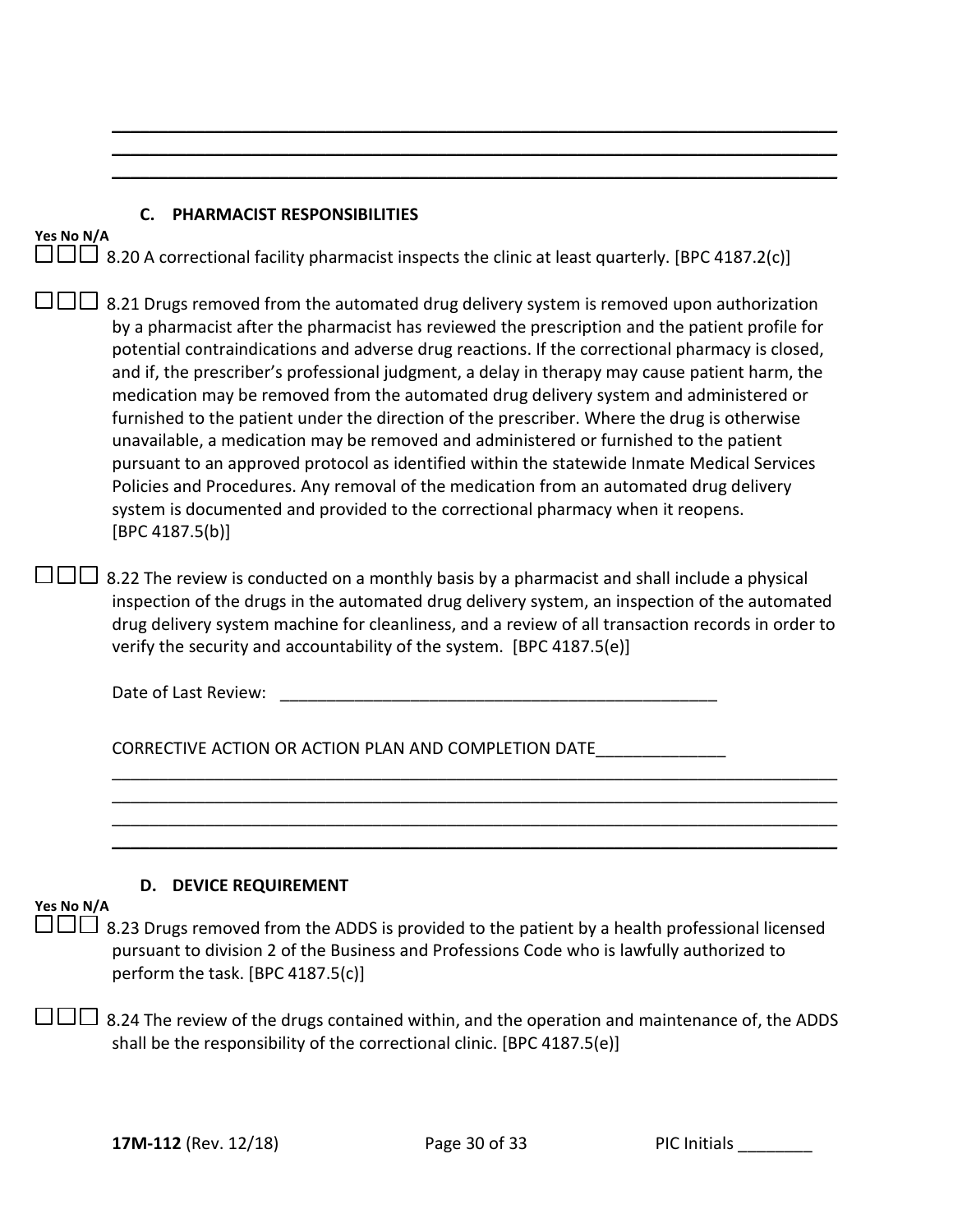|            | 8.25 The ADDS is operated by a licensed correctional pharmacy. Any drugs within the ADDS are<br>considered owned by the licensed correctional pharmacy until they are dispensed from the<br>ADDS. [BPC 4187.5(f)]                                                                                                                                                                            |
|------------|----------------------------------------------------------------------------------------------------------------------------------------------------------------------------------------------------------------------------------------------------------------------------------------------------------------------------------------------------------------------------------------------|
|            | 8.26 Drugs from the ADDS in the correctional clinic are removed by a person lawfully authorized<br>to administer or dispense the drugs. [BPC 4187.5(g)]                                                                                                                                                                                                                                      |
|            | CORRECTIVE ACTION OR ACTION PLAN AND COMPLETION DATE                                                                                                                                                                                                                                                                                                                                         |
|            |                                                                                                                                                                                                                                                                                                                                                                                              |
|            |                                                                                                                                                                                                                                                                                                                                                                                              |
|            |                                                                                                                                                                                                                                                                                                                                                                                              |
| Yes No N/A | <b>E. RECORD KEEPING REQUIREMENTS</b>                                                                                                                                                                                                                                                                                                                                                        |
|            | 8.27 All records of manufacture and of sale, acquisition, receipt, shipment, or disposition of<br>dangerous drugs or dangerous devices, at all times during business hours, are open for<br>inspection by authorized officer of the law and is preserved for at least three years from the<br>date of making. A current inventory is kept by the licensed correctional clinic. [BPC 4081(a)] |

### **SECTION 9: AUDS used for dispensing pursuant to BPC 4056 (Drug Room) or BPC 4068 (Hospital Pharmacy is closed and no pharmacist is available)**

\_\_\_\_\_\_\_\_\_\_\_\_\_\_\_\_\_\_\_\_\_\_\_\_\_\_\_\_\_\_\_\_\_\_\_\_\_\_\_\_\_\_\_\_\_\_\_\_\_\_\_\_\_\_\_\_\_\_\_\_\_\_\_\_\_\_\_\_\_\_\_\_\_\_\_\_\_\_ \_\_\_\_\_\_\_\_\_\_\_\_\_\_\_\_\_\_\_\_\_\_\_\_\_\_\_\_\_\_\_\_\_\_\_\_\_\_\_\_\_\_\_\_\_\_\_\_\_\_\_\_\_\_\_\_\_\_\_\_\_\_\_\_\_\_\_\_\_\_\_\_\_\_\_\_\_\_ \_\_\_\_\_\_\_\_\_\_\_\_\_\_\_\_\_\_\_\_\_\_\_\_\_\_\_\_\_\_\_\_\_\_\_\_\_\_\_\_\_\_\_\_\_\_\_\_\_\_\_\_\_\_\_\_\_\_\_\_\_\_\_\_\_\_\_\_\_\_\_\_\_\_\_\_\_\_

### A. GENERAL REQUIREMENTS

### **Yes No N/A**

 $\Box$  9.1 The licensed drug room does not employ a full-time pharmacist and the AUDS is used for administration and dispensation by a physician to persons registered as inpatients of the hospital, to emergency cases under treatment in the hospital, or to outpatients if the physician determines that it is in the best interest of the patient that a particular drug regimen be immediately commenced or continued, and the physician reasonably believes that a pharmacy located outside the hospital is not available and accessible at the time of dispensation to the patient within 30 minutes of the hospital pharmaceutical services or within a 30-mile radius by means of the method of transportation the patient states he/she intend to use. The quantity dispensed is limited to the amount necessary to maintain uninterrupted therapy, but shall not exceed a 72-hour supply. [BPC 4056(a),(f)]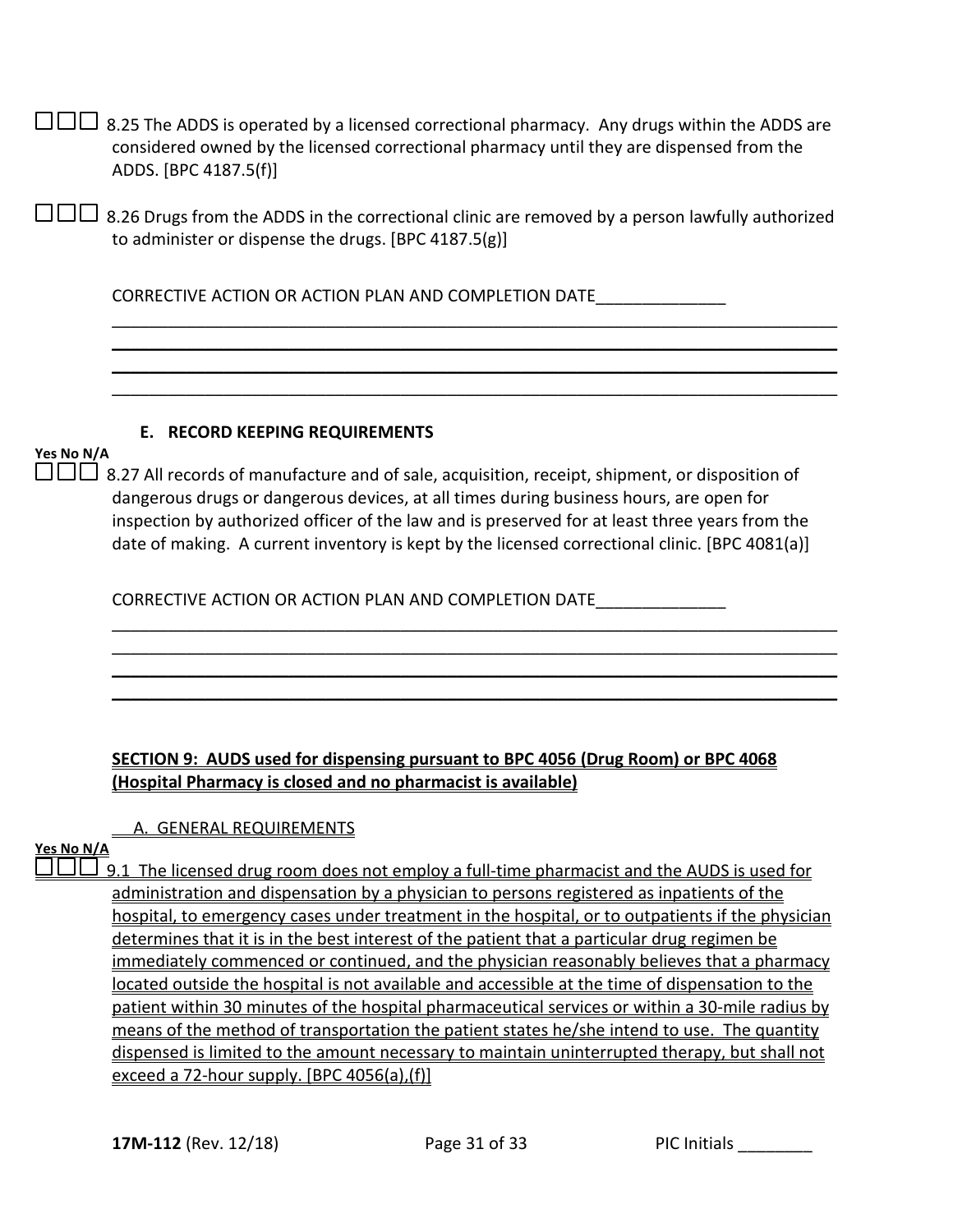| 9.2 The prescriber in a hospital emergency room dispenses drug from the AUDS when the              |
|----------------------------------------------------------------------------------------------------|
| hospital pharmacy is closed and there is no pharmacist available in the hospital. The drugs is     |
| acquired by the hospital pharmacy. The dispensing information is recorded and provided to the      |
| pharmacy when the pharmacy reopens. The hospital pharmacy retains the dispensing                   |
| information. The prescriber determines it is in the best interest of the patient that a particular |
| drug regimen be immediately commenced or continued, and the prescriber reasonable believes         |
| that a pharmacy located outside the hospital is not available at the time of dispensing to the     |
| patients. The quantity dispensed is limited to the amount necessary to maintain uninterrupted      |
| therapy when pharmacy services outside the hospital are not readily available or accessible,       |
| and shall not exceed a 72-hour supply. [BPC 4068(a)(1)(2)(3)(4)(5)(6)]                             |
|                                                                                                    |
| 9.3 The prescriber ensures the label on the drug contains all the information required by BPC      |
| 4076, CCR 1707.5                                                                                   |
| 9.4 The federal warning labels prohibiting transfer of controlled substances is on the             |
| prescription container. [21 CFR 290.5]                                                             |
|                                                                                                    |
| 9.5 The prescription drug is dispensed in a new and child-resistant container, or senior-adult     |
| ease-of-opening tested container, or in a non-complying package only pursuant to the request       |
| of the prescriber or patient. [15 USC 1473(b), 16 CFR 1700.15, CCR 1717]                           |
|                                                                                                    |
| 9.6 The hospital pharmacy or drug room reports the dispensing information of a Schedule II, III    |
| or IV controlled substance to the Dept of Justice pursuant to HSC 11165 as soon as reasonably      |
| possible, but not more than seven days after the date a controlled substance is dispensed. [BPC    |
| $4069(a)(4)$ , HSC 11165(d)                                                                        |
|                                                                                                    |
| 9.7 Patient package inserts are dispensed with all estrogen medications. [21 CFR 310.515]          |
| 9.8 The hospital has written policies and procedures to ensure each patient receive information    |
| regarding each drug given at the time of discharge or dispensed from a prescriber from a drug      |
| room, including the use and storage of each drug, the precautions and relevant warnings, and       |
| the importance of compliance with directions. [BPC 4074(e)]                                        |
|                                                                                                    |
|                                                                                                    |
| CORRECTIVE ACTION OR ACTION PLAN AND COMPLETION DATE                                               |
|                                                                                                    |
|                                                                                                    |
|                                                                                                    |
|                                                                                                    |
|                                                                                                    |